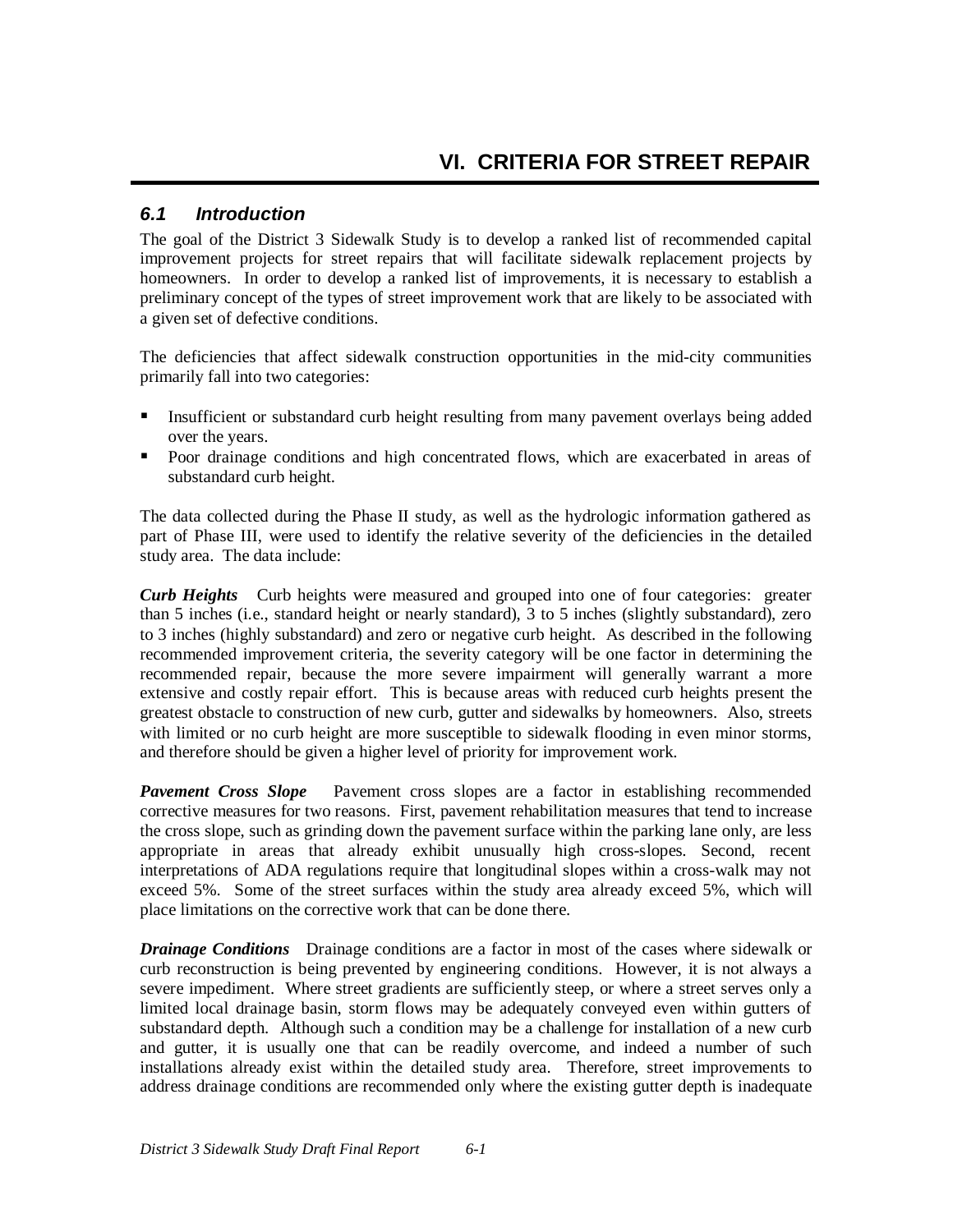to convey storm flows. Recommended criteria for addressing local drainage deficiencies are discussed further below.

## *6.2 Recommended Improvements*

Several repair and rehabilitation methods are available for substandard street pavements and drainage systems. For any given location, the most suitable treatment can only be developed as part of an engineered plan, based on detailed topographic surveys, pavement coring samples, and, in the case of drainage improvements, a drainage study in compliance with the City Drainage Manual. The scope of this study does not extend to collecting information at that level of detail, nor is it feasible to prepare complete engineering designs for the entire area comprised by the Detailed Study. Rather, this study will provide a set of typical, generic improvement recommendations to be applied for a given set of existing conditions. This allows calculation of order-of-magnitude costs for probable improvements that will allow the City to identify appropriate locations for CIP projects based on available funding. As a result, the improvement recommendations and cost estimates provided in this study should not be regarded as final designs nor exact costs, but rather as a tool for prioritization.

Three levels of street improvement work, plus a "no project" alternative and a drainage alternative, have been identified for purposes of categorizing the types of work likely to be required. The following is a description of the four proposed generic project categories, and the circumstances under which each would be recommended.

## *6.3 No Work Recommended*

This category would be applied to locations where street improvement work is not justified, at least based on the goals of this study. In some cases, this could include streets with poor-quality existing pavements that may warrant improvement for reasons not related to pedestrian access, however that is not the focus of the District 3 Sidewalk Study. The circumstances that would typically result in a "no work" recommendation include:

- Recently reconstructed areas. Several streets within the study area were found to have been recently improved, either with new curbs, gutters and sidewalks or significantly upgraded public drainage systems. The streets with new sidewalks clearly would not warrant improvement work based on the goals of this study. Those with new drainage systems could potentially still need street improvements but our recommendation is to withhold further improvement work until and unless it becomes apparent that the new drainage systems have not solved the problem.
- Curb heights of 5 inches or greater. These curbs are at or very near the City standard curb height of 6 inches. These curbs are unlikely to require replacement to facilitate sidewalk construction. There may be a few exceptions to this criterion in locations with particularly severe drainage issues or unusual conditions such that curb height alone is not sufficient to provide an adequate pedestrian environment.
- Low priority streets. Streets with less than 5 inches curb height still may not warrant improvement work under this study if they are found to have a combination of low pedestrian demand and minor observed defects (for example, a cul-de-sac with low pedestrian volume, no major drainage basin, and a 3" curb face).

## *6.4 Pavement Grinding Within Parking Lane*

The lowest level of improvement work would consist of grinding the existing pavement surface within the limits of the parking lane (assumed at 8 feet width) to restore the standard curb height. The grinding operation would typically take the pavement surface to an elevation 1 inch lower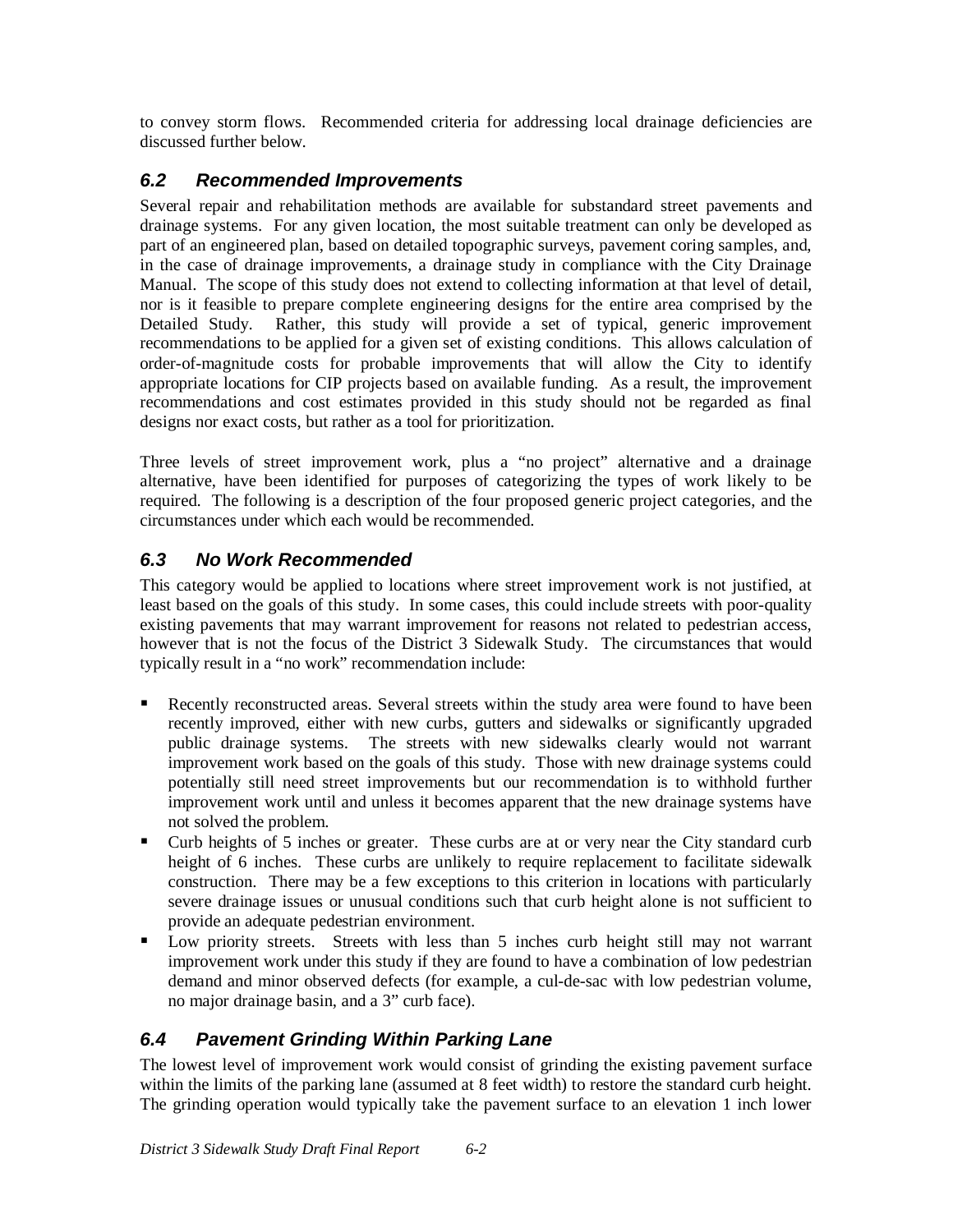than the desired finished grade to allow for placement of an overlay surface course. Locations proposed for grinding would need to be assessed during final design based on pavement core samples. The typical goal of grinding would be to restore full standard curb height, however this could be modified based on the findings from the core samples. Design criteria would include:

- The existing pavement must be thick enough to allow at least 1.5 inches to remain at the completion of grinding. If the remaining pavement would be less than 1.5 inches it would probably be destroyed by the grinding operation, so complete removal would be preferred.
- The integrity of the pavement layer that would be exposed by the grinding should be assessed. If it does not appear competent as a base course, it would need to be removed and replaced.
- The cross slope of the street should be considered. This was part of the reason for gathering the cross slope data during the field data collection. The process of grinding and repaving will typically result in a finished surface that is steeper than the original, so if this creates an unacceptable slope, then complete removal and replacement of a wider area may be more suitable. At crosswalks, the surface grade must be limited to a maximum of 5% to comply with ADA requirements.
- The presence of utility trenches that have been capped with concrete is a factor in deciding whether grinding is appropriate. However, concrete trench caps are not a complete barrier to grinding. Where concrete exists, the contractor would need to use a different grinding device, at a slightly higher cost. The presence or absence of concrete trench surfacing is unknown at this time and should be assessed as part of the coring investigation during final design, in part because additional trenches could be installed between now and the time the work is actually performed.

For purposes of this study, grinding of the parking lane will be the recommended improvement under the following conditions:

- ° Substandard curb height (3 to 5 inches) and cross slopes are not excessive (as described above).
- Where existing curb heights are in the range of 3 to 5 inches, grinding will typically be the recommended improvement except where drainage impacts are minimal (low flow rates or steep slopes) and pedestrian priority is either low or moderate. In those cases, the recommendation will be "no work".

## *6.5 Strip Removal and Reconstruction*

For streets that do not meet the selection criteria for grinding as described above, the next level of reconstruction would be complete sawcutting, removal and replacement of a strip of pavement along the curb lane. The exact width of this removal would vary based on the detailed conditions of each location, however for the purposes of this study it is assumed that a 14' width of removal would be typical. The conditions under which this option would be recommended are:

- Curb heights of 3 to 5 inches that did not qualify for grinding for the reasons stated above.
- ° Existing curb heights less than 3 inches. It is assumed that the amount of grinding required to restore a full curb height in this situation is not cost-effective, or is likely to expose very old pavements that would not be suitable as a base course. In most cases, curb heights less than 3 inches would be considered to warrant reconstruction unless drainage conditions are otherwise excellent and pedestrian demand is very low.
- ° Where curb heights are zero, strip removal will be recommended in all cases, regardless of drainage volume or pedestrian demand, unless criteria for complete reconstruction of the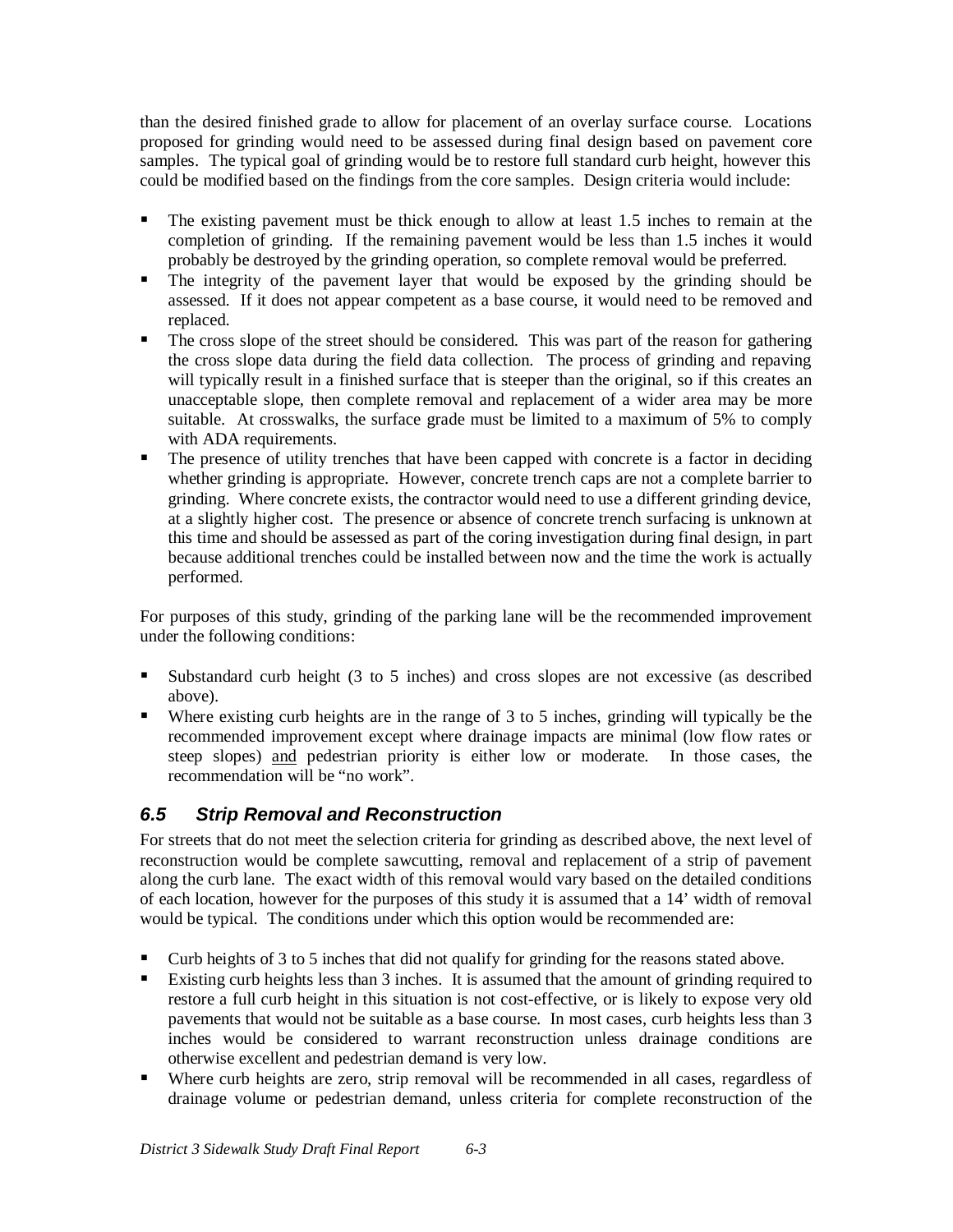street section are met as described below. (Note that although streets with very low pedestrian demand may have a recommended improvement associated with them, they are still likely to receive a low priority ranking for the work to actually be performed due to the limited pedestrian use.)

Where strip removal and reconstruction is recommended on both sides of the same block, consideration should be given to complete removal and replacement, since the two opposing strip removals would leave only a narrow strip of existing pavement remaining, especially on narrow streets.

## *6.6 Complete Removal and Reconstruction of the Street Pavement (Curb to Curb)*

This alternative would consist of complete demolition of the street pavement, recompaction of subgrade, and replacement of pavement at a lower elevation. This would be recommended only in the most severely impacted areas due to cost as well as engineering issues. Typically this work would be designed to lower the entire surface elevation of the street. However, this could not be done in isolated sections, especially in areas of very flat terrain, since it could create a sump condition with no drainage outlet. Therefore the design of such a project would need to carefully consider downstream grades and might require some reconstruction of adjacent blocks to maintain a positive-drainage flow path.

In addition to greater cost, this measure would also cause the greatest extent of community disruption during construction. Traffic control would be more challenging than for the other measures. However, an advantage of this measure is that it provides an ideal roadway surface at the end of the project. The completely re-worked subgrade and surface would eliminate all steep crowns, potholes, and bumps resulting from old trenches, and would provide a superior surface for both pedestrians and vehicular traffic.

At least one of the following conditions, and probably more than one, would have to be present in order to recommend complete pavement removal and replacement:

- Zero curb height or curbs do not exist.
- High pedestrian priority.
- Isolated cases of severe drainage issues.
- ° Areas with an especially high level of known problems, as reported by the community groups or reflected in City records.
- ° Locations where such work can be performed without causing similar problems downstream.

The intersection of Hawley Blvd. and North Mountain View Drive is an example of a location that is recommended for complete removal and replacement. At this intersection there are zeroheight flush curbs, non-standard drainage structures that are not functioning well, adjacent lots that in some cases lie below the street gutter and are subject to inundation from the street, and the area has been identified by the community as both a high pedestrian demand area and a site of chronic reported problems. It would still be necessary to study the effects of such an improvement project prior to making a recommendation of complete removal, but it provides an illustration of the type of location that would be considered for this category of improvement.

As noted in Section 6.5 above, complete removal and replacement may also be recommended, on a case-by-case basis, where strip removal is needed on both sides. This is to avoid leaving a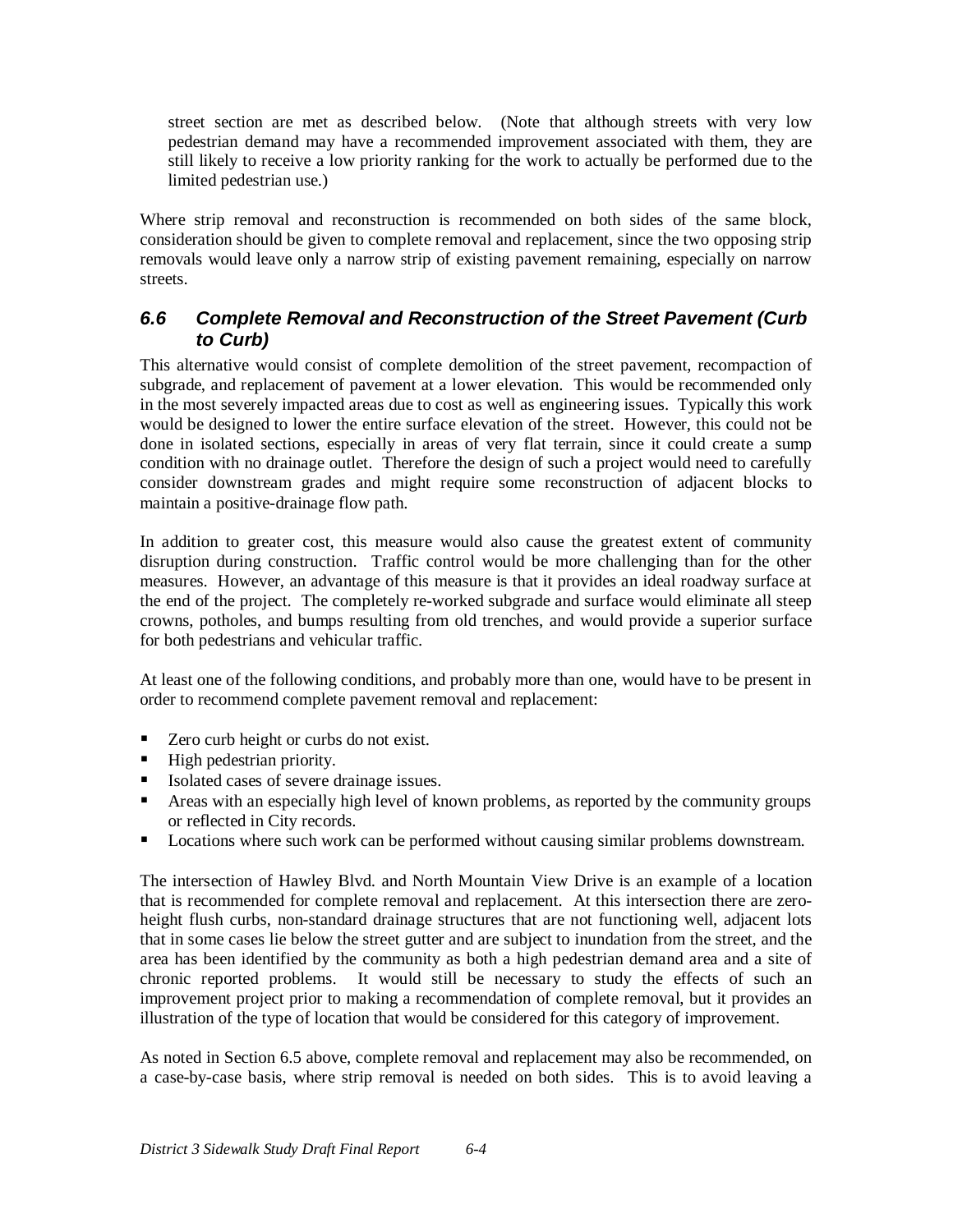narrow strip of old pavement in the center of the street. An example of a street where this is warranted is 36<sup>th</sup> Street between Madison and Monroe Avenues.

## *6.7 Summary*

Every block within the study area presents a unique set of conditions, and each block requiring improvement will need a different combination of engineering solutions. In order to develop a system for prioritizing improvements, it is necessary to simplify the comparison by working with a limited range of improvement categories. It is understood that this limited list of improvement types and criteria will not completely encompass the full range of conditions that exist in the study area, but it does provide a useful approximation of relative severity of problems, importance of pedestrian routes, and order-of-magnitude cost of improvements that can be used to guide the Council office and City staff in deciding which locations should be addressed first.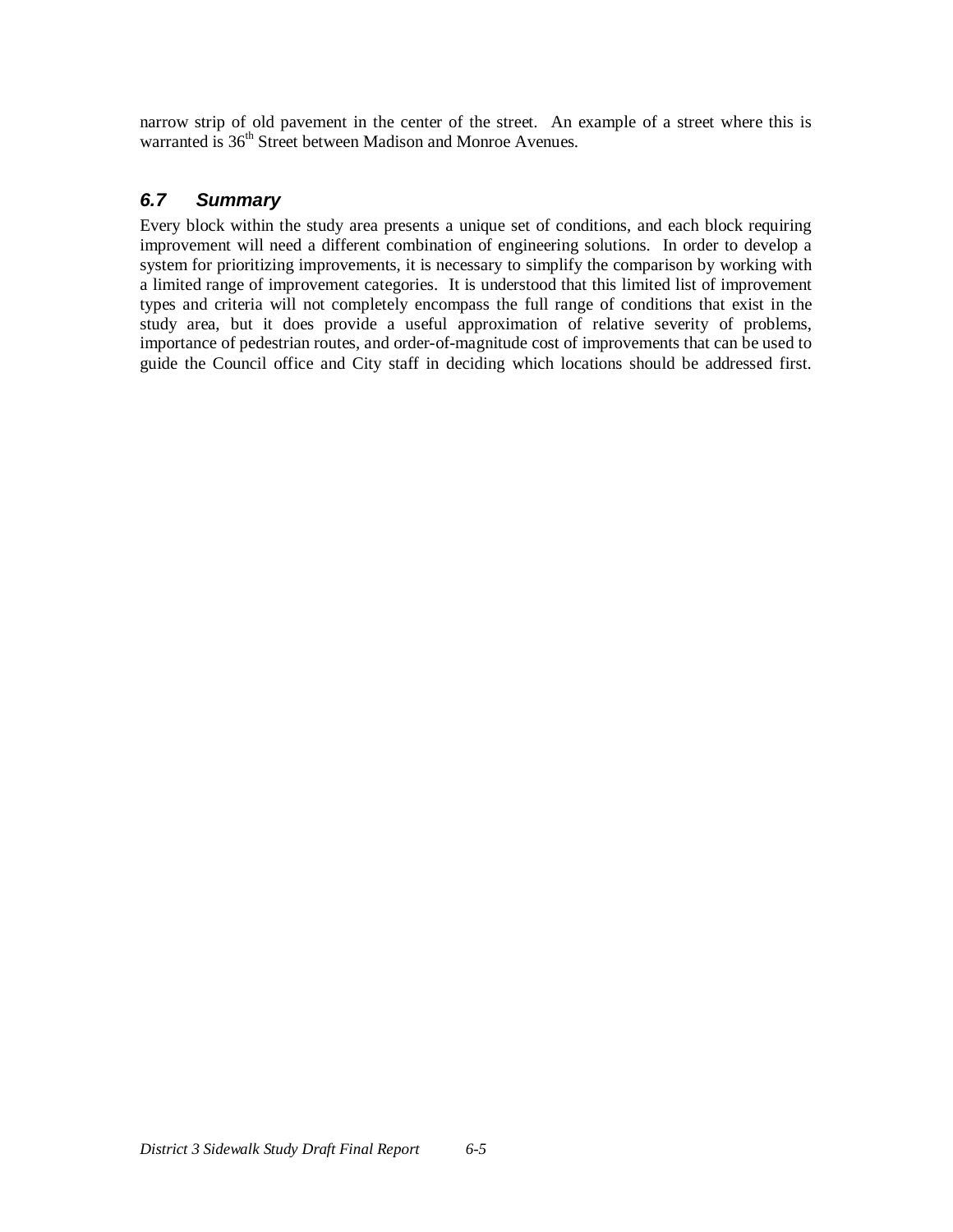The recommended improvement work for each street segment was determined based on the criteria described above. The recommendations were also influenced by the level of pedestrian priority for a given segment. For example, a street with 4" high existing curbs would receive a recommendation of "edge grinding" if it has a "high" or "medium" level of pedestrian demand. The same curb height would receive a recommendation of "no improvement" in the case of a street having "low" pedestrian demand. The categories of pedestrian demand were defined as follows:

| High   | Pedestrian demand factor of 17 and higher |
|--------|-------------------------------------------|
| Medium | Pedestrian demand factor of 15 or 16      |
| Low    | Pedestrian demand factor of 14 or less    |

The pedestrian demand factor for each segment was determined in Phase II of the study based on GIS-based analysis of traffic generators and attractors, and the values ranged from a low of 9 to a high of 20. The categories noted above were selected such that about a third of the segments are classified as "low demand" and the top 25% are rated as "high demand." The pedestrian priority rankings are presented graphically in **Figure 13, Pedestrian Priority** (see map pocket).

Each segment in the Detailed Study Area was studied individually, and many segments were found to have unique characteristics that influenced the selection of the appropriate improvement method. **Table 7-1, Segment Notes**, provides a complete list of the circumstances of each segment, with a separate listing for each side of the street since they are not always identical. More than half the study segments were found not to warrant improvement based on the criteria of the study.

For ease of reference, the recommended improvements have been summarized in the form of a table using the following letter codes to indicate the recommended repair method for each segment:

- G Pavement edge grinding recommended
- S Strip removal and replacement recommended
- D Drainage improvements recommended
- O Other

In addition to the pavement modifications described above, most (but not all) segments will require installation of curb ramps at each intersection as required by ADA. Some intersections have already been improved with curb ramps. Because curb ramps are a significant cost item, the quantity of required ramps has been listed separately for each segment. Similarly, many segments would require the construction of new concrete cross-gutters to attain positive drainage after lowering of the gutter flowline elevations. These have also been quantified separately in the table.

For each segment requiring improvement, an approximate construction cost was estimated. The basis of the cost estimates is described in detail in Section 9 of this report.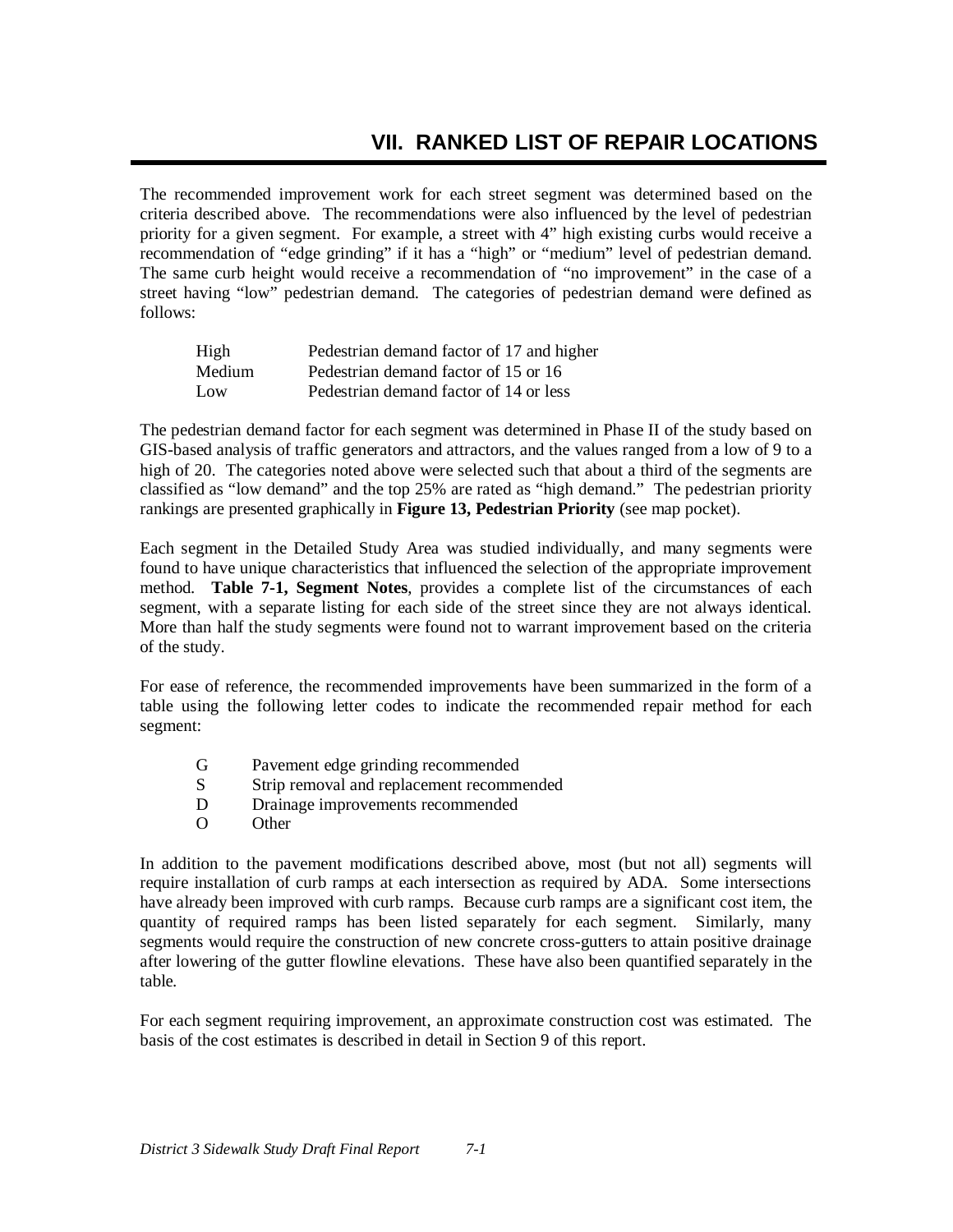#### **TABLE 7-1 SEGMENT NOTES**

|                                    | <b>Block</b> | Side                 |                                                                                                                                                                                                                                                                   |
|------------------------------------|--------------|----------------------|-------------------------------------------------------------------------------------------------------------------------------------------------------------------------------------------------------------------------------------------------------------------|
| Community<br>NH <sub>1</sub>       | Designation  | (N,S,E,W) Notes<br>Е | Grinding is warranted by mildly deficient curb heights and moderate ped demand.                                                                                                                                                                                   |
| NH <sub>1</sub>                    |              | W                    | Grinding is warranted by mildly deficient curb heights and moderate ped demand.                                                                                                                                                                                   |
| NH <sub>2</sub>                    |              | E                    | Adequate curb height, no improvement needed.                                                                                                                                                                                                                      |
| NH <sub>2</sub>                    |              | W                    | Grinding is warranted by mildly deficient curb heights and moderate ped demand.                                                                                                                                                                                   |
| NH <sub>3</sub>                    |              | N                    | Adequate curb height, no improvement needed.                                                                                                                                                                                                                      |
| NH <sub>3</sub><br>NH <sub>4</sub> |              | S<br>N               |                                                                                                                                                                                                                                                                   |
| NH <sub>4</sub>                    |              | $\mathbb S$          |                                                                                                                                                                                                                                                                   |
| NH <sub>5</sub>                    |              | $\mathsf{N}$         |                                                                                                                                                                                                                                                                   |
| NH <sub>5</sub>                    |              | S                    |                                                                                                                                                                                                                                                                   |
| NH <sub>6</sub>                    |              | S                    | A combination of grinding and strip removal/replacement is warranted along Meade Ave. from Wilson Ave. to 39th Street. On the                                                                                                                                     |
| NH <sub>6</sub>                    |              | $\mathsf{N}$         | north side, cross gutters should be installed to maintain continuous flow path along the street. Elevations along the south side                                                                                                                                  |
| <b>NH7</b><br>NH <sub>7</sub>      |              | N<br>S               | should be set to allow all blocks to drain southerly toward El Cajon Blvd.                                                                                                                                                                                        |
| NH <sub>8</sub>                    |              | $\mathsf{N}$         |                                                                                                                                                                                                                                                                   |
| NH <sub>8</sub>                    |              | S                    |                                                                                                                                                                                                                                                                   |
| NH <sub>9</sub>                    |              | N                    |                                                                                                                                                                                                                                                                   |
| NH <sub>9</sub>                    |              | s                    |                                                                                                                                                                                                                                                                   |
| NH 10                              |              | Е                    | Some new curb/sidewalk exists, but most is old, broken curb/sidewalk very low to gutter. However, lots are well elevated above the                                                                                                                                |
|                                    |              |                      | street so sidewalk elevations could easily be raised with no impact to adjacent properties. Low ped demand. No improvements                                                                                                                                       |
| NH 10<br>NH 11                     |              | W<br>E               | recommended.<br>Adequate curb height; no improvement required.                                                                                                                                                                                                    |
| <b>NH 11</b>                       |              | W                    | Pavement grinding is warranted.                                                                                                                                                                                                                                   |
| NH 12                              |              | Ε                    |                                                                                                                                                                                                                                                                   |
| NH 12                              |              | W                    | Nearly all-new curb & gutter on this block.                                                                                                                                                                                                                       |
| NH 13                              |              | E                    |                                                                                                                                                                                                                                                                   |
| <b>NH 13</b>                       |              | W                    | Adequate existing curb, no improvement needed.                                                                                                                                                                                                                    |
| NH 14<br>NH 14                     |              | W<br>E               |                                                                                                                                                                                                                                                                   |
| <b>NH 15</b>                       |              | E                    | Grinding is warranted by mildly deficient curb heights and high ped demand.                                                                                                                                                                                       |
| NH 15                              |              | W                    |                                                                                                                                                                                                                                                                   |
| NH 16                              |              | W                    | Adequate curb height, no improvement needed.                                                                                                                                                                                                                      |
| NH 16                              |              | E                    | Grinding is warranted by mildly deficient curb heights and high ped demand.                                                                                                                                                                                       |
| <b>NH 17</b>                       |              | W                    | Adequate curb height, no improvement needed.                                                                                                                                                                                                                      |
| <b>NH 17</b>                       |              | E                    | Strip removal and reconstruction is warranted per the study criteria.                                                                                                                                                                                             |
| <b>NH 18</b><br><b>NH 18</b>       |              | N<br>S               | Entirely new curb/sidewalk on both sides, no further work is required.                                                                                                                                                                                            |
| NH 19                              |              | N                    | Standard curb heights exist and lots are well elevated above the gutter, no improvements warranted.                                                                                                                                                               |
| NH 19                              |              | S                    | Standard curb heights exist, no improvements warranted.                                                                                                                                                                                                           |
| <b>NH 20</b>                       |              | S                    |                                                                                                                                                                                                                                                                   |
| <b>NH 20</b>                       |              | N                    |                                                                                                                                                                                                                                                                   |
| <b>NH 21</b>                       |              | N                    | Then entire stretch of Monroe Ave from 33rd to 35th Street exhibits an undesirable combination of flat street grades and lots that                                                                                                                                |
| <b>NH 21</b><br><b>NH 22</b>       |              | S<br>N               | are very poorly elevated above the gutters. A few segments have standard curb heights but most are sub-standard. Because this<br>street has a continuous length of segments needing improvement, it is recommended that the entire segment be treated as a single |
| <b>NH 22</b>                       |              | s                    | improvement project involving some pavement reconstruction coupled with installation of new cross gutters on the crossing streets                                                                                                                                 |
| <b>NH 23</b>                       |              | S                    | to take maximum advantage of all available elevation drop. Cost estimate will assume strip reconstruction for all substandard                                                                                                                                     |
| <b>NH 23</b>                       |              | N                    | segments plus one cross gutter per segment.                                                                                                                                                                                                                       |
| <b>NH 24</b>                       |              | N                    |                                                                                                                                                                                                                                                                   |
| <b>NH 24</b>                       |              | S                    |                                                                                                                                                                                                                                                                   |
| NH 25                              |              | S                    | Very flat grades with ponding observed, but lots are well elevated above street.                                                                                                                                                                                  |
| NH 25                              |              | N                    | Very flat grades with ponding observed, but lots are well elevated above street. Slightly deficient curb height can be improved by<br>pavement grinding.                                                                                                          |
| <b>NH 26</b>                       |              | S                    | Adequate curb height, no improvement needed.                                                                                                                                                                                                                      |
| NH 26                              |              | $\mathsf{N}$         | Grinding is warranted by mildly deficient curb heights and high ped demand.                                                                                                                                                                                       |
| <b>NH 27</b>                       |              | N                    | Curb in 3-5" range and high ped priority warrant pavement grinding.                                                                                                                                                                                               |
|                                    |              |                      | Pavement grinding is warranted similar to north side. Also, alley entrance at mid-block is a very bad sump. Alley is unpaved.                                                                                                                                     |
|                                    |              |                      | Sidewalk has a 6" dropoff and probable flooding during storms. Improv. work is needed here to construct alley apron, ped ramps,                                                                                                                                   |
| <b>NH 27</b>                       |              | S                    | and proper gutter. High ped demand.<br>Grinding is warranted by mildly deficient curb heights and high ped demand. Cross gutter should be installed to convey flows from                                                                                          |
| NH 28                              |              | N                    | west to east across Cherokee St.                                                                                                                                                                                                                                  |
| <b>NH 28</b>                       |              | S                    | Grinding is warranted by mildly deficient curb heights and high ped demand.                                                                                                                                                                                       |
| NH 29                              |              | S                    | Adequate curb height, no improvement needed.                                                                                                                                                                                                                      |
| NH 29                              |              | N                    | Grinding is warranted by mildly deficient curb heights and high ped demand.                                                                                                                                                                                       |
| NH 30                              |              | N                    | Grinding is warranted by mildly deficient curb heights and moderate ped demand.                                                                                                                                                                                   |
| NH 30<br>NH 31                     |              | S<br>N               | Strip removal and reconstruction is warranted per the study criteria.<br>Grinding is warranted by mildly deficient curb heights and moderate ped demand.                                                                                                          |
| NH 31                              |              | S                    | Grinding is warranted by mildly deficient curb heights and moderate ped demand.                                                                                                                                                                                   |
| NH 32                              |              | N                    |                                                                                                                                                                                                                                                                   |
| NH 32                              |              | $\mathbb S$          | Adequate curb height, no improvement needed.                                                                                                                                                                                                                      |
| <b>NH 33</b>                       |              | E                    | Very flat grades and poorly elevated lots. Pavement grinding may provide benefits.                                                                                                                                                                                |
|                                    |              |                      | Very flat grades and poorly elevated lots. However, runoff here is limited to local lot drainage only because the I-805 on-ramp                                                                                                                                   |
|                                    |              | W                    | captures any upstream flows. This segment is not recommended for any street modifications because any such work would impact<br>the on-ramp and require extensive Caltrans coordination.                                                                          |
| NH 33<br>NH 34                     |              | E                    | Adequate curb height, no improvement needed.                                                                                                                                                                                                                      |
| NH 34                              |              | W                    |                                                                                                                                                                                                                                                                   |
| NH 35                              |              | E                    | Grinding is warranted by mildly deficient curb heights and high ped demand.                                                                                                                                                                                       |
| NH 35                              |              | W                    |                                                                                                                                                                                                                                                                   |
| NH 36                              |              | W                    | Adequate curb height, no improvement needed.                                                                                                                                                                                                                      |
| NH 36                              |              | Е                    | Grinding is warranted by mildly deficient curb heights and high ped demand.                                                                                                                                                                                       |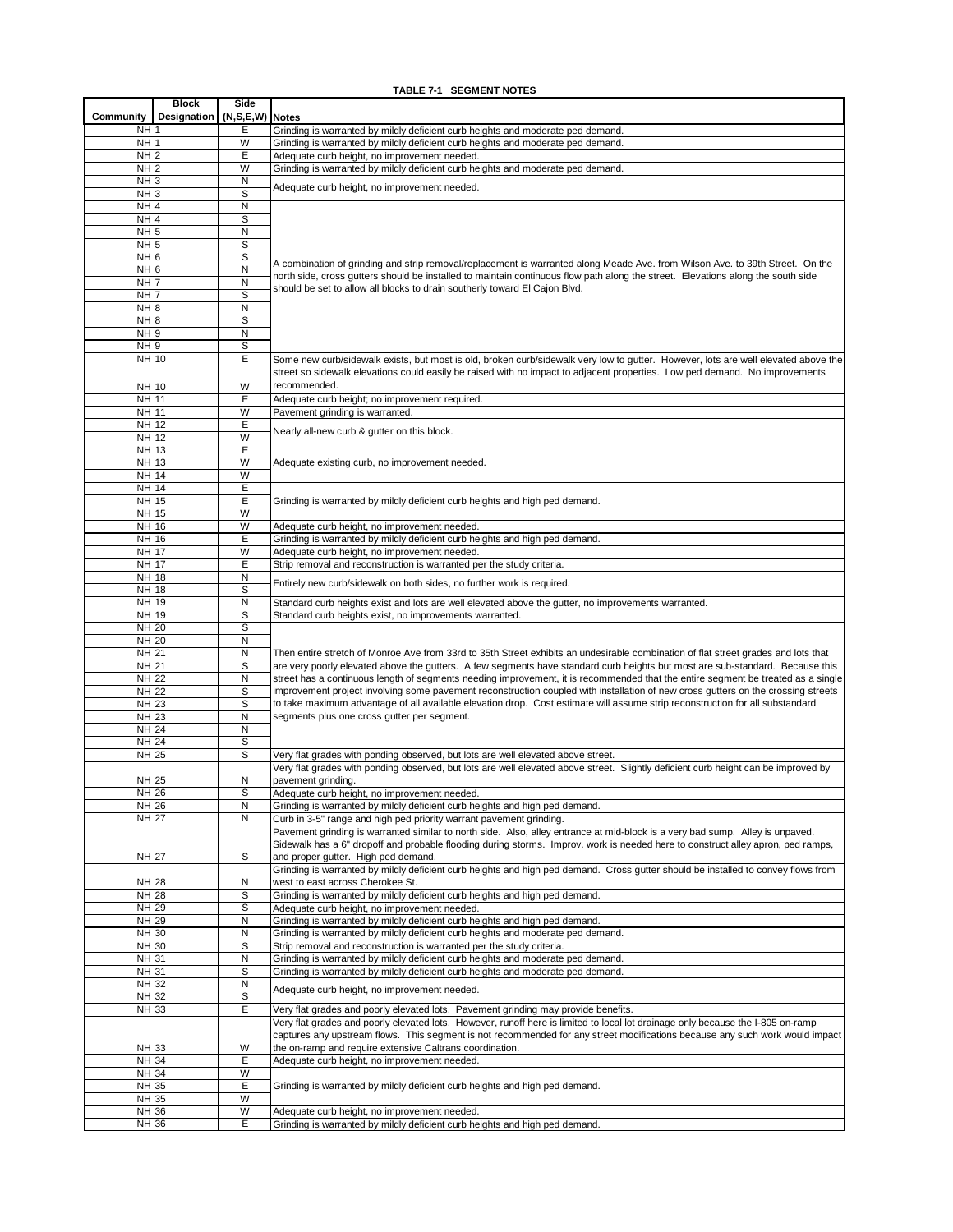| Community                    | <b>Block</b><br>Designation | Side<br>(N,S,E,W) Notes |                                                                                                                                                                                                                                                                  |
|------------------------------|-----------------------------|-------------------------|------------------------------------------------------------------------------------------------------------------------------------------------------------------------------------------------------------------------------------------------------------------|
|                              |                             |                         | Lots are very poorly elevated above street and grades are very flat, however curb height is nearly up to standard so no work is                                                                                                                                  |
| NH 37                        |                             | W                       | warranted on this side.                                                                                                                                                                                                                                          |
| NH 37                        |                             | Е                       | Lots are very poorly elevated above street and grades are very flat, ponded water observed in gutter. Strip removal recommended<br>instead of grinding because existing cross slope is already at the max. allowable of 5%.                                      |
|                              |                             |                         | Very flat grades. Especially steep cross slopes indicate strip removal would be more appropriate than grinding. Since strip removal                                                                                                                              |
|                              |                             |                         | is required on both sides of this narrow street, with high ped demand, this block is recommended for full removal and replacement                                                                                                                                |
| NH 38                        |                             | Е                       | of pavement.                                                                                                                                                                                                                                                     |
|                              |                             |                         | Extensive ponding noted along gutter w/ moss growing in summer even in newly constructed segments. A curb ramp is needed at<br>NW corner 36th & Monroe, but due to sump condition and ponding a cross gutter should be installed concurrently (if grades permit) |
|                              |                             |                         | to drain the corner across 36th St. Full removal and replacement recommended (see above).                                                                                                                                                                        |
| NH 38<br>NH 39               |                             | W<br>W                  | Adequate curb height and lots are elevated well above the street. Some new curb already exists.                                                                                                                                                                  |
|                              |                             |                         | Slightly substandard curb height, houses poorly elevated above street, only front yards drain to street, rear yards drain to alley.                                                                                                                              |
| NH 39<br>NH 40               |                             | Ε<br>E                  | Grinding recommended to regain curb height.<br>Flat slope and lots are not well elevated above street. However, nearly all curbs have been replaced and sidewalks are in very                                                                                    |
| <b>NH 40</b>                 |                             | W                       | good condition, so this block is not recommended for improvements.                                                                                                                                                                                               |
| NH 41                        |                             | W                       | Grinding is warranted by mildly deficient curb heights and high ped demand.                                                                                                                                                                                      |
| NH 41<br>NH 42               |                             | Е<br>N                  | Strip removal and reconstruction is warranted per the study criteria.                                                                                                                                                                                            |
| NH 42                        |                             | S                       |                                                                                                                                                                                                                                                                  |
| NH 43                        |                             | N                       | Grinding is warranted by mildly deficient curb heights and high ped demand.                                                                                                                                                                                      |
| NH 43<br><b>NH 44</b>        |                             | S<br>$\mathsf{N}$       |                                                                                                                                                                                                                                                                  |
| NH 44                        |                             | S                       | Adequate curb height, no improvement needed.                                                                                                                                                                                                                     |
| NH 45                        |                             | N                       |                                                                                                                                                                                                                                                                  |
| NH 45<br>NH 46               |                             | S<br>N                  | Grinding is warranted by mildly deficient curb heights and high ped demand.<br>Adequate curb height, no improvement needed.                                                                                                                                      |
| NH 46                        |                             | S                       | Grinding is warranted by mildly deficient curb heights and high ped demand.                                                                                                                                                                                      |
| NH 47<br>NH 47               |                             | N<br>S                  | Adequate curb height, no improvement needed.                                                                                                                                                                                                                     |
| <b>NH 48</b>                 |                             | N                       | Strip removal and reconstruction is warranted per the study criteria.                                                                                                                                                                                            |
| <b>NH 48</b>                 |                             | S                       | Adequate curb height, no improvement needed.                                                                                                                                                                                                                     |
| NH 49<br>NH 49               |                             | N<br>S                  |                                                                                                                                                                                                                                                                  |
| NH 50                        |                             | N                       |                                                                                                                                                                                                                                                                  |
| NH 50                        |                             | S                       | Nearly all-new curb & gutter on this block.                                                                                                                                                                                                                      |
| NH 51<br>NH 51               |                             | N<br>S                  | New curb/sidewalk about to be constructed as part of new Normal Hts Elem School development.<br>Curb less than 3 inches, strip removal/replacement recommended.                                                                                                  |
| NH 52                        |                             | S                       | Adequate curbs and slopes, no improvement required.                                                                                                                                                                                                              |
| NH 52                        |                             | N                       | New curb/sidewalk about to be constructed as part of new Normal Hts Elem School development.                                                                                                                                                                     |
| NH 53<br>NH 53               |                             | N<br>S                  | New curb/sidewalk about to be constructed as part of new Normal Hts Elem School development.<br>Grinding recommended                                                                                                                                             |
|                              |                             |                         | Extremely poor elevation of lots above street - some may even lie below gutter grade. Brand new sidewalk exists north of alley                                                                                                                                   |
| NH 54                        |                             | Ε<br>W                  | near Adams, so further improvement to the south affords the opportunity to complete a continous segment of good ped routes on a                                                                                                                                  |
| NH 54<br>NH 55               |                             | Е                       | high-demand corridor. Grinding recommended to establish full standard curb height.                                                                                                                                                                               |
| NH 55                        |                             | W                       | Grinding is warranted by mildly deficient curb heights and high ped demand.                                                                                                                                                                                      |
| NH 56<br>NH 56               |                             | Е<br>W                  | Adequate curb height, no improvement needed.                                                                                                                                                                                                                     |
| NH 57                        |                             | Ε                       | Existing curb heights are adequate. See Section 5.4.6 of report for recommendations regarding storm drain improvements.                                                                                                                                          |
| NH 57                        |                             | W                       |                                                                                                                                                                                                                                                                  |
| NH 58                        |                             | Ε                       | Because of very high existing cross-slopes combined with very high ped demand for site adjacent to park, schools and commercial<br>district, the improvement recommendation for this block has been upgraded to strip removal rather than grinding. During final |
|                              |                             |                         | design, further consideration should be given to extending a storm drain 2 blocks northerly from Meade Ave (not included                                                                                                                                         |
| NH 58                        |                             | W                       | in current cost estimate).                                                                                                                                                                                                                                       |
| NH 59<br>NH 59               |                             | E<br>W                  | Grinding is warranted by mildly deficient curb heights and high ped demand.                                                                                                                                                                                      |
| NH 60                        |                             | Ε                       | New curb/sidewalk about to be constructed as part of new Normal Hts Elem School development.                                                                                                                                                                     |
| NH 60                        |                             | W<br>E                  |                                                                                                                                                                                                                                                                  |
| NH 61<br>NH 61               |                             | W                       | Adequate curbs and slopes, no improvement required.                                                                                                                                                                                                              |
| NH 62                        |                             | N                       |                                                                                                                                                                                                                                                                  |
| NH 62<br>NH 63               |                             | S<br>N                  |                                                                                                                                                                                                                                                                  |
| NH 63                        |                             | S                       | Existing curb heights are adequate. See Section 5.4.6 of report for recommendations regarding storm drain improvements.                                                                                                                                          |
| NH 64                        |                             | N                       | Existing curb heights are adequate. See Section 5.4.6 of report for recommendations regarding storm drain improvements.                                                                                                                                          |
| NH 64<br>NH 65               |                             | S<br>N                  | Adequate curb height, no improvement needed.                                                                                                                                                                                                                     |
| NH 65                        |                             | S                       | Grinding is warranted by mildly deficient curb heights and high ped demand.                                                                                                                                                                                      |
| NH 66<br>NH 66               |                             | N<br>s                  | Adequate curb height, no improvement needed.                                                                                                                                                                                                                     |
| NH 67                        |                             | Е                       | Flat grades but fairly well elevated lots. Some curb/sidewalk has been newly constructed w/o causing drainage problems, so it                                                                                                                                    |
| NH 67                        |                             | W                       | appears additional work is not being precluded by street conditions. Not a large drainage basin, mostly local flow.                                                                                                                                              |
| NH 68<br>NH 68               |                             | E<br>W                  | See Section 5.4.6 of report. Pavement grinding combined with proposed drainage improvements are warranted on this high-<br>demand segment.                                                                                                                       |
| NH 69                        |                             | Е                       | Street receives local runoff only, no upstream basin. Lows-lying pads and very flat slope.                                                                                                                                                                       |
| NH 69                        |                             | W                       |                                                                                                                                                                                                                                                                  |
| <b>NH 70</b><br><b>NH 70</b> |                             | Ε<br>W                  | Grinding is warranted by mildly deficient curb heights and moderate ped demand.                                                                                                                                                                                  |
| <b>NH 71</b>                 |                             | W                       | Adequate curb height, no improvement needed.                                                                                                                                                                                                                     |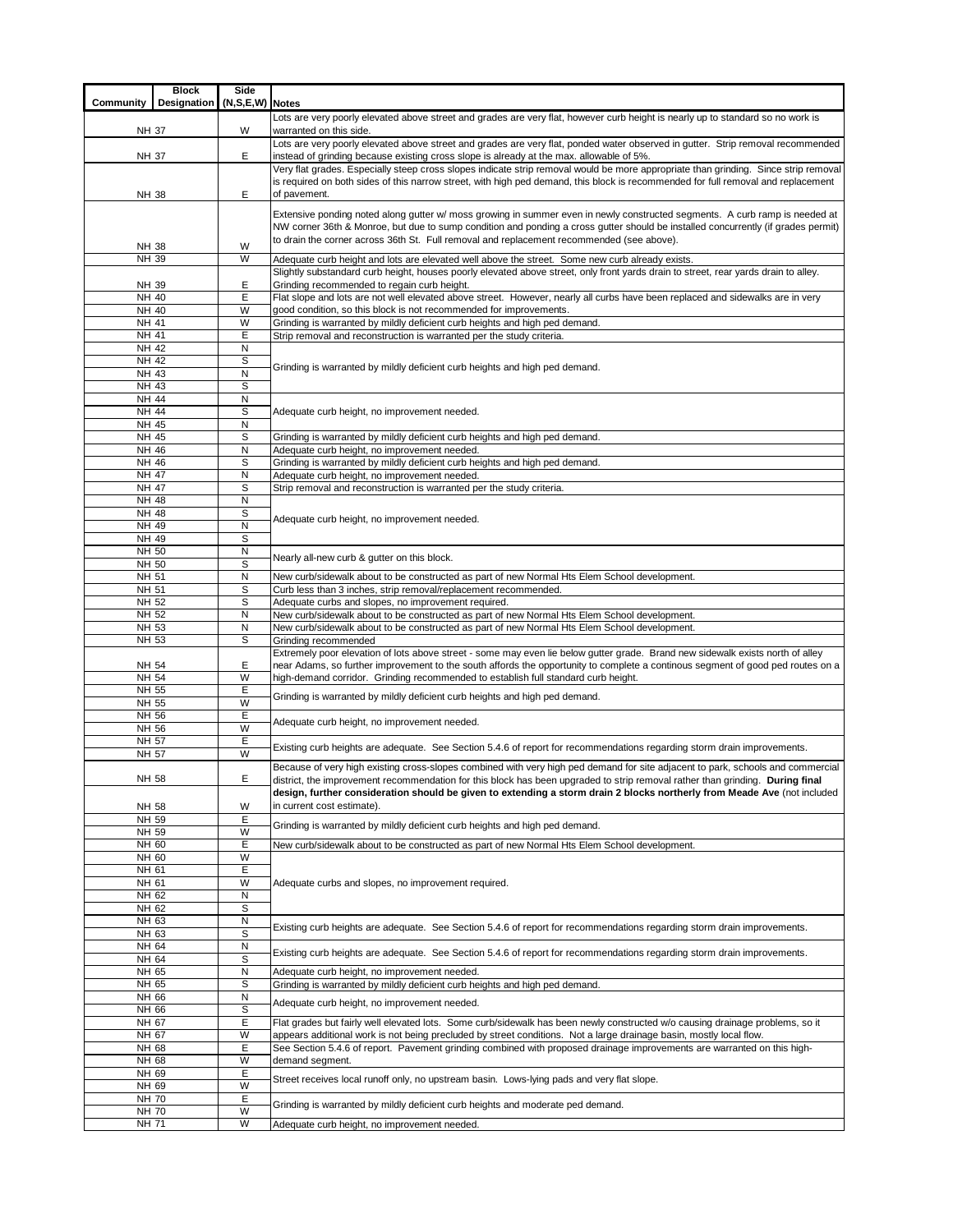| Community                          | <b>Block</b><br>Designation | Side<br>(N,S,E,W) Notes |                                                                                                                                                                                                                                       |
|------------------------------------|-----------------------------|-------------------------|---------------------------------------------------------------------------------------------------------------------------------------------------------------------------------------------------------------------------------------|
| <b>NH 71</b>                       |                             | Ε                       | Grinding is warranted by mildly deficient curb heights and moderate ped demand.                                                                                                                                                       |
| <b>NH 72</b>                       |                             | N                       | Adequate curb height, existing recent construction, no improvement needed.                                                                                                                                                            |
| <b>NH 72</b>                       |                             | S                       | Grinding is warranted by mildly deficient curb heights and moderate ped demand.                                                                                                                                                       |
| <b>NH 73</b>                       |                             | N                       | Adequate curb height, no improvement needed.                                                                                                                                                                                          |
| <b>NH 73</b>                       |                             | $\mathbb S$             | Grinding is warranted by mildly deficient curb heights and moderate ped demand.                                                                                                                                                       |
| <b>NH 74</b>                       |                             | Ε                       |                                                                                                                                                                                                                                       |
| <b>NH 74</b>                       |                             | W                       | Strip removal and reconstruction is warranted per the study criteria.                                                                                                                                                                 |
| <b>NH 75</b><br><b>NH 75</b>       |                             | N<br>S                  | Adequate curb height, no improvement needed.                                                                                                                                                                                          |
| <b>NH 76</b>                       |                             | N                       |                                                                                                                                                                                                                                       |
| NH 76                              |                             | S                       | Strip removal and reconstruction is the recommended measure, but low priority due to low ped demand.                                                                                                                                  |
| <b>NH 77</b>                       |                             | Ν                       | Grinding is warranted by mildly deficient curb heights and moderate ped demand.                                                                                                                                                       |
| <b>NH 77</b>                       |                             | S                       | Strip removal and reconstruction is warranted per the study criteria.                                                                                                                                                                 |
| <b>NH 78</b>                       |                             | S                       | Adequate curb height, no improvement needed.                                                                                                                                                                                          |
| <b>NH 78</b>                       |                             | N                       | Grinding is warranted by mildly deficient curb heights and moderate ped demand.                                                                                                                                                       |
| NH 79                              |                             | N                       |                                                                                                                                                                                                                                       |
| <b>NH 79</b>                       |                             | S                       | Strip removal and reconstruction is warranted per the study criteria.                                                                                                                                                                 |
| <b>NH 80</b><br><b>NH 80</b>       |                             | N<br>S                  |                                                                                                                                                                                                                                       |
| <b>NH 81</b>                       |                             | N                       |                                                                                                                                                                                                                                       |
| <b>NH 81</b>                       |                             | S                       | Adequate curb height, no improvement needed.                                                                                                                                                                                          |
| NH 82                              |                             | E                       |                                                                                                                                                                                                                                       |
| NH 82                              |                             | W                       |                                                                                                                                                                                                                                       |
| NH 83                              |                             | N                       | Mostly new curb & sidewalk exist along this block. Note: The drainage facilities shown on the City's GIS mapping at the                                                                                                               |
| NH 83                              |                             | S                       | intersection of Hawley Blvd. and Collier Ave. do not exist.                                                                                                                                                                           |
| <b>NH 84</b>                       |                             | Ν                       | No improvement warranted per study criteria because curb deficiency is mild (3-5") and ped demand is low.                                                                                                                             |
| NH 84                              |                             | S<br>S                  |                                                                                                                                                                                                                                       |
| NH 85<br>NH 85                     |                             | N                       | Adequate curb height, no improvement needed.<br>Strip removal and reconstruction is the recommended measure, but low priority due to low ped demand.                                                                                  |
| <b>NH 86</b>                       |                             | S                       | No improvement warranted per study criteria because curb deficiency is mild (3-5") and ped demand is low.                                                                                                                             |
| NH 86                              |                             | N                       | Strip removal and reconstruction is the recommended measure, but low priority due to low ped demand.                                                                                                                                  |
| <b>NH 87</b>                       |                             | E                       | Adequate curb height, no improvement needed.                                                                                                                                                                                          |
| <b>NH 87</b>                       |                             | W                       |                                                                                                                                                                                                                                       |
| <b>NH 88</b>                       |                             | E                       | No improvement warranted per study criteria because curb deficiency is mild (3-5") and ped demand is low.                                                                                                                             |
| <b>NH 88</b>                       |                             | W                       |                                                                                                                                                                                                                                       |
| NH 89                              |                             | E                       |                                                                                                                                                                                                                                       |
| NH 89                              |                             | W                       | Strip removal and reconstruction is the recommended measure, but low priority due to low ped demand.                                                                                                                                  |
| NH 90<br>NH 90                     |                             | S<br>N                  | No improvement warranted per study criteria because curb deficiency is mild (3-5") and ped demand is low.<br>Strip removal and reconstruction is the recommended measure, but low priority due to low ped demand.                     |
| NH 91                              |                             | N                       |                                                                                                                                                                                                                                       |
| NH 91                              |                             | S                       | No improvement warranted per study criteria because curb deficiency is mild (3-5") and ped demand is low.                                                                                                                             |
| NH 92                              |                             | N                       | Adequate curb height, no improvement needed.                                                                                                                                                                                          |
| NH 92                              |                             | S                       | No improvement warranted per study criteria because curb deficiency is mild (3-5") and ped demand is low.                                                                                                                             |
| NH 93                              |                             | N                       | Strip removal and reconstruction is the recommended measure, but low priority due to low ped demand.                                                                                                                                  |
| NH 93                              |                             | S                       |                                                                                                                                                                                                                                       |
| NH 94                              |                             | W                       | Adequate curb height, no improvement needed.                                                                                                                                                                                          |
| NH 94<br>$\overline{NH}$ 95        |                             | E<br>N                  | Strip removal and reconstruction is the recommended measure, but low priority due to low ped demand.<br>Flat slopes and poorly elevated lots, would benefit from grinding, especially on the north side. Work in this block should be |
| NH 95                              |                             | S                       | undertaken in conjunction with the proposed improvements at Hawley/North Mountain View.                                                                                                                                               |
| NH 96                              |                             | Ε                       |                                                                                                                                                                                                                                       |
| NH 96                              |                             | W                       | See Section 5.4.1 of report for proposed drainage improvements. No other street improvements are recommended for this block.                                                                                                          |
| NH 97                              |                             | Е                       | Mostly new curb & sidewalk exist along this block.                                                                                                                                                                                    |
| NH 97                              |                             | W                       |                                                                                                                                                                                                                                       |
| NH 98                              |                             | N                       | No improvement warranted per study criteria because curb deficiency is mild (3-5") and ped demand is low.                                                                                                                             |
| NH 98<br>NH 99                     |                             | S<br>N                  | Eugene PI has been constructed as essentially a concrete drainage channel, entirely paved with PCC. West of Raymond, paving is                                                                                                        |
| NH 99                              |                             | S                       | all-new. Sidewalks are good and most homes are well elevated above the street.                                                                                                                                                        |
| NH 100                             |                             | N                       |                                                                                                                                                                                                                                       |
| NH 100                             |                             | S                       | No improvement warranted per study criteria because curb deficiency is mild (3-5") and ped demand is low.                                                                                                                             |
| NH 101                             |                             | Ε                       | Low ped demand in these segments would not warrant improvement except that this area is affected by the proposed work at North                                                                                                        |
| NH 101                             |                             | W                       | Mtn View Dr., which will direct increased runoff toward this cul-de-sac. Drainage improvements are recommended to capture this                                                                                                        |
| NH 102                             |                             | S                       | water and avoid agravating any flooding problems. See Section 5.4.1.                                                                                                                                                                  |
| NH 102                             |                             | N                       |                                                                                                                                                                                                                                       |
| NP <sub>1</sub><br>NP <sub>1</sub> |                             | E<br>W                  | No improvement warranted per study criteria because curb deficiency is mild (3-5") and ped demand is low.                                                                                                                             |
| NP <sub>2</sub>                    |                             | N                       |                                                                                                                                                                                                                                       |
| NP <sub>2</sub>                    |                             | S                       | This segment is actually a "paper street" across a canyon area; no physical improvements exist.                                                                                                                                       |
| NP <sub>3</sub>                    |                             | N                       | Adequate curb height, no improvement needed.                                                                                                                                                                                          |
| NP <sub>3</sub>                    |                             | S                       | No improvement warranted per study criteria because curb deficiency is mild (3-5") and ped demand is low.                                                                                                                             |
| NP <sub>4</sub>                    |                             | W                       | Adequate curb height, no improvement needed.                                                                                                                                                                                          |
| NP <sub>4</sub>                    |                             | Ε                       | No improvement warranted per study criteria because curb deficiency is mild (3-5") and ped demand is low.                                                                                                                             |
| <b>NP 5</b><br><b>NP 5</b>         |                             | N<br>S                  | No problem with curb heights here. Street is on edge of canyon. Possibly flows from Felton St. shoot across the intersection rather                                                                                                   |
|                                    |                             |                         | than going into inlet on the north side; this would be a problem for cars but not for peds.                                                                                                                                           |
|                                    |                             |                         | Houses on W side lie well below street. Curb was built up to 8-10" height apparently to act as a dam, but there's a driveway                                                                                                          |
|                                    |                             |                         | opening that probably allows most of the water to enter lots. This driveway could be raised to eliminate this problem. However, this                                                                                                  |
| NP <sub>6</sub>                    |                             | Е                       | is more a problem for the residents/property owners than area peds. Work is not warranted by the criteria of this study.                                                                                                              |
|                                    |                             |                         | School frornts on this segment. Curb heights are excellent, sidewalks are in good condition. No improvements required.                                                                                                                |
| NP <sub>6</sub>                    |                             | W                       |                                                                                                                                                                                                                                       |
| NP 7                               |                             | E                       | Although this segment rated "low" in ped demand based on area attractors, its rating has been increased to "high" because it is                                                                                                       |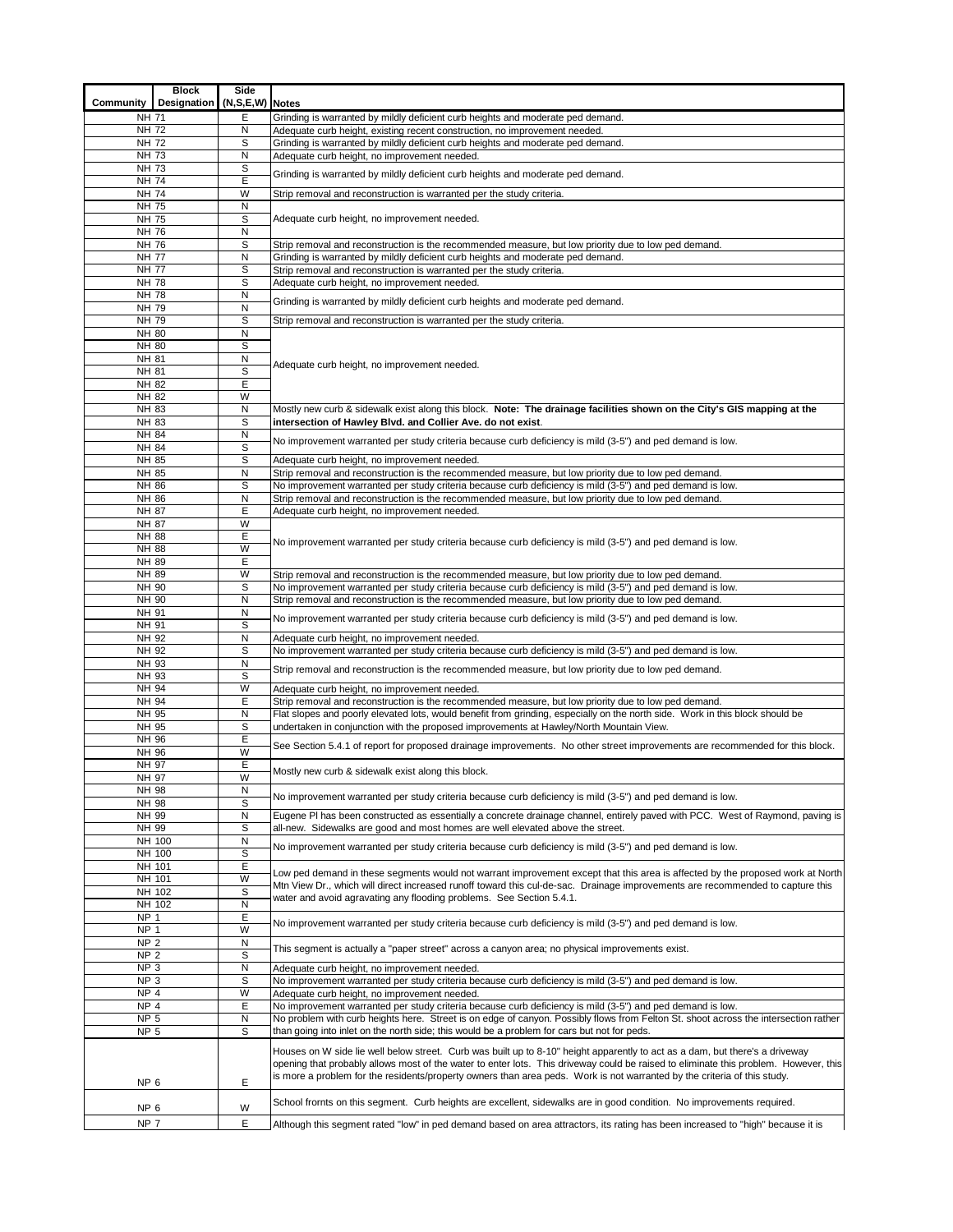| immediately adjacent to 2 schools. New curb ramps exist on all 4 corners. Ponded water observed in dry weather, could be<br>corrected with a cross-gutter. Cross gutter cost is covered under segment NP10<br>W<br>NP 7<br>NP <sub>8</sub><br>N<br>Adequate curb height, no improvement needed.<br>NP <sub>8</sub><br>S<br>NP <sub>9</sub><br>No improvement warranted per study criteria because curb deficiency is mild (3-5") and ped demand is low.<br>N<br>S<br>NP <sub>9</sub><br>Strip removal and reconstruction is the recommended measure, but low priority due to low ped demand.<br><b>NP 10</b><br>N<br>Although this segment rated "low" in ped demand based on area attractors, its rating has been increased to "high" because it is<br>immediately adjacent to 2 schools. New curb ramps exist on all 4 corners. Ponded water observed in dry weather, could be<br>corrected with a cross-gutter.<br>S<br>NP 10<br>E<br>NP 11<br>$\overline{\text{NP}}$ 11<br>W<br>evident reason for drainage complaints here. Ped demand is low.<br>NP 12<br>N<br>Strip removal and reconstruction is the recommended measure, but low priority due to low ped demand.<br><b>NP 12</b><br>S<br>Extremely flat street slope near alley apron may be source of drainage complaints. Sidewalk could be raised at this location to get<br>S<br><b>NP 13</b><br>it above gutter flow, however due to low ped demand here, no improvement is recommended.<br><b>NP 13</b><br>N<br>No improvement warranted per study criteria.<br>S<br>NP 14<br>Strip removal and reconstruction is the recommended measure, but low priority due to low ped demand.<br><b>NP 14</b><br>N<br>E<br>NP 15<br>NP 15<br>W<br>Upas and Myrtle Streets.<br>E<br>NP 16<br>Grinding is warranted by mildly deficient curb heights and moderate ped demand.<br>W<br><b>NP 16</b><br><b>NP 17</b><br>Ε<br>Bancroft Street is on a ridge line, with only front yards draining to the street, plus Redwood St is a divide so flows are very low. No<br>W<br><b>NP 17</b><br>evident reason for drainage complaints here. Ped demand is low.<br><b>NP 18</b><br>N<br>Grinding is warranted by mildly deficient curb heights and moderate ped demand.<br>S<br><b>NP 18</b><br>NP 19<br>N<br>Adequate curb height, no improvement needed.<br>NP 19<br>S<br>Grinding is warranted by mildly deficient curb heights and moderate ped demand.<br><b>NP 20</b><br>N<br>Adequate curb height, no improvement needed.<br><b>NP 20</b><br>S<br>Grinding is warranted by mildly deficient curb heights and moderate ped demand.<br><b>NP 21</b><br>N<br>Adequate curb height, no improvement needed.<br>S<br><b>NP 21</b><br>No improvement warranted per study criteria because curb deficiency is mild (3-5") and ped demand is low.<br>S<br><b>NP 22</b><br><b>NP 22</b><br>N<br>Strip removal and reconstruction is the recommended measure, but low priority due to low ped demand.<br>Ε<br><b>NP 23</b><br>Grinding is warranted by mildly deficient curb heights and moderate ped demand.<br><b>NP 23</b><br>W<br>Ε<br><b>NP 24</b><br>Curb heights here are only slightly substandard (nearly 5"), adequate slope & no reported drainage issues and ped demand is only<br><b>NP 24</b><br>W<br>moderate. No improvement work is warranted.<br>E<br><b>NP 25</b><br>Standing water observed along much of the block due to extremely flat slope. However, curb height is fairly good and the ponding<br><b>NP 25</b><br>W<br>does not appear to be impacting ped routes. Low ped demand. Very high flow rates, large watershed.<br>South side of street is within Balboa Park. Meandering sidewalks are not impacted by curb height or street conditions.<br>S<br><b>NP 26</b><br><b>NP 26</b><br>$\mathsf{N}$<br>No improvement warranted per study criteria because curb deficiency is mild (3-5") and ped demand is low.<br>South side of street is within Balboa Park. Meandering sidewalks are not impacted by curb height or street conditions.<br>S<br><b>NP 27</b><br><b>NP 27</b><br>N<br>No improvement warranted per study criteria because curb deficiency is mild (3-5") and ped demand is low.<br><b>NP 28</b><br>$\mathsf{N}$<br>Adequate curb height, no improvement needed.<br>South side of street is within Balboa Park. Meandering sidewalks are not impacted by curb height or street conditions.<br>S<br><b>NP 28</b><br>South side of street is within Balboa Park. Meandering sidewalks are not impacted by curb height or street conditions.<br>S<br><b>NP 29</b><br><b>NP 29</b><br>N<br>No improvement warranted per study criteria because curb deficiency is mild (3-5") and ped demand is low.<br>NP 30<br>N<br>South side of street is within Balboa Park. Meandering sidewalks are not impacted by curb height or street conditions.<br>S<br><b>NP 30</b><br>NP 31<br>N<br>S<br>NP 31<br>Very recent storm drain improvements completed along this section of Upas Street, along with new curb ramps at most corners<br><b>NP 32</b><br>N<br>from 28th Street to 30th Street. Also, a new streetscape improvements at 28th Street including curb underdrains. This work is<br>S<br>likely to have resolved the reported drainage problems in this area. Recommend no further work in this street unless any new<br><b>NP 32</b><br><b>NP 33</b><br>N<br>problems are reported.<br>S<br><b>NP 33</b><br><b>NP 34</b><br>N<br>Adequate curb height, no improvement needed.<br>S<br><b>NP 34</b><br>Grinding is warranted by mildly deficient curb heights and moderate ped demand.<br><b>NP 35</b><br>N<br><b>NP 35</b><br>S<br>Strip removal and reconstruction is warranted per the study criteria.<br>N<br>NP 36<br>Grinding is warranted by mildly deficient curb heights and moderate ped demand.<br>S<br><b>NP 36</b><br><b>NP 37</b><br>N<br>Strip removal and reconstruction is warranted per the study criteria.<br>S<br><b>NP 37</b><br><b>NP 38</b><br>N<br>Adequate curb height, no improvement needed.<br><b>NP 38</b><br>S<br>Strip removal and reconstruction is the recommended measure, but low priority due to low ped demand.<br><b>NP 39</b><br>N<br>No improvement warranted per study criteria because curb deficiency is mild (3-5") and ped demand is low.<br>S<br>NP 39<br>$\overline{NP}$ 40<br>N<br>Strip removal and reconstruction is the recommended measure, but low priority due to low ped demand.<br>S<br>NP 40<br>Ε<br>NP 41<br>W<br>NP 41<br>Adequate curb height, no improvement needed.<br>NP 42<br>E<br>W<br><b>NP 42</b><br>Strip removal and reconstruction is the recommended measure, but low priority due to low ped demand.<br><b>NP 43</b><br>E<br>Grinding is warranted by mildly deficient curb heights and moderate ped demand. | Community | <b>Block</b><br>Designation | Side<br>(N,S,E,W) Notes |                                                                                                                                         |  |  |  |  |  |  |  |
|-----------------------------------------------------------------------------------------------------------------------------------------------------------------------------------------------------------------------------------------------------------------------------------------------------------------------------------------------------------------------------------------------------------------------------------------------------------------------------------------------------------------------------------------------------------------------------------------------------------------------------------------------------------------------------------------------------------------------------------------------------------------------------------------------------------------------------------------------------------------------------------------------------------------------------------------------------------------------------------------------------------------------------------------------------------------------------------------------------------------------------------------------------------------------------------------------------------------------------------------------------------------------------------------------------------------------------------------------------------------------------------------------------------------------------------------------------------------------------------------------------------------------------------------------------------------------------------------------------------------------------------------------------------------------------------------------------------------------------------------------------------------------------------------------------------------------------------------------------------------------------------------------------------------------------------------------------------------------------------------------------------------------------------------------------------------------------------------------------------------------------------------------------------------------------------------------------------------------------------------------------------------------------------------------------------------------------------------------------------------------------------------------------------------------------------------------------------------------------------------------------------------------------------------------------------------------------------------------------------------------------------------------------------------------------------------------------------------------------------------------------------------------------------------------------------------------------------------------------------------------------------------------------------------------------------------------------------------------------------------------------------------------------------------------------------------------------------------------------------------------------------------------------------------------------------------------------------------------------------------------------------------------------------------------------------------------------------------------------------------------------------------------------------------------------------------------------------------------------------------------------------------------------------------------------------------------------------------------------------------------------------------------------------------------------------------------------------------------------------------------------------------------------------------------------------------------------------------------------------------------------------------------------------------------------------------------------------------------------------------------------------------------------------------------------------------------------------------------------------------------------------------------------------------------------------------------------------------------------------------------------------------------------------------------------------------------------------------------------------------------------------------------------------------------------------------------------------------------------------------------------------------------------------------------------------------------------------------------------------------------------------------------------------------------------------------------------------------------------------------------------------------------------------------------------------------------------------------------------------------------------------------------------------------------------------------------------------------------------------------------------------------------------------------------------------------------------------------------------------------------------------------------------------------------------------------------------------------------------------------------------------------------------------------------------------------------------------------------------------------------------------------------------------------------------------------------------------------------------------------------------------------------------------------------------------------------------------------------------------------------------------------------------------------------------------------------------------------------------------------------------------------------------------------------------------------------------------------------------------------------------------------------------------------------------------------------------------------------------------------------------------------------------------------------------------------------------------------------------------------------------------------------------------------------------------------------------------------------------------------------------------------------------------------------------------------------------------------------------------------------------------------------------------------------------------------------------------------------------------------------------------------------------------------------------------------------------------------------------------------------------------------------------------------------------------------------------------------------------------------------------------------------------|-----------|-----------------------------|-------------------------|-----------------------------------------------------------------------------------------------------------------------------------------|--|--|--|--|--|--|--|
|                                                                                                                                                                                                                                                                                                                                                                                                                                                                                                                                                                                                                                                                                                                                                                                                                                                                                                                                                                                                                                                                                                                                                                                                                                                                                                                                                                                                                                                                                                                                                                                                                                                                                                                                                                                                                                                                                                                                                                                                                                                                                                                                                                                                                                                                                                                                                                                                                                                                                                                                                                                                                                                                                                                                                                                                                                                                                                                                                                                                                                                                                                                                                                                                                                                                                                                                                                                                                                                                                                                                                                                                                                                                                                                                                                                                                                                                                                                                                                                                                                                                                                                                                                                                                                                                                                                                                                                                                                                                                                                                                                                                                                                                                                                                                                                                                                                                                                                                                                                                                                                                                                                                                                                                                                                                                                                                                                                                                                                                                                                                                                                                                                                                                                                                                                                                                                                                                                                                                                                                                                                                                                                                                                                                                                                                                                                                                                                                                                                                                                                                                                                                                                                                                                                                                                             |           |                             |                         |                                                                                                                                         |  |  |  |  |  |  |  |
|                                                                                                                                                                                                                                                                                                                                                                                                                                                                                                                                                                                                                                                                                                                                                                                                                                                                                                                                                                                                                                                                                                                                                                                                                                                                                                                                                                                                                                                                                                                                                                                                                                                                                                                                                                                                                                                                                                                                                                                                                                                                                                                                                                                                                                                                                                                                                                                                                                                                                                                                                                                                                                                                                                                                                                                                                                                                                                                                                                                                                                                                                                                                                                                                                                                                                                                                                                                                                                                                                                                                                                                                                                                                                                                                                                                                                                                                                                                                                                                                                                                                                                                                                                                                                                                                                                                                                                                                                                                                                                                                                                                                                                                                                                                                                                                                                                                                                                                                                                                                                                                                                                                                                                                                                                                                                                                                                                                                                                                                                                                                                                                                                                                                                                                                                                                                                                                                                                                                                                                                                                                                                                                                                                                                                                                                                                                                                                                                                                                                                                                                                                                                                                                                                                                                                                             |           |                             |                         |                                                                                                                                         |  |  |  |  |  |  |  |
|                                                                                                                                                                                                                                                                                                                                                                                                                                                                                                                                                                                                                                                                                                                                                                                                                                                                                                                                                                                                                                                                                                                                                                                                                                                                                                                                                                                                                                                                                                                                                                                                                                                                                                                                                                                                                                                                                                                                                                                                                                                                                                                                                                                                                                                                                                                                                                                                                                                                                                                                                                                                                                                                                                                                                                                                                                                                                                                                                                                                                                                                                                                                                                                                                                                                                                                                                                                                                                                                                                                                                                                                                                                                                                                                                                                                                                                                                                                                                                                                                                                                                                                                                                                                                                                                                                                                                                                                                                                                                                                                                                                                                                                                                                                                                                                                                                                                                                                                                                                                                                                                                                                                                                                                                                                                                                                                                                                                                                                                                                                                                                                                                                                                                                                                                                                                                                                                                                                                                                                                                                                                                                                                                                                                                                                                                                                                                                                                                                                                                                                                                                                                                                                                                                                                                                             |           |                             |                         |                                                                                                                                         |  |  |  |  |  |  |  |
|                                                                                                                                                                                                                                                                                                                                                                                                                                                                                                                                                                                                                                                                                                                                                                                                                                                                                                                                                                                                                                                                                                                                                                                                                                                                                                                                                                                                                                                                                                                                                                                                                                                                                                                                                                                                                                                                                                                                                                                                                                                                                                                                                                                                                                                                                                                                                                                                                                                                                                                                                                                                                                                                                                                                                                                                                                                                                                                                                                                                                                                                                                                                                                                                                                                                                                                                                                                                                                                                                                                                                                                                                                                                                                                                                                                                                                                                                                                                                                                                                                                                                                                                                                                                                                                                                                                                                                                                                                                                                                                                                                                                                                                                                                                                                                                                                                                                                                                                                                                                                                                                                                                                                                                                                                                                                                                                                                                                                                                                                                                                                                                                                                                                                                                                                                                                                                                                                                                                                                                                                                                                                                                                                                                                                                                                                                                                                                                                                                                                                                                                                                                                                                                                                                                                                                             |           |                             |                         |                                                                                                                                         |  |  |  |  |  |  |  |
|                                                                                                                                                                                                                                                                                                                                                                                                                                                                                                                                                                                                                                                                                                                                                                                                                                                                                                                                                                                                                                                                                                                                                                                                                                                                                                                                                                                                                                                                                                                                                                                                                                                                                                                                                                                                                                                                                                                                                                                                                                                                                                                                                                                                                                                                                                                                                                                                                                                                                                                                                                                                                                                                                                                                                                                                                                                                                                                                                                                                                                                                                                                                                                                                                                                                                                                                                                                                                                                                                                                                                                                                                                                                                                                                                                                                                                                                                                                                                                                                                                                                                                                                                                                                                                                                                                                                                                                                                                                                                                                                                                                                                                                                                                                                                                                                                                                                                                                                                                                                                                                                                                                                                                                                                                                                                                                                                                                                                                                                                                                                                                                                                                                                                                                                                                                                                                                                                                                                                                                                                                                                                                                                                                                                                                                                                                                                                                                                                                                                                                                                                                                                                                                                                                                                                                             |           |                             |                         |                                                                                                                                         |  |  |  |  |  |  |  |
|                                                                                                                                                                                                                                                                                                                                                                                                                                                                                                                                                                                                                                                                                                                                                                                                                                                                                                                                                                                                                                                                                                                                                                                                                                                                                                                                                                                                                                                                                                                                                                                                                                                                                                                                                                                                                                                                                                                                                                                                                                                                                                                                                                                                                                                                                                                                                                                                                                                                                                                                                                                                                                                                                                                                                                                                                                                                                                                                                                                                                                                                                                                                                                                                                                                                                                                                                                                                                                                                                                                                                                                                                                                                                                                                                                                                                                                                                                                                                                                                                                                                                                                                                                                                                                                                                                                                                                                                                                                                                                                                                                                                                                                                                                                                                                                                                                                                                                                                                                                                                                                                                                                                                                                                                                                                                                                                                                                                                                                                                                                                                                                                                                                                                                                                                                                                                                                                                                                                                                                                                                                                                                                                                                                                                                                                                                                                                                                                                                                                                                                                                                                                                                                                                                                                                                             |           |                             |                         |                                                                                                                                         |  |  |  |  |  |  |  |
|                                                                                                                                                                                                                                                                                                                                                                                                                                                                                                                                                                                                                                                                                                                                                                                                                                                                                                                                                                                                                                                                                                                                                                                                                                                                                                                                                                                                                                                                                                                                                                                                                                                                                                                                                                                                                                                                                                                                                                                                                                                                                                                                                                                                                                                                                                                                                                                                                                                                                                                                                                                                                                                                                                                                                                                                                                                                                                                                                                                                                                                                                                                                                                                                                                                                                                                                                                                                                                                                                                                                                                                                                                                                                                                                                                                                                                                                                                                                                                                                                                                                                                                                                                                                                                                                                                                                                                                                                                                                                                                                                                                                                                                                                                                                                                                                                                                                                                                                                                                                                                                                                                                                                                                                                                                                                                                                                                                                                                                                                                                                                                                                                                                                                                                                                                                                                                                                                                                                                                                                                                                                                                                                                                                                                                                                                                                                                                                                                                                                                                                                                                                                                                                                                                                                                                             |           |                             |                         |                                                                                                                                         |  |  |  |  |  |  |  |
|                                                                                                                                                                                                                                                                                                                                                                                                                                                                                                                                                                                                                                                                                                                                                                                                                                                                                                                                                                                                                                                                                                                                                                                                                                                                                                                                                                                                                                                                                                                                                                                                                                                                                                                                                                                                                                                                                                                                                                                                                                                                                                                                                                                                                                                                                                                                                                                                                                                                                                                                                                                                                                                                                                                                                                                                                                                                                                                                                                                                                                                                                                                                                                                                                                                                                                                                                                                                                                                                                                                                                                                                                                                                                                                                                                                                                                                                                                                                                                                                                                                                                                                                                                                                                                                                                                                                                                                                                                                                                                                                                                                                                                                                                                                                                                                                                                                                                                                                                                                                                                                                                                                                                                                                                                                                                                                                                                                                                                                                                                                                                                                                                                                                                                                                                                                                                                                                                                                                                                                                                                                                                                                                                                                                                                                                                                                                                                                                                                                                                                                                                                                                                                                                                                                                                                             |           |                             |                         |                                                                                                                                         |  |  |  |  |  |  |  |
|                                                                                                                                                                                                                                                                                                                                                                                                                                                                                                                                                                                                                                                                                                                                                                                                                                                                                                                                                                                                                                                                                                                                                                                                                                                                                                                                                                                                                                                                                                                                                                                                                                                                                                                                                                                                                                                                                                                                                                                                                                                                                                                                                                                                                                                                                                                                                                                                                                                                                                                                                                                                                                                                                                                                                                                                                                                                                                                                                                                                                                                                                                                                                                                                                                                                                                                                                                                                                                                                                                                                                                                                                                                                                                                                                                                                                                                                                                                                                                                                                                                                                                                                                                                                                                                                                                                                                                                                                                                                                                                                                                                                                                                                                                                                                                                                                                                                                                                                                                                                                                                                                                                                                                                                                                                                                                                                                                                                                                                                                                                                                                                                                                                                                                                                                                                                                                                                                                                                                                                                                                                                                                                                                                                                                                                                                                                                                                                                                                                                                                                                                                                                                                                                                                                                                                             |           |                             |                         | Bancroft Street is on a ridge line, with only front yards draining to the street, plus Redwood St is a divide so flows are very low. No |  |  |  |  |  |  |  |
|                                                                                                                                                                                                                                                                                                                                                                                                                                                                                                                                                                                                                                                                                                                                                                                                                                                                                                                                                                                                                                                                                                                                                                                                                                                                                                                                                                                                                                                                                                                                                                                                                                                                                                                                                                                                                                                                                                                                                                                                                                                                                                                                                                                                                                                                                                                                                                                                                                                                                                                                                                                                                                                                                                                                                                                                                                                                                                                                                                                                                                                                                                                                                                                                                                                                                                                                                                                                                                                                                                                                                                                                                                                                                                                                                                                                                                                                                                                                                                                                                                                                                                                                                                                                                                                                                                                                                                                                                                                                                                                                                                                                                                                                                                                                                                                                                                                                                                                                                                                                                                                                                                                                                                                                                                                                                                                                                                                                                                                                                                                                                                                                                                                                                                                                                                                                                                                                                                                                                                                                                                                                                                                                                                                                                                                                                                                                                                                                                                                                                                                                                                                                                                                                                                                                                                             |           |                             |                         |                                                                                                                                         |  |  |  |  |  |  |  |
|                                                                                                                                                                                                                                                                                                                                                                                                                                                                                                                                                                                                                                                                                                                                                                                                                                                                                                                                                                                                                                                                                                                                                                                                                                                                                                                                                                                                                                                                                                                                                                                                                                                                                                                                                                                                                                                                                                                                                                                                                                                                                                                                                                                                                                                                                                                                                                                                                                                                                                                                                                                                                                                                                                                                                                                                                                                                                                                                                                                                                                                                                                                                                                                                                                                                                                                                                                                                                                                                                                                                                                                                                                                                                                                                                                                                                                                                                                                                                                                                                                                                                                                                                                                                                                                                                                                                                                                                                                                                                                                                                                                                                                                                                                                                                                                                                                                                                                                                                                                                                                                                                                                                                                                                                                                                                                                                                                                                                                                                                                                                                                                                                                                                                                                                                                                                                                                                                                                                                                                                                                                                                                                                                                                                                                                                                                                                                                                                                                                                                                                                                                                                                                                                                                                                                                             |           |                             |                         |                                                                                                                                         |  |  |  |  |  |  |  |
|                                                                                                                                                                                                                                                                                                                                                                                                                                                                                                                                                                                                                                                                                                                                                                                                                                                                                                                                                                                                                                                                                                                                                                                                                                                                                                                                                                                                                                                                                                                                                                                                                                                                                                                                                                                                                                                                                                                                                                                                                                                                                                                                                                                                                                                                                                                                                                                                                                                                                                                                                                                                                                                                                                                                                                                                                                                                                                                                                                                                                                                                                                                                                                                                                                                                                                                                                                                                                                                                                                                                                                                                                                                                                                                                                                                                                                                                                                                                                                                                                                                                                                                                                                                                                                                                                                                                                                                                                                                                                                                                                                                                                                                                                                                                                                                                                                                                                                                                                                                                                                                                                                                                                                                                                                                                                                                                                                                                                                                                                                                                                                                                                                                                                                                                                                                                                                                                                                                                                                                                                                                                                                                                                                                                                                                                                                                                                                                                                                                                                                                                                                                                                                                                                                                                                                             |           |                             |                         |                                                                                                                                         |  |  |  |  |  |  |  |
|                                                                                                                                                                                                                                                                                                                                                                                                                                                                                                                                                                                                                                                                                                                                                                                                                                                                                                                                                                                                                                                                                                                                                                                                                                                                                                                                                                                                                                                                                                                                                                                                                                                                                                                                                                                                                                                                                                                                                                                                                                                                                                                                                                                                                                                                                                                                                                                                                                                                                                                                                                                                                                                                                                                                                                                                                                                                                                                                                                                                                                                                                                                                                                                                                                                                                                                                                                                                                                                                                                                                                                                                                                                                                                                                                                                                                                                                                                                                                                                                                                                                                                                                                                                                                                                                                                                                                                                                                                                                                                                                                                                                                                                                                                                                                                                                                                                                                                                                                                                                                                                                                                                                                                                                                                                                                                                                                                                                                                                                                                                                                                                                                                                                                                                                                                                                                                                                                                                                                                                                                                                                                                                                                                                                                                                                                                                                                                                                                                                                                                                                                                                                                                                                                                                                                                             |           |                             |                         |                                                                                                                                         |  |  |  |  |  |  |  |
|                                                                                                                                                                                                                                                                                                                                                                                                                                                                                                                                                                                                                                                                                                                                                                                                                                                                                                                                                                                                                                                                                                                                                                                                                                                                                                                                                                                                                                                                                                                                                                                                                                                                                                                                                                                                                                                                                                                                                                                                                                                                                                                                                                                                                                                                                                                                                                                                                                                                                                                                                                                                                                                                                                                                                                                                                                                                                                                                                                                                                                                                                                                                                                                                                                                                                                                                                                                                                                                                                                                                                                                                                                                                                                                                                                                                                                                                                                                                                                                                                                                                                                                                                                                                                                                                                                                                                                                                                                                                                                                                                                                                                                                                                                                                                                                                                                                                                                                                                                                                                                                                                                                                                                                                                                                                                                                                                                                                                                                                                                                                                                                                                                                                                                                                                                                                                                                                                                                                                                                                                                                                                                                                                                                                                                                                                                                                                                                                                                                                                                                                                                                                                                                                                                                                                                             |           |                             |                         |                                                                                                                                         |  |  |  |  |  |  |  |
|                                                                                                                                                                                                                                                                                                                                                                                                                                                                                                                                                                                                                                                                                                                                                                                                                                                                                                                                                                                                                                                                                                                                                                                                                                                                                                                                                                                                                                                                                                                                                                                                                                                                                                                                                                                                                                                                                                                                                                                                                                                                                                                                                                                                                                                                                                                                                                                                                                                                                                                                                                                                                                                                                                                                                                                                                                                                                                                                                                                                                                                                                                                                                                                                                                                                                                                                                                                                                                                                                                                                                                                                                                                                                                                                                                                                                                                                                                                                                                                                                                                                                                                                                                                                                                                                                                                                                                                                                                                                                                                                                                                                                                                                                                                                                                                                                                                                                                                                                                                                                                                                                                                                                                                                                                                                                                                                                                                                                                                                                                                                                                                                                                                                                                                                                                                                                                                                                                                                                                                                                                                                                                                                                                                                                                                                                                                                                                                                                                                                                                                                                                                                                                                                                                                                                                             |           |                             |                         |                                                                                                                                         |  |  |  |  |  |  |  |
|                                                                                                                                                                                                                                                                                                                                                                                                                                                                                                                                                                                                                                                                                                                                                                                                                                                                                                                                                                                                                                                                                                                                                                                                                                                                                                                                                                                                                                                                                                                                                                                                                                                                                                                                                                                                                                                                                                                                                                                                                                                                                                                                                                                                                                                                                                                                                                                                                                                                                                                                                                                                                                                                                                                                                                                                                                                                                                                                                                                                                                                                                                                                                                                                                                                                                                                                                                                                                                                                                                                                                                                                                                                                                                                                                                                                                                                                                                                                                                                                                                                                                                                                                                                                                                                                                                                                                                                                                                                                                                                                                                                                                                                                                                                                                                                                                                                                                                                                                                                                                                                                                                                                                                                                                                                                                                                                                                                                                                                                                                                                                                                                                                                                                                                                                                                                                                                                                                                                                                                                                                                                                                                                                                                                                                                                                                                                                                                                                                                                                                                                                                                                                                                                                                                                                                             |           |                             |                         | Moderate curb height and very good slope along this block. Cause of drainage complaints is not apparent unless it is overflow from      |  |  |  |  |  |  |  |
|                                                                                                                                                                                                                                                                                                                                                                                                                                                                                                                                                                                                                                                                                                                                                                                                                                                                                                                                                                                                                                                                                                                                                                                                                                                                                                                                                                                                                                                                                                                                                                                                                                                                                                                                                                                                                                                                                                                                                                                                                                                                                                                                                                                                                                                                                                                                                                                                                                                                                                                                                                                                                                                                                                                                                                                                                                                                                                                                                                                                                                                                                                                                                                                                                                                                                                                                                                                                                                                                                                                                                                                                                                                                                                                                                                                                                                                                                                                                                                                                                                                                                                                                                                                                                                                                                                                                                                                                                                                                                                                                                                                                                                                                                                                                                                                                                                                                                                                                                                                                                                                                                                                                                                                                                                                                                                                                                                                                                                                                                                                                                                                                                                                                                                                                                                                                                                                                                                                                                                                                                                                                                                                                                                                                                                                                                                                                                                                                                                                                                                                                                                                                                                                                                                                                                                             |           |                             |                         |                                                                                                                                         |  |  |  |  |  |  |  |
|                                                                                                                                                                                                                                                                                                                                                                                                                                                                                                                                                                                                                                                                                                                                                                                                                                                                                                                                                                                                                                                                                                                                                                                                                                                                                                                                                                                                                                                                                                                                                                                                                                                                                                                                                                                                                                                                                                                                                                                                                                                                                                                                                                                                                                                                                                                                                                                                                                                                                                                                                                                                                                                                                                                                                                                                                                                                                                                                                                                                                                                                                                                                                                                                                                                                                                                                                                                                                                                                                                                                                                                                                                                                                                                                                                                                                                                                                                                                                                                                                                                                                                                                                                                                                                                                                                                                                                                                                                                                                                                                                                                                                                                                                                                                                                                                                                                                                                                                                                                                                                                                                                                                                                                                                                                                                                                                                                                                                                                                                                                                                                                                                                                                                                                                                                                                                                                                                                                                                                                                                                                                                                                                                                                                                                                                                                                                                                                                                                                                                                                                                                                                                                                                                                                                                                             |           |                             |                         |                                                                                                                                         |  |  |  |  |  |  |  |
|                                                                                                                                                                                                                                                                                                                                                                                                                                                                                                                                                                                                                                                                                                                                                                                                                                                                                                                                                                                                                                                                                                                                                                                                                                                                                                                                                                                                                                                                                                                                                                                                                                                                                                                                                                                                                                                                                                                                                                                                                                                                                                                                                                                                                                                                                                                                                                                                                                                                                                                                                                                                                                                                                                                                                                                                                                                                                                                                                                                                                                                                                                                                                                                                                                                                                                                                                                                                                                                                                                                                                                                                                                                                                                                                                                                                                                                                                                                                                                                                                                                                                                                                                                                                                                                                                                                                                                                                                                                                                                                                                                                                                                                                                                                                                                                                                                                                                                                                                                                                                                                                                                                                                                                                                                                                                                                                                                                                                                                                                                                                                                                                                                                                                                                                                                                                                                                                                                                                                                                                                                                                                                                                                                                                                                                                                                                                                                                                                                                                                                                                                                                                                                                                                                                                                                             |           |                             |                         |                                                                                                                                         |  |  |  |  |  |  |  |
|                                                                                                                                                                                                                                                                                                                                                                                                                                                                                                                                                                                                                                                                                                                                                                                                                                                                                                                                                                                                                                                                                                                                                                                                                                                                                                                                                                                                                                                                                                                                                                                                                                                                                                                                                                                                                                                                                                                                                                                                                                                                                                                                                                                                                                                                                                                                                                                                                                                                                                                                                                                                                                                                                                                                                                                                                                                                                                                                                                                                                                                                                                                                                                                                                                                                                                                                                                                                                                                                                                                                                                                                                                                                                                                                                                                                                                                                                                                                                                                                                                                                                                                                                                                                                                                                                                                                                                                                                                                                                                                                                                                                                                                                                                                                                                                                                                                                                                                                                                                                                                                                                                                                                                                                                                                                                                                                                                                                                                                                                                                                                                                                                                                                                                                                                                                                                                                                                                                                                                                                                                                                                                                                                                                                                                                                                                                                                                                                                                                                                                                                                                                                                                                                                                                                                                             |           |                             |                         |                                                                                                                                         |  |  |  |  |  |  |  |
|                                                                                                                                                                                                                                                                                                                                                                                                                                                                                                                                                                                                                                                                                                                                                                                                                                                                                                                                                                                                                                                                                                                                                                                                                                                                                                                                                                                                                                                                                                                                                                                                                                                                                                                                                                                                                                                                                                                                                                                                                                                                                                                                                                                                                                                                                                                                                                                                                                                                                                                                                                                                                                                                                                                                                                                                                                                                                                                                                                                                                                                                                                                                                                                                                                                                                                                                                                                                                                                                                                                                                                                                                                                                                                                                                                                                                                                                                                                                                                                                                                                                                                                                                                                                                                                                                                                                                                                                                                                                                                                                                                                                                                                                                                                                                                                                                                                                                                                                                                                                                                                                                                                                                                                                                                                                                                                                                                                                                                                                                                                                                                                                                                                                                                                                                                                                                                                                                                                                                                                                                                                                                                                                                                                                                                                                                                                                                                                                                                                                                                                                                                                                                                                                                                                                                                             |           |                             |                         |                                                                                                                                         |  |  |  |  |  |  |  |
|                                                                                                                                                                                                                                                                                                                                                                                                                                                                                                                                                                                                                                                                                                                                                                                                                                                                                                                                                                                                                                                                                                                                                                                                                                                                                                                                                                                                                                                                                                                                                                                                                                                                                                                                                                                                                                                                                                                                                                                                                                                                                                                                                                                                                                                                                                                                                                                                                                                                                                                                                                                                                                                                                                                                                                                                                                                                                                                                                                                                                                                                                                                                                                                                                                                                                                                                                                                                                                                                                                                                                                                                                                                                                                                                                                                                                                                                                                                                                                                                                                                                                                                                                                                                                                                                                                                                                                                                                                                                                                                                                                                                                                                                                                                                                                                                                                                                                                                                                                                                                                                                                                                                                                                                                                                                                                                                                                                                                                                                                                                                                                                                                                                                                                                                                                                                                                                                                                                                                                                                                                                                                                                                                                                                                                                                                                                                                                                                                                                                                                                                                                                                                                                                                                                                                                             |           |                             |                         |                                                                                                                                         |  |  |  |  |  |  |  |
|                                                                                                                                                                                                                                                                                                                                                                                                                                                                                                                                                                                                                                                                                                                                                                                                                                                                                                                                                                                                                                                                                                                                                                                                                                                                                                                                                                                                                                                                                                                                                                                                                                                                                                                                                                                                                                                                                                                                                                                                                                                                                                                                                                                                                                                                                                                                                                                                                                                                                                                                                                                                                                                                                                                                                                                                                                                                                                                                                                                                                                                                                                                                                                                                                                                                                                                                                                                                                                                                                                                                                                                                                                                                                                                                                                                                                                                                                                                                                                                                                                                                                                                                                                                                                                                                                                                                                                                                                                                                                                                                                                                                                                                                                                                                                                                                                                                                                                                                                                                                                                                                                                                                                                                                                                                                                                                                                                                                                                                                                                                                                                                                                                                                                                                                                                                                                                                                                                                                                                                                                                                                                                                                                                                                                                                                                                                                                                                                                                                                                                                                                                                                                                                                                                                                                                             |           |                             |                         |                                                                                                                                         |  |  |  |  |  |  |  |
|                                                                                                                                                                                                                                                                                                                                                                                                                                                                                                                                                                                                                                                                                                                                                                                                                                                                                                                                                                                                                                                                                                                                                                                                                                                                                                                                                                                                                                                                                                                                                                                                                                                                                                                                                                                                                                                                                                                                                                                                                                                                                                                                                                                                                                                                                                                                                                                                                                                                                                                                                                                                                                                                                                                                                                                                                                                                                                                                                                                                                                                                                                                                                                                                                                                                                                                                                                                                                                                                                                                                                                                                                                                                                                                                                                                                                                                                                                                                                                                                                                                                                                                                                                                                                                                                                                                                                                                                                                                                                                                                                                                                                                                                                                                                                                                                                                                                                                                                                                                                                                                                                                                                                                                                                                                                                                                                                                                                                                                                                                                                                                                                                                                                                                                                                                                                                                                                                                                                                                                                                                                                                                                                                                                                                                                                                                                                                                                                                                                                                                                                                                                                                                                                                                                                                                             |           |                             |                         |                                                                                                                                         |  |  |  |  |  |  |  |
|                                                                                                                                                                                                                                                                                                                                                                                                                                                                                                                                                                                                                                                                                                                                                                                                                                                                                                                                                                                                                                                                                                                                                                                                                                                                                                                                                                                                                                                                                                                                                                                                                                                                                                                                                                                                                                                                                                                                                                                                                                                                                                                                                                                                                                                                                                                                                                                                                                                                                                                                                                                                                                                                                                                                                                                                                                                                                                                                                                                                                                                                                                                                                                                                                                                                                                                                                                                                                                                                                                                                                                                                                                                                                                                                                                                                                                                                                                                                                                                                                                                                                                                                                                                                                                                                                                                                                                                                                                                                                                                                                                                                                                                                                                                                                                                                                                                                                                                                                                                                                                                                                                                                                                                                                                                                                                                                                                                                                                                                                                                                                                                                                                                                                                                                                                                                                                                                                                                                                                                                                                                                                                                                                                                                                                                                                                                                                                                                                                                                                                                                                                                                                                                                                                                                                                             |           |                             |                         |                                                                                                                                         |  |  |  |  |  |  |  |
|                                                                                                                                                                                                                                                                                                                                                                                                                                                                                                                                                                                                                                                                                                                                                                                                                                                                                                                                                                                                                                                                                                                                                                                                                                                                                                                                                                                                                                                                                                                                                                                                                                                                                                                                                                                                                                                                                                                                                                                                                                                                                                                                                                                                                                                                                                                                                                                                                                                                                                                                                                                                                                                                                                                                                                                                                                                                                                                                                                                                                                                                                                                                                                                                                                                                                                                                                                                                                                                                                                                                                                                                                                                                                                                                                                                                                                                                                                                                                                                                                                                                                                                                                                                                                                                                                                                                                                                                                                                                                                                                                                                                                                                                                                                                                                                                                                                                                                                                                                                                                                                                                                                                                                                                                                                                                                                                                                                                                                                                                                                                                                                                                                                                                                                                                                                                                                                                                                                                                                                                                                                                                                                                                                                                                                                                                                                                                                                                                                                                                                                                                                                                                                                                                                                                                                             |           |                             |                         |                                                                                                                                         |  |  |  |  |  |  |  |
|                                                                                                                                                                                                                                                                                                                                                                                                                                                                                                                                                                                                                                                                                                                                                                                                                                                                                                                                                                                                                                                                                                                                                                                                                                                                                                                                                                                                                                                                                                                                                                                                                                                                                                                                                                                                                                                                                                                                                                                                                                                                                                                                                                                                                                                                                                                                                                                                                                                                                                                                                                                                                                                                                                                                                                                                                                                                                                                                                                                                                                                                                                                                                                                                                                                                                                                                                                                                                                                                                                                                                                                                                                                                                                                                                                                                                                                                                                                                                                                                                                                                                                                                                                                                                                                                                                                                                                                                                                                                                                                                                                                                                                                                                                                                                                                                                                                                                                                                                                                                                                                                                                                                                                                                                                                                                                                                                                                                                                                                                                                                                                                                                                                                                                                                                                                                                                                                                                                                                                                                                                                                                                                                                                                                                                                                                                                                                                                                                                                                                                                                                                                                                                                                                                                                                                             |           |                             |                         |                                                                                                                                         |  |  |  |  |  |  |  |
|                                                                                                                                                                                                                                                                                                                                                                                                                                                                                                                                                                                                                                                                                                                                                                                                                                                                                                                                                                                                                                                                                                                                                                                                                                                                                                                                                                                                                                                                                                                                                                                                                                                                                                                                                                                                                                                                                                                                                                                                                                                                                                                                                                                                                                                                                                                                                                                                                                                                                                                                                                                                                                                                                                                                                                                                                                                                                                                                                                                                                                                                                                                                                                                                                                                                                                                                                                                                                                                                                                                                                                                                                                                                                                                                                                                                                                                                                                                                                                                                                                                                                                                                                                                                                                                                                                                                                                                                                                                                                                                                                                                                                                                                                                                                                                                                                                                                                                                                                                                                                                                                                                                                                                                                                                                                                                                                                                                                                                                                                                                                                                                                                                                                                                                                                                                                                                                                                                                                                                                                                                                                                                                                                                                                                                                                                                                                                                                                                                                                                                                                                                                                                                                                                                                                                                             |           |                             |                         |                                                                                                                                         |  |  |  |  |  |  |  |
|                                                                                                                                                                                                                                                                                                                                                                                                                                                                                                                                                                                                                                                                                                                                                                                                                                                                                                                                                                                                                                                                                                                                                                                                                                                                                                                                                                                                                                                                                                                                                                                                                                                                                                                                                                                                                                                                                                                                                                                                                                                                                                                                                                                                                                                                                                                                                                                                                                                                                                                                                                                                                                                                                                                                                                                                                                                                                                                                                                                                                                                                                                                                                                                                                                                                                                                                                                                                                                                                                                                                                                                                                                                                                                                                                                                                                                                                                                                                                                                                                                                                                                                                                                                                                                                                                                                                                                                                                                                                                                                                                                                                                                                                                                                                                                                                                                                                                                                                                                                                                                                                                                                                                                                                                                                                                                                                                                                                                                                                                                                                                                                                                                                                                                                                                                                                                                                                                                                                                                                                                                                                                                                                                                                                                                                                                                                                                                                                                                                                                                                                                                                                                                                                                                                                                                             |           |                             |                         |                                                                                                                                         |  |  |  |  |  |  |  |
|                                                                                                                                                                                                                                                                                                                                                                                                                                                                                                                                                                                                                                                                                                                                                                                                                                                                                                                                                                                                                                                                                                                                                                                                                                                                                                                                                                                                                                                                                                                                                                                                                                                                                                                                                                                                                                                                                                                                                                                                                                                                                                                                                                                                                                                                                                                                                                                                                                                                                                                                                                                                                                                                                                                                                                                                                                                                                                                                                                                                                                                                                                                                                                                                                                                                                                                                                                                                                                                                                                                                                                                                                                                                                                                                                                                                                                                                                                                                                                                                                                                                                                                                                                                                                                                                                                                                                                                                                                                                                                                                                                                                                                                                                                                                                                                                                                                                                                                                                                                                                                                                                                                                                                                                                                                                                                                                                                                                                                                                                                                                                                                                                                                                                                                                                                                                                                                                                                                                                                                                                                                                                                                                                                                                                                                                                                                                                                                                                                                                                                                                                                                                                                                                                                                                                                             |           |                             |                         |                                                                                                                                         |  |  |  |  |  |  |  |
|                                                                                                                                                                                                                                                                                                                                                                                                                                                                                                                                                                                                                                                                                                                                                                                                                                                                                                                                                                                                                                                                                                                                                                                                                                                                                                                                                                                                                                                                                                                                                                                                                                                                                                                                                                                                                                                                                                                                                                                                                                                                                                                                                                                                                                                                                                                                                                                                                                                                                                                                                                                                                                                                                                                                                                                                                                                                                                                                                                                                                                                                                                                                                                                                                                                                                                                                                                                                                                                                                                                                                                                                                                                                                                                                                                                                                                                                                                                                                                                                                                                                                                                                                                                                                                                                                                                                                                                                                                                                                                                                                                                                                                                                                                                                                                                                                                                                                                                                                                                                                                                                                                                                                                                                                                                                                                                                                                                                                                                                                                                                                                                                                                                                                                                                                                                                                                                                                                                                                                                                                                                                                                                                                                                                                                                                                                                                                                                                                                                                                                                                                                                                                                                                                                                                                                             |           |                             |                         |                                                                                                                                         |  |  |  |  |  |  |  |
|                                                                                                                                                                                                                                                                                                                                                                                                                                                                                                                                                                                                                                                                                                                                                                                                                                                                                                                                                                                                                                                                                                                                                                                                                                                                                                                                                                                                                                                                                                                                                                                                                                                                                                                                                                                                                                                                                                                                                                                                                                                                                                                                                                                                                                                                                                                                                                                                                                                                                                                                                                                                                                                                                                                                                                                                                                                                                                                                                                                                                                                                                                                                                                                                                                                                                                                                                                                                                                                                                                                                                                                                                                                                                                                                                                                                                                                                                                                                                                                                                                                                                                                                                                                                                                                                                                                                                                                                                                                                                                                                                                                                                                                                                                                                                                                                                                                                                                                                                                                                                                                                                                                                                                                                                                                                                                                                                                                                                                                                                                                                                                                                                                                                                                                                                                                                                                                                                                                                                                                                                                                                                                                                                                                                                                                                                                                                                                                                                                                                                                                                                                                                                                                                                                                                                                             |           |                             |                         |                                                                                                                                         |  |  |  |  |  |  |  |
|                                                                                                                                                                                                                                                                                                                                                                                                                                                                                                                                                                                                                                                                                                                                                                                                                                                                                                                                                                                                                                                                                                                                                                                                                                                                                                                                                                                                                                                                                                                                                                                                                                                                                                                                                                                                                                                                                                                                                                                                                                                                                                                                                                                                                                                                                                                                                                                                                                                                                                                                                                                                                                                                                                                                                                                                                                                                                                                                                                                                                                                                                                                                                                                                                                                                                                                                                                                                                                                                                                                                                                                                                                                                                                                                                                                                                                                                                                                                                                                                                                                                                                                                                                                                                                                                                                                                                                                                                                                                                                                                                                                                                                                                                                                                                                                                                                                                                                                                                                                                                                                                                                                                                                                                                                                                                                                                                                                                                                                                                                                                                                                                                                                                                                                                                                                                                                                                                                                                                                                                                                                                                                                                                                                                                                                                                                                                                                                                                                                                                                                                                                                                                                                                                                                                                                             |           |                             |                         |                                                                                                                                         |  |  |  |  |  |  |  |
|                                                                                                                                                                                                                                                                                                                                                                                                                                                                                                                                                                                                                                                                                                                                                                                                                                                                                                                                                                                                                                                                                                                                                                                                                                                                                                                                                                                                                                                                                                                                                                                                                                                                                                                                                                                                                                                                                                                                                                                                                                                                                                                                                                                                                                                                                                                                                                                                                                                                                                                                                                                                                                                                                                                                                                                                                                                                                                                                                                                                                                                                                                                                                                                                                                                                                                                                                                                                                                                                                                                                                                                                                                                                                                                                                                                                                                                                                                                                                                                                                                                                                                                                                                                                                                                                                                                                                                                                                                                                                                                                                                                                                                                                                                                                                                                                                                                                                                                                                                                                                                                                                                                                                                                                                                                                                                                                                                                                                                                                                                                                                                                                                                                                                                                                                                                                                                                                                                                                                                                                                                                                                                                                                                                                                                                                                                                                                                                                                                                                                                                                                                                                                                                                                                                                                                             |           |                             |                         |                                                                                                                                         |  |  |  |  |  |  |  |
|                                                                                                                                                                                                                                                                                                                                                                                                                                                                                                                                                                                                                                                                                                                                                                                                                                                                                                                                                                                                                                                                                                                                                                                                                                                                                                                                                                                                                                                                                                                                                                                                                                                                                                                                                                                                                                                                                                                                                                                                                                                                                                                                                                                                                                                                                                                                                                                                                                                                                                                                                                                                                                                                                                                                                                                                                                                                                                                                                                                                                                                                                                                                                                                                                                                                                                                                                                                                                                                                                                                                                                                                                                                                                                                                                                                                                                                                                                                                                                                                                                                                                                                                                                                                                                                                                                                                                                                                                                                                                                                                                                                                                                                                                                                                                                                                                                                                                                                                                                                                                                                                                                                                                                                                                                                                                                                                                                                                                                                                                                                                                                                                                                                                                                                                                                                                                                                                                                                                                                                                                                                                                                                                                                                                                                                                                                                                                                                                                                                                                                                                                                                                                                                                                                                                                                             |           |                             |                         |                                                                                                                                         |  |  |  |  |  |  |  |
|                                                                                                                                                                                                                                                                                                                                                                                                                                                                                                                                                                                                                                                                                                                                                                                                                                                                                                                                                                                                                                                                                                                                                                                                                                                                                                                                                                                                                                                                                                                                                                                                                                                                                                                                                                                                                                                                                                                                                                                                                                                                                                                                                                                                                                                                                                                                                                                                                                                                                                                                                                                                                                                                                                                                                                                                                                                                                                                                                                                                                                                                                                                                                                                                                                                                                                                                                                                                                                                                                                                                                                                                                                                                                                                                                                                                                                                                                                                                                                                                                                                                                                                                                                                                                                                                                                                                                                                                                                                                                                                                                                                                                                                                                                                                                                                                                                                                                                                                                                                                                                                                                                                                                                                                                                                                                                                                                                                                                                                                                                                                                                                                                                                                                                                                                                                                                                                                                                                                                                                                                                                                                                                                                                                                                                                                                                                                                                                                                                                                                                                                                                                                                                                                                                                                                                             |           |                             |                         |                                                                                                                                         |  |  |  |  |  |  |  |
|                                                                                                                                                                                                                                                                                                                                                                                                                                                                                                                                                                                                                                                                                                                                                                                                                                                                                                                                                                                                                                                                                                                                                                                                                                                                                                                                                                                                                                                                                                                                                                                                                                                                                                                                                                                                                                                                                                                                                                                                                                                                                                                                                                                                                                                                                                                                                                                                                                                                                                                                                                                                                                                                                                                                                                                                                                                                                                                                                                                                                                                                                                                                                                                                                                                                                                                                                                                                                                                                                                                                                                                                                                                                                                                                                                                                                                                                                                                                                                                                                                                                                                                                                                                                                                                                                                                                                                                                                                                                                                                                                                                                                                                                                                                                                                                                                                                                                                                                                                                                                                                                                                                                                                                                                                                                                                                                                                                                                                                                                                                                                                                                                                                                                                                                                                                                                                                                                                                                                                                                                                                                                                                                                                                                                                                                                                                                                                                                                                                                                                                                                                                                                                                                                                                                                                             |           |                             |                         |                                                                                                                                         |  |  |  |  |  |  |  |
|                                                                                                                                                                                                                                                                                                                                                                                                                                                                                                                                                                                                                                                                                                                                                                                                                                                                                                                                                                                                                                                                                                                                                                                                                                                                                                                                                                                                                                                                                                                                                                                                                                                                                                                                                                                                                                                                                                                                                                                                                                                                                                                                                                                                                                                                                                                                                                                                                                                                                                                                                                                                                                                                                                                                                                                                                                                                                                                                                                                                                                                                                                                                                                                                                                                                                                                                                                                                                                                                                                                                                                                                                                                                                                                                                                                                                                                                                                                                                                                                                                                                                                                                                                                                                                                                                                                                                                                                                                                                                                                                                                                                                                                                                                                                                                                                                                                                                                                                                                                                                                                                                                                                                                                                                                                                                                                                                                                                                                                                                                                                                                                                                                                                                                                                                                                                                                                                                                                                                                                                                                                                                                                                                                                                                                                                                                                                                                                                                                                                                                                                                                                                                                                                                                                                                                             |           |                             |                         |                                                                                                                                         |  |  |  |  |  |  |  |
|                                                                                                                                                                                                                                                                                                                                                                                                                                                                                                                                                                                                                                                                                                                                                                                                                                                                                                                                                                                                                                                                                                                                                                                                                                                                                                                                                                                                                                                                                                                                                                                                                                                                                                                                                                                                                                                                                                                                                                                                                                                                                                                                                                                                                                                                                                                                                                                                                                                                                                                                                                                                                                                                                                                                                                                                                                                                                                                                                                                                                                                                                                                                                                                                                                                                                                                                                                                                                                                                                                                                                                                                                                                                                                                                                                                                                                                                                                                                                                                                                                                                                                                                                                                                                                                                                                                                                                                                                                                                                                                                                                                                                                                                                                                                                                                                                                                                                                                                                                                                                                                                                                                                                                                                                                                                                                                                                                                                                                                                                                                                                                                                                                                                                                                                                                                                                                                                                                                                                                                                                                                                                                                                                                                                                                                                                                                                                                                                                                                                                                                                                                                                                                                                                                                                                                             |           |                             |                         |                                                                                                                                         |  |  |  |  |  |  |  |
|                                                                                                                                                                                                                                                                                                                                                                                                                                                                                                                                                                                                                                                                                                                                                                                                                                                                                                                                                                                                                                                                                                                                                                                                                                                                                                                                                                                                                                                                                                                                                                                                                                                                                                                                                                                                                                                                                                                                                                                                                                                                                                                                                                                                                                                                                                                                                                                                                                                                                                                                                                                                                                                                                                                                                                                                                                                                                                                                                                                                                                                                                                                                                                                                                                                                                                                                                                                                                                                                                                                                                                                                                                                                                                                                                                                                                                                                                                                                                                                                                                                                                                                                                                                                                                                                                                                                                                                                                                                                                                                                                                                                                                                                                                                                                                                                                                                                                                                                                                                                                                                                                                                                                                                                                                                                                                                                                                                                                                                                                                                                                                                                                                                                                                                                                                                                                                                                                                                                                                                                                                                                                                                                                                                                                                                                                                                                                                                                                                                                                                                                                                                                                                                                                                                                                                             |           |                             |                         |                                                                                                                                         |  |  |  |  |  |  |  |
|                                                                                                                                                                                                                                                                                                                                                                                                                                                                                                                                                                                                                                                                                                                                                                                                                                                                                                                                                                                                                                                                                                                                                                                                                                                                                                                                                                                                                                                                                                                                                                                                                                                                                                                                                                                                                                                                                                                                                                                                                                                                                                                                                                                                                                                                                                                                                                                                                                                                                                                                                                                                                                                                                                                                                                                                                                                                                                                                                                                                                                                                                                                                                                                                                                                                                                                                                                                                                                                                                                                                                                                                                                                                                                                                                                                                                                                                                                                                                                                                                                                                                                                                                                                                                                                                                                                                                                                                                                                                                                                                                                                                                                                                                                                                                                                                                                                                                                                                                                                                                                                                                                                                                                                                                                                                                                                                                                                                                                                                                                                                                                                                                                                                                                                                                                                                                                                                                                                                                                                                                                                                                                                                                                                                                                                                                                                                                                                                                                                                                                                                                                                                                                                                                                                                                                             |           |                             |                         |                                                                                                                                         |  |  |  |  |  |  |  |
|                                                                                                                                                                                                                                                                                                                                                                                                                                                                                                                                                                                                                                                                                                                                                                                                                                                                                                                                                                                                                                                                                                                                                                                                                                                                                                                                                                                                                                                                                                                                                                                                                                                                                                                                                                                                                                                                                                                                                                                                                                                                                                                                                                                                                                                                                                                                                                                                                                                                                                                                                                                                                                                                                                                                                                                                                                                                                                                                                                                                                                                                                                                                                                                                                                                                                                                                                                                                                                                                                                                                                                                                                                                                                                                                                                                                                                                                                                                                                                                                                                                                                                                                                                                                                                                                                                                                                                                                                                                                                                                                                                                                                                                                                                                                                                                                                                                                                                                                                                                                                                                                                                                                                                                                                                                                                                                                                                                                                                                                                                                                                                                                                                                                                                                                                                                                                                                                                                                                                                                                                                                                                                                                                                                                                                                                                                                                                                                                                                                                                                                                                                                                                                                                                                                                                                             |           |                             |                         |                                                                                                                                         |  |  |  |  |  |  |  |
|                                                                                                                                                                                                                                                                                                                                                                                                                                                                                                                                                                                                                                                                                                                                                                                                                                                                                                                                                                                                                                                                                                                                                                                                                                                                                                                                                                                                                                                                                                                                                                                                                                                                                                                                                                                                                                                                                                                                                                                                                                                                                                                                                                                                                                                                                                                                                                                                                                                                                                                                                                                                                                                                                                                                                                                                                                                                                                                                                                                                                                                                                                                                                                                                                                                                                                                                                                                                                                                                                                                                                                                                                                                                                                                                                                                                                                                                                                                                                                                                                                                                                                                                                                                                                                                                                                                                                                                                                                                                                                                                                                                                                                                                                                                                                                                                                                                                                                                                                                                                                                                                                                                                                                                                                                                                                                                                                                                                                                                                                                                                                                                                                                                                                                                                                                                                                                                                                                                                                                                                                                                                                                                                                                                                                                                                                                                                                                                                                                                                                                                                                                                                                                                                                                                                                                             |           |                             |                         |                                                                                                                                         |  |  |  |  |  |  |  |
|                                                                                                                                                                                                                                                                                                                                                                                                                                                                                                                                                                                                                                                                                                                                                                                                                                                                                                                                                                                                                                                                                                                                                                                                                                                                                                                                                                                                                                                                                                                                                                                                                                                                                                                                                                                                                                                                                                                                                                                                                                                                                                                                                                                                                                                                                                                                                                                                                                                                                                                                                                                                                                                                                                                                                                                                                                                                                                                                                                                                                                                                                                                                                                                                                                                                                                                                                                                                                                                                                                                                                                                                                                                                                                                                                                                                                                                                                                                                                                                                                                                                                                                                                                                                                                                                                                                                                                                                                                                                                                                                                                                                                                                                                                                                                                                                                                                                                                                                                                                                                                                                                                                                                                                                                                                                                                                                                                                                                                                                                                                                                                                                                                                                                                                                                                                                                                                                                                                                                                                                                                                                                                                                                                                                                                                                                                                                                                                                                                                                                                                                                                                                                                                                                                                                                                             |           |                             |                         |                                                                                                                                         |  |  |  |  |  |  |  |
|                                                                                                                                                                                                                                                                                                                                                                                                                                                                                                                                                                                                                                                                                                                                                                                                                                                                                                                                                                                                                                                                                                                                                                                                                                                                                                                                                                                                                                                                                                                                                                                                                                                                                                                                                                                                                                                                                                                                                                                                                                                                                                                                                                                                                                                                                                                                                                                                                                                                                                                                                                                                                                                                                                                                                                                                                                                                                                                                                                                                                                                                                                                                                                                                                                                                                                                                                                                                                                                                                                                                                                                                                                                                                                                                                                                                                                                                                                                                                                                                                                                                                                                                                                                                                                                                                                                                                                                                                                                                                                                                                                                                                                                                                                                                                                                                                                                                                                                                                                                                                                                                                                                                                                                                                                                                                                                                                                                                                                                                                                                                                                                                                                                                                                                                                                                                                                                                                                                                                                                                                                                                                                                                                                                                                                                                                                                                                                                                                                                                                                                                                                                                                                                                                                                                                                             |           |                             |                         |                                                                                                                                         |  |  |  |  |  |  |  |
|                                                                                                                                                                                                                                                                                                                                                                                                                                                                                                                                                                                                                                                                                                                                                                                                                                                                                                                                                                                                                                                                                                                                                                                                                                                                                                                                                                                                                                                                                                                                                                                                                                                                                                                                                                                                                                                                                                                                                                                                                                                                                                                                                                                                                                                                                                                                                                                                                                                                                                                                                                                                                                                                                                                                                                                                                                                                                                                                                                                                                                                                                                                                                                                                                                                                                                                                                                                                                                                                                                                                                                                                                                                                                                                                                                                                                                                                                                                                                                                                                                                                                                                                                                                                                                                                                                                                                                                                                                                                                                                                                                                                                                                                                                                                                                                                                                                                                                                                                                                                                                                                                                                                                                                                                                                                                                                                                                                                                                                                                                                                                                                                                                                                                                                                                                                                                                                                                                                                                                                                                                                                                                                                                                                                                                                                                                                                                                                                                                                                                                                                                                                                                                                                                                                                                                             |           |                             |                         |                                                                                                                                         |  |  |  |  |  |  |  |
|                                                                                                                                                                                                                                                                                                                                                                                                                                                                                                                                                                                                                                                                                                                                                                                                                                                                                                                                                                                                                                                                                                                                                                                                                                                                                                                                                                                                                                                                                                                                                                                                                                                                                                                                                                                                                                                                                                                                                                                                                                                                                                                                                                                                                                                                                                                                                                                                                                                                                                                                                                                                                                                                                                                                                                                                                                                                                                                                                                                                                                                                                                                                                                                                                                                                                                                                                                                                                                                                                                                                                                                                                                                                                                                                                                                                                                                                                                                                                                                                                                                                                                                                                                                                                                                                                                                                                                                                                                                                                                                                                                                                                                                                                                                                                                                                                                                                                                                                                                                                                                                                                                                                                                                                                                                                                                                                                                                                                                                                                                                                                                                                                                                                                                                                                                                                                                                                                                                                                                                                                                                                                                                                                                                                                                                                                                                                                                                                                                                                                                                                                                                                                                                                                                                                                                             |           |                             |                         |                                                                                                                                         |  |  |  |  |  |  |  |
|                                                                                                                                                                                                                                                                                                                                                                                                                                                                                                                                                                                                                                                                                                                                                                                                                                                                                                                                                                                                                                                                                                                                                                                                                                                                                                                                                                                                                                                                                                                                                                                                                                                                                                                                                                                                                                                                                                                                                                                                                                                                                                                                                                                                                                                                                                                                                                                                                                                                                                                                                                                                                                                                                                                                                                                                                                                                                                                                                                                                                                                                                                                                                                                                                                                                                                                                                                                                                                                                                                                                                                                                                                                                                                                                                                                                                                                                                                                                                                                                                                                                                                                                                                                                                                                                                                                                                                                                                                                                                                                                                                                                                                                                                                                                                                                                                                                                                                                                                                                                                                                                                                                                                                                                                                                                                                                                                                                                                                                                                                                                                                                                                                                                                                                                                                                                                                                                                                                                                                                                                                                                                                                                                                                                                                                                                                                                                                                                                                                                                                                                                                                                                                                                                                                                                                             |           |                             |                         |                                                                                                                                         |  |  |  |  |  |  |  |
|                                                                                                                                                                                                                                                                                                                                                                                                                                                                                                                                                                                                                                                                                                                                                                                                                                                                                                                                                                                                                                                                                                                                                                                                                                                                                                                                                                                                                                                                                                                                                                                                                                                                                                                                                                                                                                                                                                                                                                                                                                                                                                                                                                                                                                                                                                                                                                                                                                                                                                                                                                                                                                                                                                                                                                                                                                                                                                                                                                                                                                                                                                                                                                                                                                                                                                                                                                                                                                                                                                                                                                                                                                                                                                                                                                                                                                                                                                                                                                                                                                                                                                                                                                                                                                                                                                                                                                                                                                                                                                                                                                                                                                                                                                                                                                                                                                                                                                                                                                                                                                                                                                                                                                                                                                                                                                                                                                                                                                                                                                                                                                                                                                                                                                                                                                                                                                                                                                                                                                                                                                                                                                                                                                                                                                                                                                                                                                                                                                                                                                                                                                                                                                                                                                                                                                             |           |                             |                         |                                                                                                                                         |  |  |  |  |  |  |  |
|                                                                                                                                                                                                                                                                                                                                                                                                                                                                                                                                                                                                                                                                                                                                                                                                                                                                                                                                                                                                                                                                                                                                                                                                                                                                                                                                                                                                                                                                                                                                                                                                                                                                                                                                                                                                                                                                                                                                                                                                                                                                                                                                                                                                                                                                                                                                                                                                                                                                                                                                                                                                                                                                                                                                                                                                                                                                                                                                                                                                                                                                                                                                                                                                                                                                                                                                                                                                                                                                                                                                                                                                                                                                                                                                                                                                                                                                                                                                                                                                                                                                                                                                                                                                                                                                                                                                                                                                                                                                                                                                                                                                                                                                                                                                                                                                                                                                                                                                                                                                                                                                                                                                                                                                                                                                                                                                                                                                                                                                                                                                                                                                                                                                                                                                                                                                                                                                                                                                                                                                                                                                                                                                                                                                                                                                                                                                                                                                                                                                                                                                                                                                                                                                                                                                                                             |           |                             |                         |                                                                                                                                         |  |  |  |  |  |  |  |
|                                                                                                                                                                                                                                                                                                                                                                                                                                                                                                                                                                                                                                                                                                                                                                                                                                                                                                                                                                                                                                                                                                                                                                                                                                                                                                                                                                                                                                                                                                                                                                                                                                                                                                                                                                                                                                                                                                                                                                                                                                                                                                                                                                                                                                                                                                                                                                                                                                                                                                                                                                                                                                                                                                                                                                                                                                                                                                                                                                                                                                                                                                                                                                                                                                                                                                                                                                                                                                                                                                                                                                                                                                                                                                                                                                                                                                                                                                                                                                                                                                                                                                                                                                                                                                                                                                                                                                                                                                                                                                                                                                                                                                                                                                                                                                                                                                                                                                                                                                                                                                                                                                                                                                                                                                                                                                                                                                                                                                                                                                                                                                                                                                                                                                                                                                                                                                                                                                                                                                                                                                                                                                                                                                                                                                                                                                                                                                                                                                                                                                                                                                                                                                                                                                                                                                             |           |                             |                         |                                                                                                                                         |  |  |  |  |  |  |  |
|                                                                                                                                                                                                                                                                                                                                                                                                                                                                                                                                                                                                                                                                                                                                                                                                                                                                                                                                                                                                                                                                                                                                                                                                                                                                                                                                                                                                                                                                                                                                                                                                                                                                                                                                                                                                                                                                                                                                                                                                                                                                                                                                                                                                                                                                                                                                                                                                                                                                                                                                                                                                                                                                                                                                                                                                                                                                                                                                                                                                                                                                                                                                                                                                                                                                                                                                                                                                                                                                                                                                                                                                                                                                                                                                                                                                                                                                                                                                                                                                                                                                                                                                                                                                                                                                                                                                                                                                                                                                                                                                                                                                                                                                                                                                                                                                                                                                                                                                                                                                                                                                                                                                                                                                                                                                                                                                                                                                                                                                                                                                                                                                                                                                                                                                                                                                                                                                                                                                                                                                                                                                                                                                                                                                                                                                                                                                                                                                                                                                                                                                                                                                                                                                                                                                                                             |           |                             |                         |                                                                                                                                         |  |  |  |  |  |  |  |
|                                                                                                                                                                                                                                                                                                                                                                                                                                                                                                                                                                                                                                                                                                                                                                                                                                                                                                                                                                                                                                                                                                                                                                                                                                                                                                                                                                                                                                                                                                                                                                                                                                                                                                                                                                                                                                                                                                                                                                                                                                                                                                                                                                                                                                                                                                                                                                                                                                                                                                                                                                                                                                                                                                                                                                                                                                                                                                                                                                                                                                                                                                                                                                                                                                                                                                                                                                                                                                                                                                                                                                                                                                                                                                                                                                                                                                                                                                                                                                                                                                                                                                                                                                                                                                                                                                                                                                                                                                                                                                                                                                                                                                                                                                                                                                                                                                                                                                                                                                                                                                                                                                                                                                                                                                                                                                                                                                                                                                                                                                                                                                                                                                                                                                                                                                                                                                                                                                                                                                                                                                                                                                                                                                                                                                                                                                                                                                                                                                                                                                                                                                                                                                                                                                                                                                             |           |                             |                         |                                                                                                                                         |  |  |  |  |  |  |  |
|                                                                                                                                                                                                                                                                                                                                                                                                                                                                                                                                                                                                                                                                                                                                                                                                                                                                                                                                                                                                                                                                                                                                                                                                                                                                                                                                                                                                                                                                                                                                                                                                                                                                                                                                                                                                                                                                                                                                                                                                                                                                                                                                                                                                                                                                                                                                                                                                                                                                                                                                                                                                                                                                                                                                                                                                                                                                                                                                                                                                                                                                                                                                                                                                                                                                                                                                                                                                                                                                                                                                                                                                                                                                                                                                                                                                                                                                                                                                                                                                                                                                                                                                                                                                                                                                                                                                                                                                                                                                                                                                                                                                                                                                                                                                                                                                                                                                                                                                                                                                                                                                                                                                                                                                                                                                                                                                                                                                                                                                                                                                                                                                                                                                                                                                                                                                                                                                                                                                                                                                                                                                                                                                                                                                                                                                                                                                                                                                                                                                                                                                                                                                                                                                                                                                                                             |           |                             |                         |                                                                                                                                         |  |  |  |  |  |  |  |
|                                                                                                                                                                                                                                                                                                                                                                                                                                                                                                                                                                                                                                                                                                                                                                                                                                                                                                                                                                                                                                                                                                                                                                                                                                                                                                                                                                                                                                                                                                                                                                                                                                                                                                                                                                                                                                                                                                                                                                                                                                                                                                                                                                                                                                                                                                                                                                                                                                                                                                                                                                                                                                                                                                                                                                                                                                                                                                                                                                                                                                                                                                                                                                                                                                                                                                                                                                                                                                                                                                                                                                                                                                                                                                                                                                                                                                                                                                                                                                                                                                                                                                                                                                                                                                                                                                                                                                                                                                                                                                                                                                                                                                                                                                                                                                                                                                                                                                                                                                                                                                                                                                                                                                                                                                                                                                                                                                                                                                                                                                                                                                                                                                                                                                                                                                                                                                                                                                                                                                                                                                                                                                                                                                                                                                                                                                                                                                                                                                                                                                                                                                                                                                                                                                                                                                             |           |                             |                         |                                                                                                                                         |  |  |  |  |  |  |  |
|                                                                                                                                                                                                                                                                                                                                                                                                                                                                                                                                                                                                                                                                                                                                                                                                                                                                                                                                                                                                                                                                                                                                                                                                                                                                                                                                                                                                                                                                                                                                                                                                                                                                                                                                                                                                                                                                                                                                                                                                                                                                                                                                                                                                                                                                                                                                                                                                                                                                                                                                                                                                                                                                                                                                                                                                                                                                                                                                                                                                                                                                                                                                                                                                                                                                                                                                                                                                                                                                                                                                                                                                                                                                                                                                                                                                                                                                                                                                                                                                                                                                                                                                                                                                                                                                                                                                                                                                                                                                                                                                                                                                                                                                                                                                                                                                                                                                                                                                                                                                                                                                                                                                                                                                                                                                                                                                                                                                                                                                                                                                                                                                                                                                                                                                                                                                                                                                                                                                                                                                                                                                                                                                                                                                                                                                                                                                                                                                                                                                                                                                                                                                                                                                                                                                                                             |           |                             |                         |                                                                                                                                         |  |  |  |  |  |  |  |
|                                                                                                                                                                                                                                                                                                                                                                                                                                                                                                                                                                                                                                                                                                                                                                                                                                                                                                                                                                                                                                                                                                                                                                                                                                                                                                                                                                                                                                                                                                                                                                                                                                                                                                                                                                                                                                                                                                                                                                                                                                                                                                                                                                                                                                                                                                                                                                                                                                                                                                                                                                                                                                                                                                                                                                                                                                                                                                                                                                                                                                                                                                                                                                                                                                                                                                                                                                                                                                                                                                                                                                                                                                                                                                                                                                                                                                                                                                                                                                                                                                                                                                                                                                                                                                                                                                                                                                                                                                                                                                                                                                                                                                                                                                                                                                                                                                                                                                                                                                                                                                                                                                                                                                                                                                                                                                                                                                                                                                                                                                                                                                                                                                                                                                                                                                                                                                                                                                                                                                                                                                                                                                                                                                                                                                                                                                                                                                                                                                                                                                                                                                                                                                                                                                                                                                             |           |                             |                         |                                                                                                                                         |  |  |  |  |  |  |  |
|                                                                                                                                                                                                                                                                                                                                                                                                                                                                                                                                                                                                                                                                                                                                                                                                                                                                                                                                                                                                                                                                                                                                                                                                                                                                                                                                                                                                                                                                                                                                                                                                                                                                                                                                                                                                                                                                                                                                                                                                                                                                                                                                                                                                                                                                                                                                                                                                                                                                                                                                                                                                                                                                                                                                                                                                                                                                                                                                                                                                                                                                                                                                                                                                                                                                                                                                                                                                                                                                                                                                                                                                                                                                                                                                                                                                                                                                                                                                                                                                                                                                                                                                                                                                                                                                                                                                                                                                                                                                                                                                                                                                                                                                                                                                                                                                                                                                                                                                                                                                                                                                                                                                                                                                                                                                                                                                                                                                                                                                                                                                                                                                                                                                                                                                                                                                                                                                                                                                                                                                                                                                                                                                                                                                                                                                                                                                                                                                                                                                                                                                                                                                                                                                                                                                                                             |           |                             |                         |                                                                                                                                         |  |  |  |  |  |  |  |
|                                                                                                                                                                                                                                                                                                                                                                                                                                                                                                                                                                                                                                                                                                                                                                                                                                                                                                                                                                                                                                                                                                                                                                                                                                                                                                                                                                                                                                                                                                                                                                                                                                                                                                                                                                                                                                                                                                                                                                                                                                                                                                                                                                                                                                                                                                                                                                                                                                                                                                                                                                                                                                                                                                                                                                                                                                                                                                                                                                                                                                                                                                                                                                                                                                                                                                                                                                                                                                                                                                                                                                                                                                                                                                                                                                                                                                                                                                                                                                                                                                                                                                                                                                                                                                                                                                                                                                                                                                                                                                                                                                                                                                                                                                                                                                                                                                                                                                                                                                                                                                                                                                                                                                                                                                                                                                                                                                                                                                                                                                                                                                                                                                                                                                                                                                                                                                                                                                                                                                                                                                                                                                                                                                                                                                                                                                                                                                                                                                                                                                                                                                                                                                                                                                                                                                             |           |                             |                         |                                                                                                                                         |  |  |  |  |  |  |  |
|                                                                                                                                                                                                                                                                                                                                                                                                                                                                                                                                                                                                                                                                                                                                                                                                                                                                                                                                                                                                                                                                                                                                                                                                                                                                                                                                                                                                                                                                                                                                                                                                                                                                                                                                                                                                                                                                                                                                                                                                                                                                                                                                                                                                                                                                                                                                                                                                                                                                                                                                                                                                                                                                                                                                                                                                                                                                                                                                                                                                                                                                                                                                                                                                                                                                                                                                                                                                                                                                                                                                                                                                                                                                                                                                                                                                                                                                                                                                                                                                                                                                                                                                                                                                                                                                                                                                                                                                                                                                                                                                                                                                                                                                                                                                                                                                                                                                                                                                                                                                                                                                                                                                                                                                                                                                                                                                                                                                                                                                                                                                                                                                                                                                                                                                                                                                                                                                                                                                                                                                                                                                                                                                                                                                                                                                                                                                                                                                                                                                                                                                                                                                                                                                                                                                                                             |           |                             |                         |                                                                                                                                         |  |  |  |  |  |  |  |
|                                                                                                                                                                                                                                                                                                                                                                                                                                                                                                                                                                                                                                                                                                                                                                                                                                                                                                                                                                                                                                                                                                                                                                                                                                                                                                                                                                                                                                                                                                                                                                                                                                                                                                                                                                                                                                                                                                                                                                                                                                                                                                                                                                                                                                                                                                                                                                                                                                                                                                                                                                                                                                                                                                                                                                                                                                                                                                                                                                                                                                                                                                                                                                                                                                                                                                                                                                                                                                                                                                                                                                                                                                                                                                                                                                                                                                                                                                                                                                                                                                                                                                                                                                                                                                                                                                                                                                                                                                                                                                                                                                                                                                                                                                                                                                                                                                                                                                                                                                                                                                                                                                                                                                                                                                                                                                                                                                                                                                                                                                                                                                                                                                                                                                                                                                                                                                                                                                                                                                                                                                                                                                                                                                                                                                                                                                                                                                                                                                                                                                                                                                                                                                                                                                                                                                             |           |                             |                         |                                                                                                                                         |  |  |  |  |  |  |  |
|                                                                                                                                                                                                                                                                                                                                                                                                                                                                                                                                                                                                                                                                                                                                                                                                                                                                                                                                                                                                                                                                                                                                                                                                                                                                                                                                                                                                                                                                                                                                                                                                                                                                                                                                                                                                                                                                                                                                                                                                                                                                                                                                                                                                                                                                                                                                                                                                                                                                                                                                                                                                                                                                                                                                                                                                                                                                                                                                                                                                                                                                                                                                                                                                                                                                                                                                                                                                                                                                                                                                                                                                                                                                                                                                                                                                                                                                                                                                                                                                                                                                                                                                                                                                                                                                                                                                                                                                                                                                                                                                                                                                                                                                                                                                                                                                                                                                                                                                                                                                                                                                                                                                                                                                                                                                                                                                                                                                                                                                                                                                                                                                                                                                                                                                                                                                                                                                                                                                                                                                                                                                                                                                                                                                                                                                                                                                                                                                                                                                                                                                                                                                                                                                                                                                                                             |           |                             |                         |                                                                                                                                         |  |  |  |  |  |  |  |
|                                                                                                                                                                                                                                                                                                                                                                                                                                                                                                                                                                                                                                                                                                                                                                                                                                                                                                                                                                                                                                                                                                                                                                                                                                                                                                                                                                                                                                                                                                                                                                                                                                                                                                                                                                                                                                                                                                                                                                                                                                                                                                                                                                                                                                                                                                                                                                                                                                                                                                                                                                                                                                                                                                                                                                                                                                                                                                                                                                                                                                                                                                                                                                                                                                                                                                                                                                                                                                                                                                                                                                                                                                                                                                                                                                                                                                                                                                                                                                                                                                                                                                                                                                                                                                                                                                                                                                                                                                                                                                                                                                                                                                                                                                                                                                                                                                                                                                                                                                                                                                                                                                                                                                                                                                                                                                                                                                                                                                                                                                                                                                                                                                                                                                                                                                                                                                                                                                                                                                                                                                                                                                                                                                                                                                                                                                                                                                                                                                                                                                                                                                                                                                                                                                                                                                             |           |                             |                         |                                                                                                                                         |  |  |  |  |  |  |  |
|                                                                                                                                                                                                                                                                                                                                                                                                                                                                                                                                                                                                                                                                                                                                                                                                                                                                                                                                                                                                                                                                                                                                                                                                                                                                                                                                                                                                                                                                                                                                                                                                                                                                                                                                                                                                                                                                                                                                                                                                                                                                                                                                                                                                                                                                                                                                                                                                                                                                                                                                                                                                                                                                                                                                                                                                                                                                                                                                                                                                                                                                                                                                                                                                                                                                                                                                                                                                                                                                                                                                                                                                                                                                                                                                                                                                                                                                                                                                                                                                                                                                                                                                                                                                                                                                                                                                                                                                                                                                                                                                                                                                                                                                                                                                                                                                                                                                                                                                                                                                                                                                                                                                                                                                                                                                                                                                                                                                                                                                                                                                                                                                                                                                                                                                                                                                                                                                                                                                                                                                                                                                                                                                                                                                                                                                                                                                                                                                                                                                                                                                                                                                                                                                                                                                                                             |           |                             |                         |                                                                                                                                         |  |  |  |  |  |  |  |
|                                                                                                                                                                                                                                                                                                                                                                                                                                                                                                                                                                                                                                                                                                                                                                                                                                                                                                                                                                                                                                                                                                                                                                                                                                                                                                                                                                                                                                                                                                                                                                                                                                                                                                                                                                                                                                                                                                                                                                                                                                                                                                                                                                                                                                                                                                                                                                                                                                                                                                                                                                                                                                                                                                                                                                                                                                                                                                                                                                                                                                                                                                                                                                                                                                                                                                                                                                                                                                                                                                                                                                                                                                                                                                                                                                                                                                                                                                                                                                                                                                                                                                                                                                                                                                                                                                                                                                                                                                                                                                                                                                                                                                                                                                                                                                                                                                                                                                                                                                                                                                                                                                                                                                                                                                                                                                                                                                                                                                                                                                                                                                                                                                                                                                                                                                                                                                                                                                                                                                                                                                                                                                                                                                                                                                                                                                                                                                                                                                                                                                                                                                                                                                                                                                                                                                             |           |                             |                         |                                                                                                                                         |  |  |  |  |  |  |  |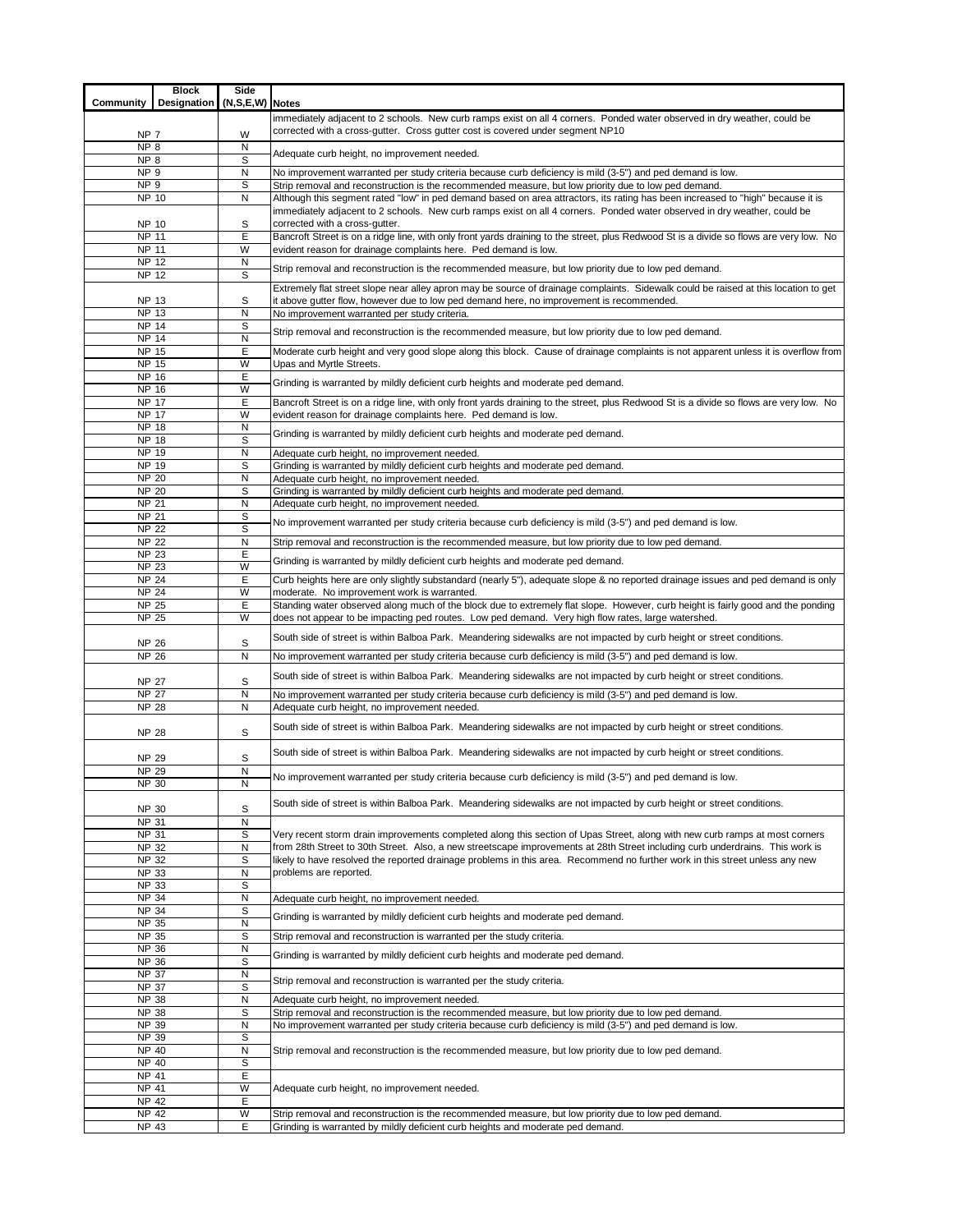|                              | <b>Block</b> | Side                 |                                                                                                                                                                                                                                                                 |
|------------------------------|--------------|----------------------|-----------------------------------------------------------------------------------------------------------------------------------------------------------------------------------------------------------------------------------------------------------------|
| Community                    | Designation  | $(N, S, E, W)$ Notes |                                                                                                                                                                                                                                                                 |
| <b>NP 43</b>                 |              | W                    | Strip removal and reconstruction is warranted per the study criteria.                                                                                                                                                                                           |
| NP 44<br><b>NP 44</b>        |              | W<br>Е               | Adequate curb height, no improvement needed.                                                                                                                                                                                                                    |
| <b>NP 45</b>                 |              | Ε                    | Strip removal and reconstruction is the recommended measure, but low priority due to low ped demand.                                                                                                                                                            |
|                              |              |                      | Reported drainage problems appear to be the result of large watershed and flat slope. Recommended drainage improvements                                                                                                                                         |
| <b>NP 45</b>                 |              | W                    | would be more beneficial here than surface reconstruction, especially since curb heights are relatively good.                                                                                                                                                   |
| <b>NP 46</b>                 |              | N                    | Grinding is warranted by mildly deficient curb heights and moderate ped demand.                                                                                                                                                                                 |
| <b>NP 46</b>                 |              | S                    | Strip removal and reconstruction is warranted per the study criteria.                                                                                                                                                                                           |
| <b>NP 47</b>                 |              | S                    | No improvement warranted per study criteria because curb deficiency is mild (3-5") and ped demand is low.                                                                                                                                                       |
| <b>NP 47</b>                 |              | N                    | Strip removal and reconstruction is the recommended measure, but low priority due to low ped demand.                                                                                                                                                            |
| NP 48                        |              | Ν                    | This block receives flows from a large watershed along 31st St. resulting in reported drainage problems. Could be corrected with                                                                                                                                |
|                              |              |                      | installation of underground drainage, however system would need to extend for several blocks and would only benefit two segments<br>that both have low ped demand. May be warranted to reduce street flooding but not warranted per the criteria of this study. |
| <b>NP 48</b>                 |              | S                    |                                                                                                                                                                                                                                                                 |
| NP 49                        |              | Е                    |                                                                                                                                                                                                                                                                 |
| NP 49<br>NP 50               |              | W<br>E               | Adequate curb height, no improvement needed.                                                                                                                                                                                                                    |
| NP 50                        |              | W                    | Strip removal and reconstruction is the recommended measure, but low priority due to low ped demand.                                                                                                                                                            |
| NP 51                        |              | E                    |                                                                                                                                                                                                                                                                 |
| NP 51                        |              | W                    | Grinding is warranted by mildly deficient curb heights and moderate ped demand.                                                                                                                                                                                 |
| NP 52                        |              | Ε                    | Adequate curb height, no improvement needed.                                                                                                                                                                                                                    |
| NP 52                        |              | W                    |                                                                                                                                                                                                                                                                 |
| NP 53<br>NP 53               |              | Ε<br>W               | Ponding at new curb ramp in dry weather. Looks like it could be corrected with a new cross-gutter.                                                                                                                                                              |
| NP 54                        |              | W                    | Confluence of a large drainage basin from Ray St. at this intersection - see Large Watersheds map.<br>Adequate curb height, no improvement needed.                                                                                                              |
| NP 54                        |              | Е                    | Strip removal and reconstruction is warranted per the study criteria.                                                                                                                                                                                           |
| NP 55                        |              | N                    |                                                                                                                                                                                                                                                                 |
| NP 55                        |              | S                    | Grinding is warranted by mildly deficient curb heights and moderate ped demand.                                                                                                                                                                                 |
| NP 56                        |              | $\mathsf{N}$         | Strip removal and reconstruction is warranted per the study criteria.                                                                                                                                                                                           |
| NP 56                        |              | S                    |                                                                                                                                                                                                                                                                 |
| <b>NP 57</b>                 |              | N<br>S               | Strip removal and reconstruction is the recommended measure, but low priority due to low ped demand.                                                                                                                                                            |
| NP 57<br>NP 58               |              | N                    |                                                                                                                                                                                                                                                                 |
| NP 58                        |              | S                    | Adequate curb height, no improvement needed.                                                                                                                                                                                                                    |
| NP 59                        |              | N                    |                                                                                                                                                                                                                                                                 |
| NP 59                        |              | S                    | No improvement warranted per study criteria because curb deficiency is mild (3-5") and ped demand is low.                                                                                                                                                       |
| NP 60                        |              | N                    |                                                                                                                                                                                                                                                                 |
| NP 60                        |              | S                    | Adequate curb height, no improvement needed.                                                                                                                                                                                                                    |
| NP 61                        |              | Е<br>W               |                                                                                                                                                                                                                                                                 |
| NP 61                        |              |                      | No improvement warranted per study criteria because curb deficiency is mild (3-5") and ped demand is low.<br>New curb ramp SE corner of Landis/30th contains standing water in dry weather. Even if street cannot be made to drain                              |
|                              |              |                      | completely, consider adjusting pavement grades to create a small sump to the south - that way at least the ponding won't be                                                                                                                                     |
| NP 62                        |              | Е                    | occurring in the ramp.                                                                                                                                                                                                                                          |
|                              |              |                      | Small section of new curb & gutter mid-block. Looks like grinding would work to obtain drainage down to Dwight St., but would                                                                                                                                   |
|                              |              |                      | require adjusting lid of SDGE vault. New curb ramp at corner of Landis contains standing water in dry weather. Need pavement                                                                                                                                    |
| NP 62                        |              | W                    | adjustment to make it drain.                                                                                                                                                                                                                                    |
| NP 63                        |              | W                    | Good curb height, no evident problems.                                                                                                                                                                                                                          |
| NP 63                        |              | E                    | Good drainage but substandard curb height. Grinding may be warranted especially due to high ped demand. Minor ponding noted<br>in cross gutter at Dwight/Grim.                                                                                                  |
| <b>NP 64</b>                 |              | N                    | Adequate curb height, no improvement needed.                                                                                                                                                                                                                    |
| NP 64                        |              | S                    | No improvement warranted per study criteria because curb deficiency is mild (3-5") and ped demand is low.                                                                                                                                                       |
| NP 65                        |              | N                    | Adequate curb height, no improvement needed.                                                                                                                                                                                                                    |
| NP 65                        |              | S                    |                                                                                                                                                                                                                                                                 |
| NP 66                        |              | Ε                    | Grinding is warranted by mildly deficient curb heights and moderate ped demand.                                                                                                                                                                                 |
| NP 66<br>NP 67               |              | W<br>Е               | Strip removal and reconstruction is warranted per the study criteria.                                                                                                                                                                                           |
|                              |              |                      | Large curb inlets on both sides of street at upper (North) end of block intercept all flows from upstream. Very adequate longitudinal                                                                                                                           |
| NP 67                        |              | W                    | slope. Extensive new curb has been constructed near mid-block, may have corrected the former perceived problems.                                                                                                                                                |
| <b>NP 68</b>                 |              | E                    | Adequate curb height, no improvement needed.                                                                                                                                                                                                                    |
| NP 68                        |              | W                    | Strip removal and reconstruction is warranted per the study criteria.                                                                                                                                                                                           |
| NP 69                        |              | E                    | Grinding is warranted by mildly deficient curb heights and high ped demand.                                                                                                                                                                                     |
| NP 69                        |              | W                    | Strip removal and reconstruction is warranted per the study criteria.                                                                                                                                                                                           |
| <b>NP 70</b><br><b>NP 70</b> |              | N<br>S               | Grinding is warranted by mildly deficient curb heights and moderate ped demand.                                                                                                                                                                                 |
| <b>NP 71</b>                 |              | N                    | Strip removal and reconstruction is warranted per the study criteria.                                                                                                                                                                                           |
| <b>NP 71</b>                 |              | S                    | Grinding is warranted by mildly deficient curb heights and high ped demand.                                                                                                                                                                                     |
| $\overline{NP}$ 72           |              | N                    | Adequate curb height, no improvement needed.                                                                                                                                                                                                                    |
| $\overline{\text{NP}}$ 72    |              | S                    |                                                                                                                                                                                                                                                                 |
| <b>NP 73</b>                 |              | N                    | Grinding is warranted by mildly deficient curb heights and high ped demand.                                                                                                                                                                                     |
| <b>NP 73</b>                 |              | S                    |                                                                                                                                                                                                                                                                 |
| <b>NP 74</b><br><b>NP 74</b> |              | N<br>S               | Grinding is warranted by mildly deficient curb heights and moderate ped demand.                                                                                                                                                                                 |
| <b>NP 75</b>                 |              | E                    | Adequate curb height, no improvement needed.                                                                                                                                                                                                                    |
| <b>NP 75</b>                 |              | W                    | Grinding is warranted by mildly deficient curb heights and high ped demand.                                                                                                                                                                                     |
| <b>NP 76</b>                 |              | W                    | Adequate curb height, no improvement needed.                                                                                                                                                                                                                    |
| <b>NP 76</b>                 |              | Ε                    | Grinding is warranted by mildly deficient curb heights and high ped demand.                                                                                                                                                                                     |
| <b>NP 77</b>                 |              | Е                    | South half of block has all-new streetscape; improvement recommendations address the north half only. See detail sketches for                                                                                                                                   |
|                              |              |                      | proposed reconstruction concepts. Ray Street is becoming extremely active with stores and night-time community events and                                                                                                                                       |
| <b>NP 77</b>                 |              | W<br>Е               | should be given a high priority level for improvement.                                                                                                                                                                                                          |
| <b>NP 78</b>                 |              |                      | Adequate curb height, no improvement needed.                                                                                                                                                                                                                    |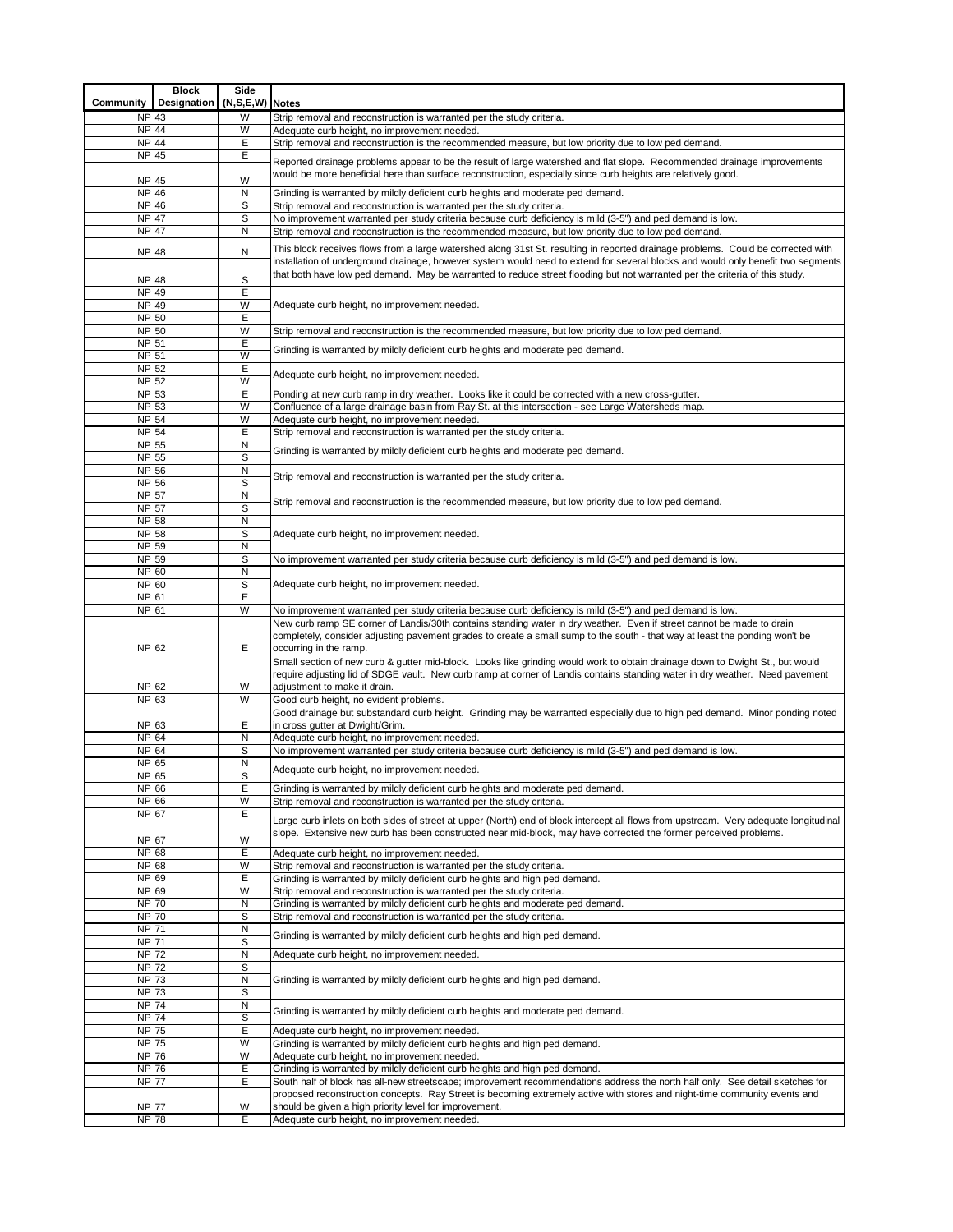| Community                                                      | <b>Block</b><br>Designation | Side<br>(N,S,E,W) Notes |                                                                                                                                                                   |  |  |  |  |  |  |  |
|----------------------------------------------------------------|-----------------------------|-------------------------|-------------------------------------------------------------------------------------------------------------------------------------------------------------------|--|--|--|--|--|--|--|
| <b>NP 78</b>                                                   |                             | W                       | Grinding is warranted by mildly deficient curb heights and moderate ped demand.                                                                                   |  |  |  |  |  |  |  |
| <b>NP 79</b>                                                   |                             | Ε                       |                                                                                                                                                                   |  |  |  |  |  |  |  |
| <b>NP 79</b>                                                   |                             | W                       |                                                                                                                                                                   |  |  |  |  |  |  |  |
| <b>NP 80</b>                                                   |                             | E                       | Adequate curb height, no improvement needed.                                                                                                                      |  |  |  |  |  |  |  |
| <b>NP 80</b>                                                   |                             | W                       |                                                                                                                                                                   |  |  |  |  |  |  |  |
| NP 81<br><b>NP 81</b>                                          |                             | S<br>N                  |                                                                                                                                                                   |  |  |  |  |  |  |  |
| <b>NP 82</b>                                                   |                             | N                       | Grinding is warranted by mildly deficient curb heights and high ped demand.<br>Adequate existing curb, no improvement needed.                                     |  |  |  |  |  |  |  |
|                                                                |                             |                         | Some substandard curb near businesses, storm drain nearby, high ped demand. Study whether storm drain improvement is                                              |  |  |  |  |  |  |  |
| <b>NP 82</b>                                                   |                             | S                       | warranted.                                                                                                                                                        |  |  |  |  |  |  |  |
| <b>NP 83</b>                                                   |                             | S                       | Adequate curb height, no improvement needed.                                                                                                                      |  |  |  |  |  |  |  |
| <b>NP 83</b>                                                   |                             | N                       | Grinding is warranted by mildly deficient curb heights and high ped demand.                                                                                       |  |  |  |  |  |  |  |
| <b>NP 84</b>                                                   |                             | N                       |                                                                                                                                                                   |  |  |  |  |  |  |  |
| <b>NP 84</b><br><b>NP 85</b>                                   |                             | S<br>$\mathbb S$        | Adequate curb height, no improvement needed.                                                                                                                      |  |  |  |  |  |  |  |
| NP 85                                                          |                             | N                       | Grinding is warranted by mildly deficient curb heights and moderate ped demand.                                                                                   |  |  |  |  |  |  |  |
| <b>NP 86</b>                                                   |                             | E                       | Normal curb height, no improvement required.                                                                                                                      |  |  |  |  |  |  |  |
|                                                                |                             |                         | Flat slopes plus extensive buckling of curb & gutter has left numerous sumps along the street. Curb & gutter need replacement.                                    |  |  |  |  |  |  |  |
| <b>NP 86</b>                                                   |                             | W                       |                                                                                                                                                                   |  |  |  |  |  |  |  |
|                                                                |                             |                         | GIS data shows inlets at intersection of Polk/Ohio, but no inlets were visible anywhere in the area. Grinding is warranted by mildly                              |  |  |  |  |  |  |  |
| <b>NP 87</b>                                                   |                             | E                       | deficient curb heights and moderate ped demand.                                                                                                                   |  |  |  |  |  |  |  |
|                                                                |                             |                         | Grinding is warranted by mildly deficient curb heights and moderate ped demand. Major redevelopment project underway on west                                      |  |  |  |  |  |  |  |
| <b>NP 87</b>                                                   |                             | W                       | side at time of study; verify condition of any new improvements prior to proceeding with design of remedial work.                                                 |  |  |  |  |  |  |  |
| <b>NP 88</b>                                                   |                             | E                       |                                                                                                                                                                   |  |  |  |  |  |  |  |
| <b>NP 88</b>                                                   |                             | W                       | Grinding is warranted by mildly deficient curb heights and high ped demand.                                                                                       |  |  |  |  |  |  |  |
| NP 89                                                          |                             | W                       | Adequate curb height, no improvement needed.                                                                                                                      |  |  |  |  |  |  |  |
| <b>NP 89</b>                                                   |                             | E                       | Grinding is warranted by mildly deficient curb heights and moderate ped demand.                                                                                   |  |  |  |  |  |  |  |
| NP 90<br>NP 90                                                 |                             | E<br>W                  | Grinding is warranted by mildly deficient curb heights and high ped demand.                                                                                       |  |  |  |  |  |  |  |
| NP 91                                                          |                             | Ε                       | Adequate curb height, no improvement needed.                                                                                                                      |  |  |  |  |  |  |  |
| NP 91                                                          |                             | W                       | Grinding is warranted by mildly deficient curb heights and moderate ped demand.                                                                                   |  |  |  |  |  |  |  |
| NP 92                                                          |                             | Ε                       |                                                                                                                                                                   |  |  |  |  |  |  |  |
| NP 92                                                          |                             | W                       | See separate write-up in drainage section about Texas Street at El Cajon Bl.                                                                                      |  |  |  |  |  |  |  |
| NP 93                                                          |                             | E                       | Adequate curb height, no improvement needed.                                                                                                                      |  |  |  |  |  |  |  |
| NP 93                                                          |                             | W                       |                                                                                                                                                                   |  |  |  |  |  |  |  |
| NP 94<br>NP 94                                                 |                             | W<br>E                  | Grinding is warranted by mildly deficient curb heights and high ped demand.<br>Strip removal and reconstruction is warranted per the study criteria.              |  |  |  |  |  |  |  |
| <b>NP 95</b>                                                   |                             | E                       | Adequate curb height, no improvement needed                                                                                                                       |  |  |  |  |  |  |  |
| NP 95                                                          |                             | W                       | Grinding is warranted by mildly deficient curb heights and high ped demand.                                                                                       |  |  |  |  |  |  |  |
| NP 96                                                          |                             | E                       | Adequate curb height, no improvement needed.                                                                                                                      |  |  |  |  |  |  |  |
| NP 96                                                          |                             | W                       | Grinding is warranted by mildly deficient curb heights and moderate ped demand.                                                                                   |  |  |  |  |  |  |  |
| NP 97                                                          |                             | E                       | No improvement warranted per study criteria because curb deficiency is mild (3-5") and ped demand is low.                                                         |  |  |  |  |  |  |  |
| <b>NP 97</b><br><b>NP 98</b>                                   |                             | W<br>E                  | Adequate existing curb, no improvement needed.                                                                                                                    |  |  |  |  |  |  |  |
| <b>NP 98</b>                                                   |                             | W                       | All-new curbs and sidewalks adjacent to Garfield Elementary School.                                                                                               |  |  |  |  |  |  |  |
| NP 99                                                          |                             | E                       | See Kansas St. write-up, Section 5.4.5.                                                                                                                           |  |  |  |  |  |  |  |
| $\overline{\text{NP}}$ 99                                      |                             | W                       |                                                                                                                                                                   |  |  |  |  |  |  |  |
| NP 100                                                         |                             | Ε                       | Grinding is warranted by mildly deficient curb heights and moderate ped demand.                                                                                   |  |  |  |  |  |  |  |
| NP 100<br><b>NP 101</b>                                        |                             | W<br>N                  | Adequate curb height, no improvement needed.                                                                                                                      |  |  |  |  |  |  |  |
| NP 101                                                         |                             | S                       | All-new curbs and sidewalks adjacent to Garfield Elementary School.                                                                                               |  |  |  |  |  |  |  |
|                                                                |                             |                         |                                                                                                                                                                   |  |  |  |  |  |  |  |
| NP 102                                                         |                             | N                       | 'Corner-type" curb inlet at alley opening prevents construction of proper curb ramp. Could be replaced similar to south side.                                     |  |  |  |  |  |  |  |
| NP 102                                                         |                             | S                       | Grinding is warranted by mildly deficient curb heights and high ped demand.                                                                                       |  |  |  |  |  |  |  |
|                                                                |                             |                         | Due to recent improvements, the reported drainage issues on this block have probably been alleviated. Grinding is warranted to                                    |  |  |  |  |  |  |  |
| NP 103                                                         |                             | Ν                       | correct substandard curb height.<br>Strip removal and reconstruction is warranted per the study criteria. In addition, see recommended drainage improvement in    |  |  |  |  |  |  |  |
| NP 103                                                         |                             | S                       | Section 5.4.5.                                                                                                                                                    |  |  |  |  |  |  |  |
| NP 104                                                         |                             | Ε                       | Very flat slope but no major upstream tributary basin drains to this segment - only fronting property drainage. Source of drainage                                |  |  |  |  |  |  |  |
| NP 104                                                         |                             | W                       | complaints is not apparent. Street condition does not warrant improvement per the criteria of this study.                                                         |  |  |  |  |  |  |  |
| NP 105                                                         |                             | Е                       | Grinding is warranted by mildly deficient curb heights and moderate ped demand.                                                                                   |  |  |  |  |  |  |  |
| NP 105                                                         |                             | W                       |                                                                                                                                                                   |  |  |  |  |  |  |  |
| NP 106                                                         |                             | Ν                       | The most deficient curbs occur in the area receiving the alley flows, so additional improvement beyond pavement grinding should<br>be considered in final design. |  |  |  |  |  |  |  |
| NP 106                                                         |                             | S                       | Pavement grinding is warranted.                                                                                                                                   |  |  |  |  |  |  |  |
| NP 107                                                         |                             | N                       | Adequate curb height, no improvement needed.                                                                                                                      |  |  |  |  |  |  |  |
| NP 107                                                         |                             | $\mathbb S$             | Strip removal and reconstruction is warranted per the study criteria.                                                                                             |  |  |  |  |  |  |  |
|                                                                |                             |                         | Very flat slope but no major upstream tributary basin drains to this segment - only fronting property drainage. Source of drainage                                |  |  |  |  |  |  |  |
| NP 108                                                         |                             | Ε                       | complaints is not apparent. Street condition does not warrant improvement per the criteria of this study                                                          |  |  |  |  |  |  |  |
|                                                                |                             |                         | Very flat slope but no major upstream tributary basin drains to this segment - only fronting property drainage. Source of drainage                                |  |  |  |  |  |  |  |
|                                                                |                             |                         | complaints is not apparent. Per the criteria of this study, segments with no significant drainage issues and low pedestrian demand                                |  |  |  |  |  |  |  |
| do not warrant improvement work.<br>NP 108<br>W<br>E<br>NP 109 |                             |                         |                                                                                                                                                                   |  |  |  |  |  |  |  |
| NP 109                                                         |                             | W                       |                                                                                                                                                                   |  |  |  |  |  |  |  |
| NP 110                                                         |                             | N                       | Grinding is warranted by mildly deficient curb heights and moderate ped demand.                                                                                   |  |  |  |  |  |  |  |
| NP 110                                                         |                             | S                       |                                                                                                                                                                   |  |  |  |  |  |  |  |
| NP 111                                                         |                             | Ν                       |                                                                                                                                                                   |  |  |  |  |  |  |  |
| NP 111                                                         |                             | S                       | Strip removal and reconstruction is warranted per the study criteria.                                                                                             |  |  |  |  |  |  |  |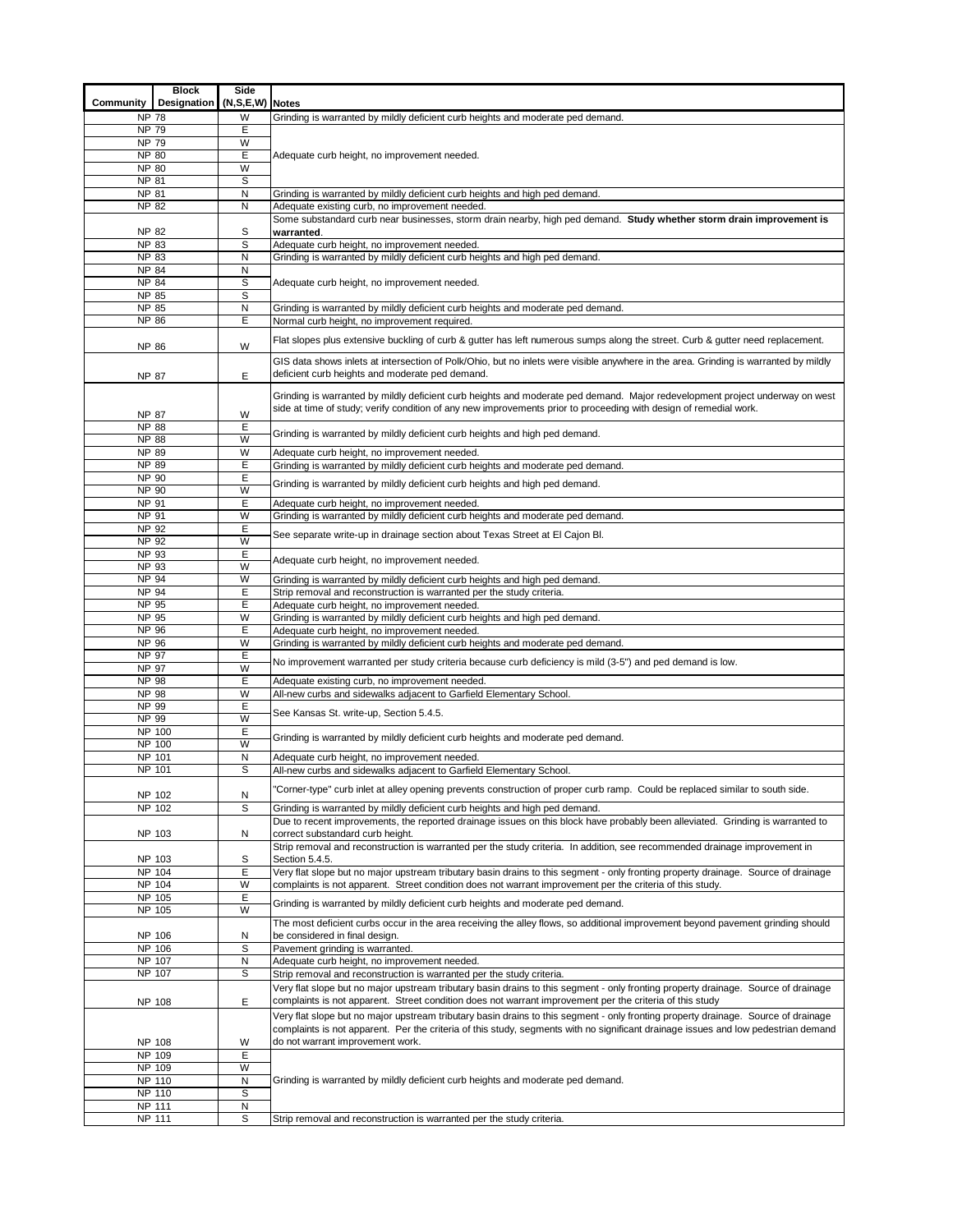|                                    | <b>Block</b> | Side             |                                                                                                                                                                                                                                                                    |
|------------------------------------|--------------|------------------|--------------------------------------------------------------------------------------------------------------------------------------------------------------------------------------------------------------------------------------------------------------------|
| Community                          | Designation  | (N,S,E,W) Notes  |                                                                                                                                                                                                                                                                    |
| NP 112                             |              | N                | Grinding is warranted by mildly deficient curb heights and moderate ped demand.                                                                                                                                                                                    |
| NP 112<br>NP 113                   |              | S<br>N           | Strip removal and reconstruction is warranted per the study criteria.                                                                                                                                                                                              |
| NP 113                             |              | S                | Grinding is warranted by mildly deficient curb heights and moderate ped demand.                                                                                                                                                                                    |
| <b>NP 114</b>                      |              | N                |                                                                                                                                                                                                                                                                    |
| NP 114                             |              | S                | No improvement warranted per study criteria because curb deficiency is mild (3-5") and ped demand is low.                                                                                                                                                          |
| <b>NP 115</b>                      |              | Е                | Mostly new curbs and sidewalks on this block, no additional improvements needed.                                                                                                                                                                                   |
| NP 115                             |              | W                |                                                                                                                                                                                                                                                                    |
| SP <sub>1</sub><br>SP <sub>1</sub> |              | $\mathbb S$<br>N | Adequate curb height, no improvement needed.<br>Strip removal and reconstruction is warranted per the study criteria.                                                                                                                                              |
| SP <sub>2</sub>                    |              | S                | Adequate curb height, no improvement needed.                                                                                                                                                                                                                       |
| SP <sub>2</sub>                    |              | N                | Strip removal and reconstruction is warranted per the study criteria.                                                                                                                                                                                              |
| SP <sub>3</sub>                    |              | N                |                                                                                                                                                                                                                                                                    |
| SP <sub>3</sub>                    |              | $\mathbb S$      |                                                                                                                                                                                                                                                                    |
| SP <sub>4</sub>                    |              | N                |                                                                                                                                                                                                                                                                    |
| SP <sub>4</sub><br>SP <sub>5</sub> |              | S<br>N           | Adequate curb height, no improvement needed.                                                                                                                                                                                                                       |
| SP <sub>5</sub>                    |              | S                |                                                                                                                                                                                                                                                                    |
| SP <sub>6</sub>                    |              | N                |                                                                                                                                                                                                                                                                    |
|                                    |              |                  | Homes are elevated well above street, so that raising sidewalk if required does not present an engineering obstacle.                                                                                                                                               |
| SP <sub>6</sub>                    |              | S                |                                                                                                                                                                                                                                                                    |
| SP <sub>7</sub>                    |              | N                | This segment is actually a "paper street" across a canyon area; no physical improvements exist.                                                                                                                                                                    |
| SP <sub>7</sub><br>SP <sub>8</sub> |              | $\mathbb S$<br>N |                                                                                                                                                                                                                                                                    |
| SP <sub>8</sub>                    |              | S                |                                                                                                                                                                                                                                                                    |
| SP <sub>9</sub>                    |              | N                |                                                                                                                                                                                                                                                                    |
| SP <sub>9</sub>                    |              | $\mathbb S$      | Adequate curb height, no improvement needed.                                                                                                                                                                                                                       |
| SP 10                              |              | N                |                                                                                                                                                                                                                                                                    |
| SP 10                              |              | S                |                                                                                                                                                                                                                                                                    |
| SP 11<br>SP 11                     |              | Ε<br>W           |                                                                                                                                                                                                                                                                    |
| SP 12                              |              | N                |                                                                                                                                                                                                                                                                    |
| SP 12                              |              | S                |                                                                                                                                                                                                                                                                    |
| SP 13                              |              | E                | This segment is actually a "paper street" across a canyon area; no physical improvements exist.                                                                                                                                                                    |
| SP 13                              |              | W                |                                                                                                                                                                                                                                                                    |
| SP 14                              |              | N                |                                                                                                                                                                                                                                                                    |
| SP 14<br>SP 15                     |              | S<br>N           | Adequate curb height, no improvement needed.                                                                                                                                                                                                                       |
| SP 15                              |              | S                |                                                                                                                                                                                                                                                                    |
| SP 16                              |              | W                |                                                                                                                                                                                                                                                                    |
| SP 16                              |              | Е                | Strip removal and reconstruction is warranted per the study criteria.                                                                                                                                                                                              |
| SP 17                              |              | E                | This segment is actually a "paper street" across a canyon area; no physical improvements exist.                                                                                                                                                                    |
| SP 17                              |              | W                |                                                                                                                                                                                                                                                                    |
| SP 18<br>SP 18                     |              | N<br>S           | Winding canyon-side cul-de-sac. Large retaining wall on one side and guard rail on the other. Probably not feasible to construct<br>standard sidewalk improvements. Street does not go through or provide service to peds other than its own residents.            |
| SP <sub>19</sub>                   |              | Ε                |                                                                                                                                                                                                                                                                    |
| SP 19                              |              | W                | Adequate curb height, no improvement needed.                                                                                                                                                                                                                       |
| SP 20                              |              | Ε                | Winding canyon-side cul-de-sac. Large retaining wall on one side and guard rail on the other. Probably not feasible to construct                                                                                                                                   |
| SP 20                              |              | W                | standard sidewalk improvements. Street does not go through or provide service to peds other than its own residents.                                                                                                                                                |
| SP 21                              |              | S                | Adequate curb height, no improvement needed.                                                                                                                                                                                                                       |
| SP 21<br>SP 22                     |              | N<br>N           | Strip removal and reconstruction is the recommended measure, but low priority due to low ped demand.                                                                                                                                                               |
| SP <sub>22</sub>                   |              | S                | Adequate curb height, no improvement needed.<br>Grinding is warranted by mildly deficient curb heights and moderate ped demand.                                                                                                                                    |
| SP 23                              |              | Ε                | Adequate curb height, no improvement needed.                                                                                                                                                                                                                       |
| SP 23                              |              | W                | Strip removal and reconstruction is the recommended measure, but low priority due to low ped demand.                                                                                                                                                               |
| SP 24                              |              | W                | Lots are elevated well above the street, so raising the sidewalk if required is not an engineering obstacle.                                                                                                                                                       |
| SP 24                              |              | Ε                | Strip removal and reconstruction is warranted per the study criteria.                                                                                                                                                                                              |
| SP 25                              |              | Е                | With very good curb height and unusually steep slopes, drainage is not an impediment to any sidewalk improvements. Reported<br>drainage problems in this block may relate to the mid-block sump inlets, both of which are 12' Type C inlets. Each inlet serves two |
|                                    |              |                  | city blocks and any blockage would result in flooding of residential lots. However, no pedestrian issues were observed.                                                                                                                                            |
| SP 25<br>SP 26                     |              | W<br>E           |                                                                                                                                                                                                                                                                    |
| SP 26                              |              | W                | This segment is actually a "paper street" across a canyon area; no physical improvements exist.                                                                                                                                                                    |
| SP 27                              |              | N                | Adequate curb height, no improvement needed.                                                                                                                                                                                                                       |
| SP 27                              |              | S                | Grinding is warranted by mildly deficient curb heights and moderate ped demand.                                                                                                                                                                                    |
| SP 28                              |              | N                |                                                                                                                                                                                                                                                                    |
| SP 28                              |              | S<br>N           | Adequate curb height, no improvement needed.                                                                                                                                                                                                                       |
| SP 29<br>SP 29                     |              | S                |                                                                                                                                                                                                                                                                    |
| SP 30                              |              | N                |                                                                                                                                                                                                                                                                    |
| SP 30                              |              | S                | No improvement warranted per study criteria because curb deficiency is mild (3-5") and ped demand is low.                                                                                                                                                          |
| SP 31                              |              | N                | Adequate curb height, no improvement needed.                                                                                                                                                                                                                       |
| SP 31                              |              | S                | No improvement warranted per study criteria because curb deficiency is mild (3-5") and ped demand is low.                                                                                                                                                          |
| SP <sub>32</sub><br>SP 32          |              | N<br>S           | This segment is actually a "paper street" across a canyon area; no physical improvements exist.                                                                                                                                                                    |
| SP 33                              |              | W                | Grinding is warranted by mildly deficient curb heights and moderate ped demand.                                                                                                                                                                                    |
| SP 33                              |              | Е                | Strip removal and reconstruction is warranted per the study criteria.                                                                                                                                                                                              |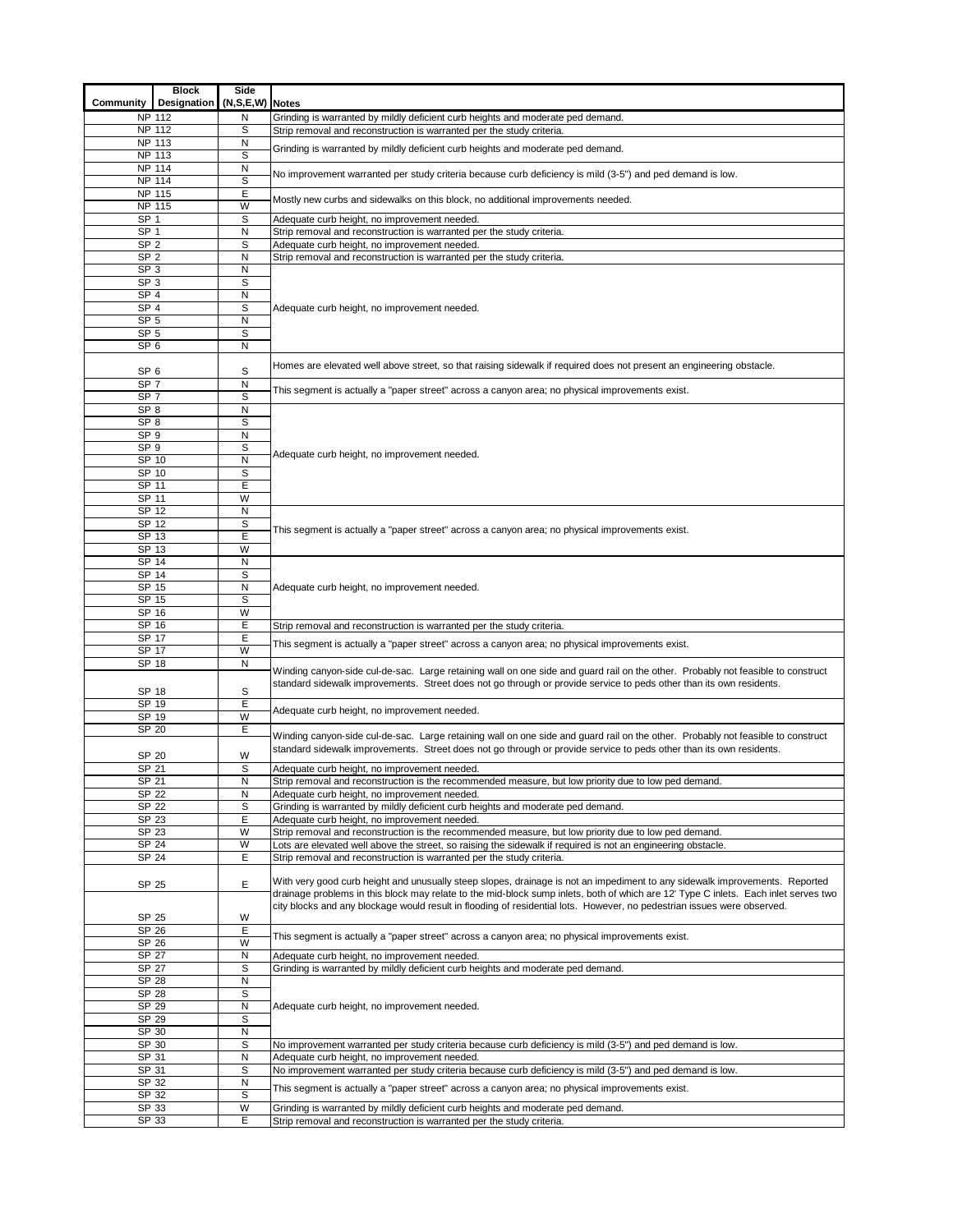|                           | <b>Block</b> | Side         |                                                                                                                                                                                                         |  |  |  |  |  |  |  |
|---------------------------|--------------|--------------|---------------------------------------------------------------------------------------------------------------------------------------------------------------------------------------------------------|--|--|--|--|--|--|--|
| Community                 | Designation  | (N, S, E, W) | <b>Notes</b>                                                                                                                                                                                            |  |  |  |  |  |  |  |
| SP 34                     |              | Е            | Standard curb heights, no improvement needed. New curb ramps exist at intersection of Grape/Edgemont, sidewalks in good                                                                                 |  |  |  |  |  |  |  |
| SP 34                     |              | W            | condition.                                                                                                                                                                                              |  |  |  |  |  |  |  |
|                           |              |              |                                                                                                                                                                                                         |  |  |  |  |  |  |  |
| SP 35                     |              | E            | Street is not crowned, water from both sides flows along west curb, therefore east curb is not an engineering concern.                                                                                  |  |  |  |  |  |  |  |
| SP 35                     |              | W            | Very steep longitudinal slope and low ped demand result in recommendation of no improvements                                                                                                            |  |  |  |  |  |  |  |
| SP 36                     |              | E            | Adequate curb height, no improvement needed.                                                                                                                                                            |  |  |  |  |  |  |  |
| SP 36                     |              | W            |                                                                                                                                                                                                         |  |  |  |  |  |  |  |
| SP 37                     |              | Ε            | This segment is actually a "paper street" across a canyon area; no physical improvements exist.                                                                                                         |  |  |  |  |  |  |  |
| SP 37                     |              | W            |                                                                                                                                                                                                         |  |  |  |  |  |  |  |
| SP 38                     |              | E            | Adequate curb height, no improvement needed.                                                                                                                                                            |  |  |  |  |  |  |  |
| SP 38                     |              | W            |                                                                                                                                                                                                         |  |  |  |  |  |  |  |
| SP 39                     |              | Ε            | Grinding is warranted by mildly deficient curb heights and high ped demand.                                                                                                                             |  |  |  |  |  |  |  |
| SP 39<br>SP 40            |              | W<br>E       | Strip removal and reconstruction is warranted per the study criteria.                                                                                                                                   |  |  |  |  |  |  |  |
| SP 40                     |              | W            | Adequate curb height, no improvement needed.                                                                                                                                                            |  |  |  |  |  |  |  |
|                           |              |              | No curb or sidewalk exist. Only one home on north side, sitting high above street. No major impediment to sidewalk construction                                                                         |  |  |  |  |  |  |  |
| SP 41                     |              | N            | on this low-demand street.                                                                                                                                                                              |  |  |  |  |  |  |  |
|                           |              |              | No curb or sidewalk exist. One home on south side, which lies below street level and drains to canyon in rear. Constructing curb or                                                                     |  |  |  |  |  |  |  |
| SP 41                     |              | S            | sidewalk would actually protect the property from street runoff.                                                                                                                                        |  |  |  |  |  |  |  |
| SP 42                     |              | E            | Completely unimproved street, no curbs, sidewalks or street paving. Only 2 houses on this block. Complete street improvements                                                                           |  |  |  |  |  |  |  |
|                           |              |              | would be beyond the scope of this study and should probably be the responsibility of the residents via an assessment district if                                                                        |  |  |  |  |  |  |  |
| SP 42                     |              | W            | desired.                                                                                                                                                                                                |  |  |  |  |  |  |  |
| SP 43                     |              | S            | Adequate curb height, no improvement needed.                                                                                                                                                            |  |  |  |  |  |  |  |
| SP 43                     |              | N            | Grinding is warranted by mildly deficient curb heights and moderate ped demand.                                                                                                                         |  |  |  |  |  |  |  |
|                           |              |              | South side curb carries only local runoff, moderately deficient height, moderate ped demand, not a part of a longer series of                                                                           |  |  |  |  |  |  |  |
| SP 44                     |              | S            | improvements, recommend no pavement modification.                                                                                                                                                       |  |  |  |  |  |  |  |
|                           |              |              | North side curb can be increased by strip removal and replacement, which would be an extension of similar work upstream in                                                                              |  |  |  |  |  |  |  |
| SP 44                     |              | N            | segment SP47.                                                                                                                                                                                           |  |  |  |  |  |  |  |
| SP 45                     |              | S            | Adequate curb height, no improvement needed.                                                                                                                                                            |  |  |  |  |  |  |  |
| SP 45                     |              | $\mathsf{N}$ | Strip removal and reconstruction is the recommended measure, but low priority due to low ped demand.                                                                                                    |  |  |  |  |  |  |  |
| SP 46                     |              | W            | Grinding is warranted by mildly deficient curb heights and moderate ped demand.                                                                                                                         |  |  |  |  |  |  |  |
| SP 46                     |              | E            | Strip removal and reconstruction is warranted per the study criteria.                                                                                                                                   |  |  |  |  |  |  |  |
| SP 47<br>SP 47            |              | E<br>W       | Grinding recommended per the study criteria.                                                                                                                                                            |  |  |  |  |  |  |  |
| SP 48                     |              | N            | Strip removal and reconstruction is warranted per the study criteria.<br>Adequate curb height, no improvement needed.                                                                                   |  |  |  |  |  |  |  |
| SP 48                     |              | S            | Strip removal and reconstruction is warranted per the study criteria.                                                                                                                                   |  |  |  |  |  |  |  |
| SP 49                     |              | N            |                                                                                                                                                                                                         |  |  |  |  |  |  |  |
| SP 49                     |              | s            | See Section 5.4.2.                                                                                                                                                                                      |  |  |  |  |  |  |  |
| SP 50                     |              | N            | The appropriate improvement here is strip removal/replacement, however, low ped demand indicates that this is a low-priority                                                                            |  |  |  |  |  |  |  |
| SP 50                     |              | S            | improvement unless combined with other nearby work.                                                                                                                                                     |  |  |  |  |  |  |  |
| SP 51                     |              | Ε            |                                                                                                                                                                                                         |  |  |  |  |  |  |  |
| SP 51                     |              | W            | Grinding is warranted by mildly deficient curb heights and moderate ped demand.                                                                                                                         |  |  |  |  |  |  |  |
| SP 52                     |              | E            | Adequate existing curb, no improvement needed.                                                                                                                                                          |  |  |  |  |  |  |  |
|                           |              |              | Strip removal and reconstruction is warranted per the study criteria. Flowline at north end should be low enough to provide                                                                             |  |  |  |  |  |  |  |
| SP 52                     |              | W            | drainage to segment S57.                                                                                                                                                                                |  |  |  |  |  |  |  |
| SP 53                     |              | N            | Grinding is warranted by mildly deficient curb heights and moderate ped demand.                                                                                                                         |  |  |  |  |  |  |  |
| $\overline{\text{SP}}$ 53 |              | S            | Strip removal and reconstruction is warranted per the study criteria.                                                                                                                                   |  |  |  |  |  |  |  |
| SP 54                     |              | N            | Grinding recommended per the study criteria.                                                                                                                                                            |  |  |  |  |  |  |  |
| SP 54<br>SP 55            |              | S<br>N       | Strip removal and reconstruction is warranted per the study criteria.<br>Though curb heights are substandard, this is a very short cul-de-sac with minimal ped demand, therefore no improvement work is |  |  |  |  |  |  |  |
| SP 55                     |              | S            | recommended.                                                                                                                                                                                            |  |  |  |  |  |  |  |
| SP 56                     |              | E            |                                                                                                                                                                                                         |  |  |  |  |  |  |  |
| $S\overline{P}56$         |              | W            | Grinding is warranted by mildly deficient curb heights and moderate ped demand.                                                                                                                         |  |  |  |  |  |  |  |
| SP 57                     |              | Ε            | Curb heights are standard, no improvements required. New curb ramp at south end of block lacks domes.                                                                                                   |  |  |  |  |  |  |  |
| SP 57                     |              | W            | Low curb heights require strip reconstruction plus new cross gutter at south end of block.                                                                                                              |  |  |  |  |  |  |  |
| SP 58                     |              | N            | Adequate curb height, no improvement needed.                                                                                                                                                            |  |  |  |  |  |  |  |
|                           |              |              | The zero curb height on this block is intentional - the parking area of a retail shop occupies the entire frontage. A sidewalk and curb                                                                 |  |  |  |  |  |  |  |
| SP 58                     |              | S            | could be constructed along this frontage if desired.                                                                                                                                                    |  |  |  |  |  |  |  |
| SP 59                     |              | N            | Grinding is warranted by mildly deficient curb heights and moderate ped demand.                                                                                                                         |  |  |  |  |  |  |  |
| SP 59                     |              | S            | Strip removal and reconstruction is warranted per the study criteria.                                                                                                                                   |  |  |  |  |  |  |  |
|                           |              |              | At the east end of block, reported drainage problem appears to be related to curb return on NE corner with no outlet. Const. of                                                                         |  |  |  |  |  |  |  |
|                           |              |              | cross gutter could provide drainage to either the south or west, possibly in conjunction with the recommended strip removal and                                                                         |  |  |  |  |  |  |  |
| SP 60                     |              | N            | reconstruction.                                                                                                                                                                                         |  |  |  |  |  |  |  |
| SP 60                     |              | S            | Strip removal and reconstruction is warranted per the study criteria.                                                                                                                                   |  |  |  |  |  |  |  |

K:\095240029\Excel\[Segment Notes.xls]Sheet1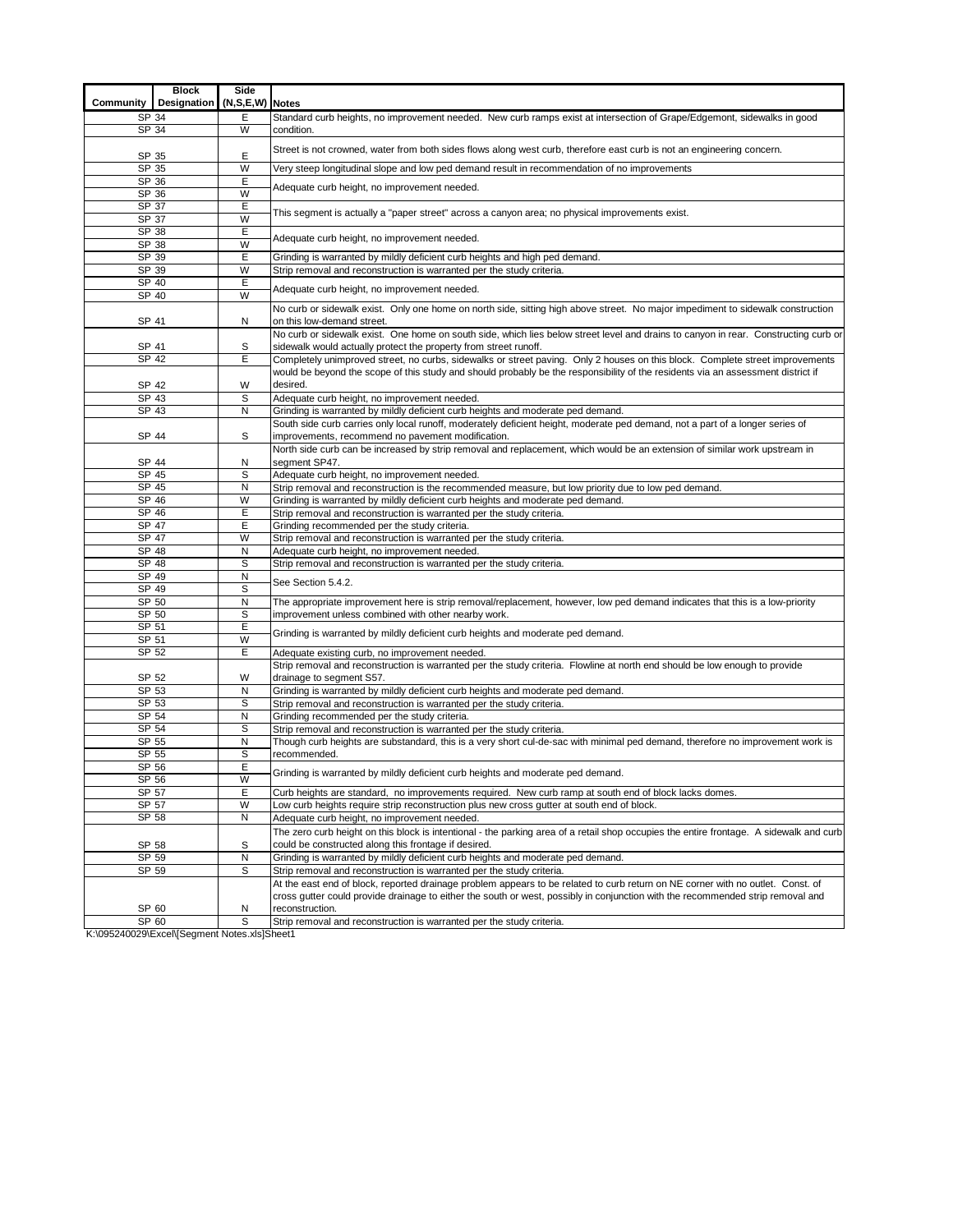The above data has been listed in **Table 7-2, Segment Improvement Costs**. Segments having no improvement recommendation have been omitted from the table. The data in the table has been sorted in order of priority, so that the items listed first in the table represent the highest priority improvements. In some cases, however, factors other than pedestrian demand should be considered in establishing the priority of work. Some recommended improvements, such as drainage upgrades, may offer benefits to several downstream segments in addition to the segment in which they are located. Also, segments of particular concern to community residents should be considered for early implementation even if their pedestrian demand rating is only moderate. The following are examples of segments or work items that may warrant a higher degree of priority than would be indicated by pedestrian demand alone.

*Kansas Street Drainage Improvements*: A relatively minor storm drain extension here provides protection to several city blocks, both in and out of the detailed study area. More expensive surface improvements to the south could be deferred because of the reduced storm flows resulting from this work.

*Myrtle Avenue Drainage Improvements*: At least six segments within the Detailed Study Area and several more outside the study area benefit from this improvement.

*Hawley Blvd. / North Mountain View Drive improvements*: In addition to having moderately high pedestrian demand, this intersection has been singled out by community representatives as having a particularly severe problem, with high levels of impact to pedestrian movement.

*Ray Street*: The block immediately south of University Ave. has become a popular pedestrian destination and a limited area of reconstruction is needed to close a gap in the revitalization of the North Park business district.

#### *Total Priority Score*

The recommended improvements shown on Table 7-2 are listed in order of "total priority score". This score was primarily based on the pedestrian priority rankings described above. However, an additional factor of 0 to 4 priority points was added depending on the severity of the observed curb height deficiency. The point system for severity of defects is shown in Table 7-3 below. An additional priority point value of 0 to 3 points was added to account for the value of drainage improvements, with the most beneficial drainage improvements receiving the higher point value. These point categories were totaled to arrive at the "total priority score," which was used as the basis for the final ranking.

|                |                         | TABLE 7-3<br>PRIORITY POINTS FOR<br>SEVERITY OF CURB DEFICIENCY |                                           |                          |
|----------------|-------------------------|-----------------------------------------------------------------|-------------------------------------------|--------------------------|
| <b>STREET</b>  |                         |                                                                 | <b>CURB HEIGHT CATEGORY</b>               |                          |
| SLOPE(%)       | $\theta$ (No curb face) | $(0^{3}-3^{3})$                                                 | 2 $(3^{\prime\prime} - 5^{\prime\prime})$ | $3 \text{ (5" or more)}$ |
| < 0.3          |                         |                                                                 |                                           |                          |
| 0.4            |                         |                                                                 | ↑                                         |                          |
| 0.5            |                         |                                                                 |                                           |                          |
| $0.6$ to $1.0$ |                         |                                                                 |                                           |                          |
| >1.0           |                         |                                                                 |                                           |                          |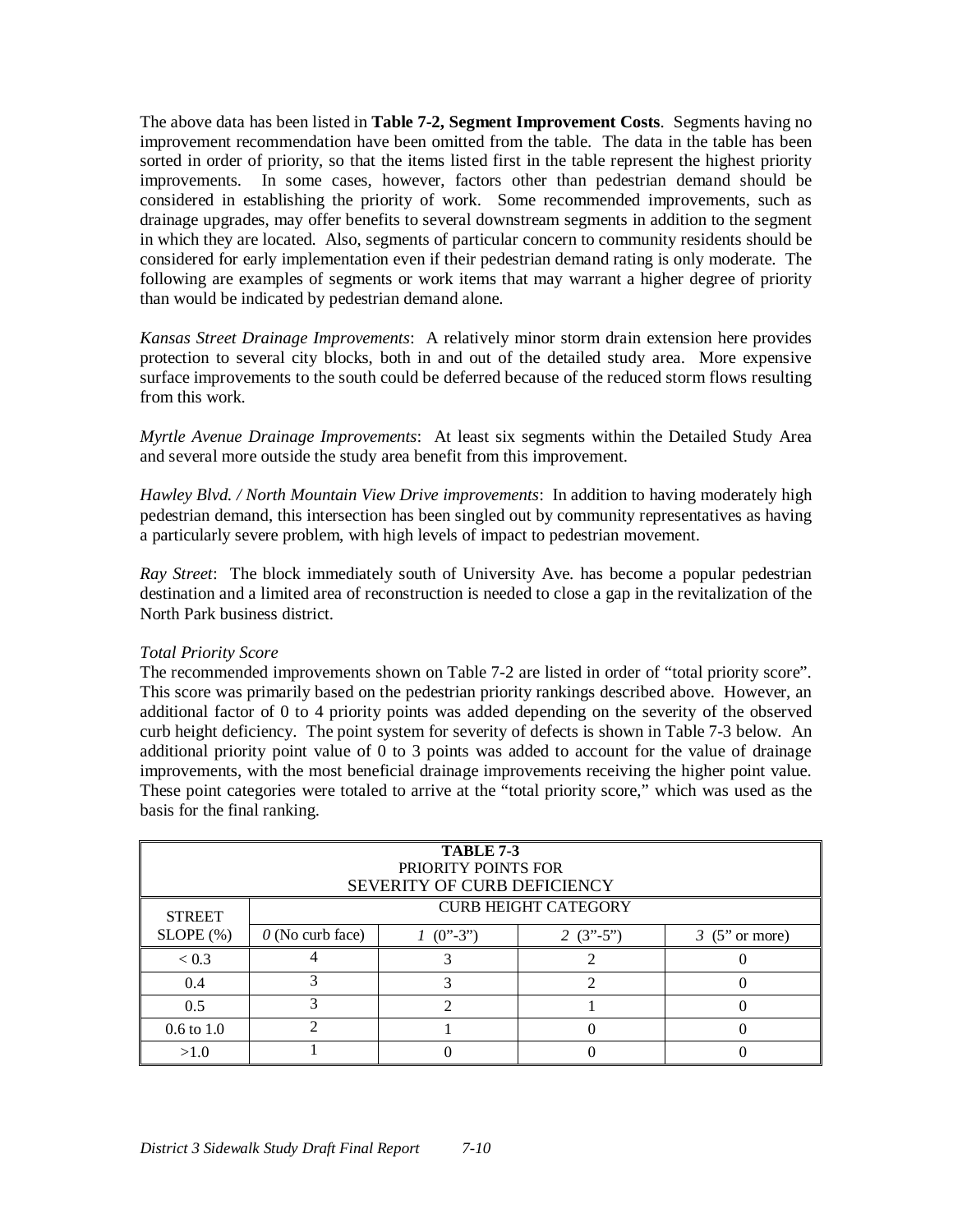It may be advisable to delay improvements on segments having moderate or high levels of pedestrian demand if they are located adjacent to current or planned major redevelopments, because the redevelopment projects may construct many of the required upgrades at their own expense, allowing the City to redirect its resources elsewhere. Examples include several blocks undergoing large-scale redevelopment in the central business district of North Park, and the area surrounding the new Normal Heights Elementary School. Where permits or approved plans already showed street or sidewalk upgrades, this was taken into account in the improvement recommendations.

The improvement recommendation categories are also presented graphically on **Figure 1, Proposed Improvements** (see map pocket).

About half of the street segments in the study area were not recommended for any type of improvement. The most common reasons for a recommendation of "no improvement" were existing conditions that were found to be adequate, recently installed new improvements, or low pedestrian demand. **Table 7-4, Segments Not Recommended for Improvement** lists each of these segments with an explanation of why no improvement is proposed.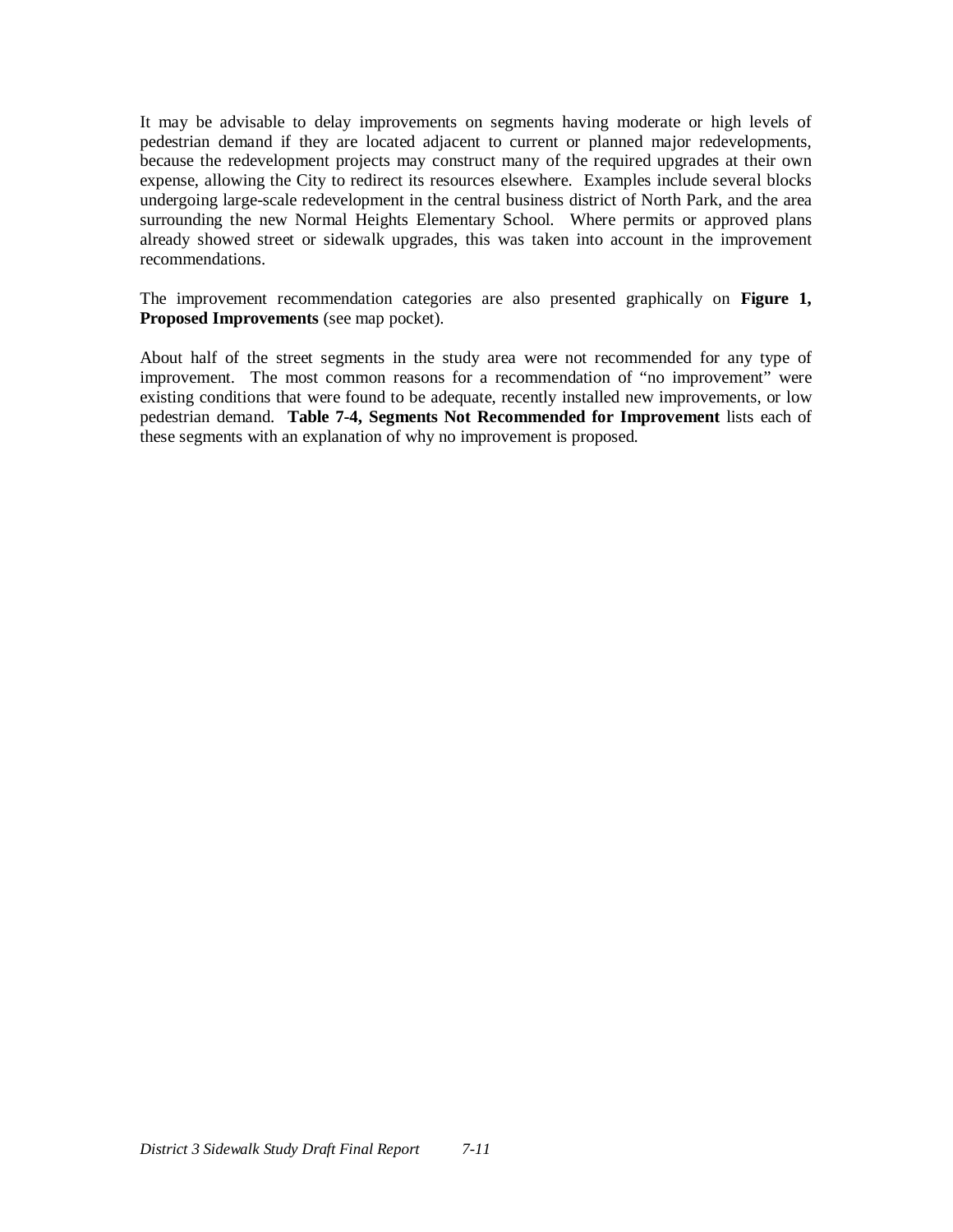## **District 3 Sidewalk Study Segment Improvement Costs** June 6, 2006

|                                    |                              |                            |                                                 |                | <b>Priority Ranking</b> |          |                       |                                  |               |                |                              | Surface            | Drainage or |                                                                                                     | otal Raw                       | Improv             | Improv |
|------------------------------------|------------------------------|----------------------------|-------------------------------------------------|----------------|-------------------------|----------|-----------------------|----------------------------------|---------------|----------------|------------------------------|--------------------|-------------|-----------------------------------------------------------------------------------------------------|--------------------------------|--------------------|--------|
| <b>Block</b>                       | Side                         | Address                    |                                                 | Pedestriar     | Severity of             | Drainage | Total                 | Pedestrian                       | Segment       | Cross          | Recommended                  | Improvement        | Misc.       | Description of Misc. or                                                                             | Segment                        | Group Cost         | Group  |
| Community<br>Numbe<br><b>NH</b>    | N.S.E.W) Range<br>- F        |                            | Stree<br>4300 - 4399 MCCLINTOCK                 | Priority<br>16 | Deficiency              | Priority | <b>Priority Score</b> | Ramps                            | Length<br>650 | Gutters        | Improvement                  | Cost<br>20,800     |             | Drainage item                                                                                       | Construction Cost <sup>2</sup> |                    |        |
| NH <sup>1</sup>                    | W                            |                            | 4300 - 4399 MCCLINTOCK                          | 16             |                         |          | 18<br>18              | $\overline{1}$                   | 650           |                | G                            | 20,800             |             |                                                                                                     | 20,800<br>20,800               |                    |        |
| NH <sub>2</sub>                    | W                            | 4300 - 4399                | 38TH                                            | 16             |                         |          | 18                    | $\mathbf{1}$                     | 650           |                | G                            | 20,800             |             |                                                                                                     | 20,800                         |                    |        |
| NH <sub>4</sub>                    | N                            | 4300 - 4399                | 38TH                                            | 16             |                         |          | 19                    | $\overline{2}$                   | 320           |                | $\overline{s}$               | 131,000            |             |                                                                                                     | 131,000                        |                    |        |
| NH<br>NH <sub>5</sub>              | S<br>$\overline{s}$          | 3550-3599<br>3600-3649     | <b>MEADE</b><br><b>MFADE</b>                    | 16<br>15       |                         |          | 19<br>15              | $\overline{2}$                   | 320<br>320    |                | G                            | 115,600<br>18,300  |             |                                                                                                     | 115,60<br>18,300               |                    |        |
| NH <sub>6</sub>                    | s                            | 3650-3699                  | <b>MEADE</b>                                    | 15             |                         |          | 15                    | 2                                | 320           |                | G                            | 18,300             |             |                                                                                                     | 18,300                         |                    |        |
| NH <sub>6</sub>                    | N                            | 3650-3699                  | <b>MFADE</b>                                    | 15             |                         |          | 16                    | $\overline{2}$                   | 320           |                | -S                           | 131.000            |             |                                                                                                     | 131.00                         |                    |        |
| NH                                 | N                            | 700-3749                   | <b>MEADE</b>                                    | 16             |                         |          | 17                    | $\overline{2}$                   | 320           |                | s                            | 131,000            |             |                                                                                                     | 131,00                         |                    |        |
| NH <sup>1</sup><br>NH <sub>8</sub> | S.<br>N                      | 3700-3749<br>3750-3799     | <b>MFADE</b><br><b>MEADE</b>                    | 16<br>16       |                         |          | 17<br>16              | $\overline{2}$<br>$\overline{2}$ | 320<br>320    |                | S<br>G                       | 115,600<br>33,700  |             |                                                                                                     | 115.60<br>33,70                |                    |        |
| NH <sub>8</sub>                    | s.                           | 3750-3799                  | <b>MEADE</b>                                    | 16             |                         |          | 17                    | $\overline{2}$                   | 320           | $\overline{1}$ | -S                           | 131,000            |             |                                                                                                     | 131,00                         |                    |        |
| NH 9                               | N                            | 800 - 3899                 | <b>MEADE</b>                                    | 15             |                         |          | 15                    | $\overline{\phantom{a}}$         | 340           | $\overline{1}$ | G                            | 34,100             |             |                                                                                                     | 34,10                          |                    |        |
| <b>NH</b>                          | -S                           | 3800 - 3899                | <b>MFADE</b>                                    | 15             |                         |          | 16                    | $\overline{\phantom{a}}$         | 340           |                |                              | 122,100            |             |                                                                                                     | 122,1                          |                    |        |
| NH 11<br><b>NH</b> 14              | W<br>F                       | 4400 - 4499<br>4400 - 4499 | 35TH<br><b>CHEROKEE</b>                         | 16<br>17       |                         |          | 16<br>17              | $\overline{2}$                   | 670<br>670    |                | G<br>G                       | 17.300<br>40,400   |             |                                                                                                     | 17,300<br>40,400               | 2,612,000          |        |
| <b>NH</b> 15                       | F.                           | 4400 - 4499                | 37TH                                            | 17             |                         |          | 17                    | $\overline{2}$                   | 670           | $\overline{1}$ | G                            | 40,400             |             |                                                                                                     | 40,400                         |                    |        |
| NH 15                              | W                            | 4400 - 4499                | 37TH                                            | 17             |                         |          | 17                    | 2                                | 670           |                | G                            | 25,000             |             |                                                                                                     | 25,000                         |                    |        |
| <b>NH</b> 16                       | Ε                            | 4400 - 4499                | <b>MCCLINTOCK</b>                               | 17             |                         |          | 17                    | 2                                | 670           |                | G                            | 40,400             |             |                                                                                                     | 40,400                         |                    |        |
| <b>NH 17</b><br><b>NH 20</b>       | E<br>N                       | 4400 - 4499<br>3263-3320   | 38TH<br><b>MONROE</b>                           | 17<br>15       |                         |          | 19<br>16              | $\overline{2}$<br>$\overline{2}$ | 670<br>220    | $\overline{1}$ | s<br>$\overline{\mathbf{s}}$ | 244,200<br>98,700  |             |                                                                                                     | 244,20<br>98,700               |                    |        |
| NH 21                              | N                            | 3328-3368                  | <b>MONROE</b>                                   | 15             |                         |          | 16                    | $\overline{4}$                   | 320           |                | S                            | 138,700            |             |                                                                                                     | 138,70                         |                    |        |
| <b>NH 21</b>                       | -S                           | 3328-3368                  | <b>MONROF</b>                                   | 15             |                         |          | 15                    | $\overline{2}$                   | 320           |                | -S                           | 115.600            |             |                                                                                                     | 115.60                         |                    |        |
| <b>NH 22</b>                       | $\mathsf{N}$                 | 376-3426                   | <b>MONROE</b>                                   | 16             |                         |          | 16                    | $\mathcal{L}$                    | 330           |                | <b>s</b>                     | 134,200            |             |                                                                                                     | 134,20                         |                    |        |
| NH 22<br><b>NH 23</b>              | -S<br>N                      | 3376-3426<br>3430-3458     | <b>MONROF</b><br><b>MONROE</b>                  | 16<br>16       |                         |          | 16<br>16              | $\overline{2}$<br>$\overline{2}$ | 330<br>330    | $\overline{1}$ | -S<br>s                      | 118,800<br>134,200 |             |                                                                                                     | 118,80<br>134,200              |                    |        |
| <b>NH 24</b>                       | s.                           | 3464-3499                  | <b>MONROF</b>                                   | 16             |                         |          | 18                    | $\overline{2}$                   | 330           |                | G                            | 18,500             |             |                                                                                                     | 18,500                         |                    |        |
| <b>NH 25</b>                       | N                            | 3500-3560                  | <b>MONROE</b>                                   | 17             |                         |          | 18                    | $\overline{4}$                   | 495           |                | G                            | 44,800             |             | New ped ramps @ alley as well as ends of block                                                      | 44,800                         |                    |        |
| <b>NH 26</b><br>NH 27              | N<br>$\overline{N}$          | 3560-3599<br>3600-3649     | <b>MONROE</b><br><b>MONROE</b>                  | 17<br>17       |                         |          | $\overline{17}$<br>17 | $\overline{4}$                   | 325<br>325    |                | G<br>G. O                    | 29,900<br>26,100   |             |                                                                                                     | 29,90<br>26,100                |                    |        |
| <b>NH27</b>                        | s                            | 3600-3649                  | <b>MONROE</b>                                   | 17             |                         |          | 17                    | $\overline{4}$                   | 325           |                | G                            | 26,100             |             | New ped ramps @ alley as well as S end of block<br>5,000 Reconstruct alley entrance & add ped ramps | 31,100                         |                    |        |
| <b>NH</b> 28                       | $\overline{N}$               | 3650-3699                  | <b>MONROF</b>                                   | 17             |                         |          | 17                    | $\overline{2}$                   | 325           |                | G                            | 18.400             |             |                                                                                                     | 18.40                          |                    |        |
| <b>NH 28</b>                       | s                            | 650-3699                   | <b>MONROE</b>                                   | 17             |                         |          | 17                    | $\overline{2}$                   | 325           |                | G                            | 18,400             |             |                                                                                                     | 18,40                          |                    |        |
| NH 29<br><b>NH 30</b>              | N<br>N                       | 3700-3749<br>3750-3799     | <b>MONROF</b><br><b>MONROE</b>                  | 17<br>16       |                         |          | 17<br>16              | $\overline{2}$<br>$\overline{2}$ | 320<br>320    |                | G<br>G                       | 18.300<br>33,700   |             |                                                                                                     | 18.30<br>33,70                 |                    |        |
| NH 30                              | S.                           | 3750-3799                  | <b>MONROF</b>                                   | 16             |                         |          | 16                    | $\overline{2}$                   | 320           |                | <b>S</b>                     | 115,600            |             |                                                                                                     | 115,60                         |                    |        |
| <b>NH 31</b>                       | Z                            | 800-3914                   | <b>MONROE</b>                                   | 16             |                         |          | 16                    | $\overline{2}$                   | 320           |                | G                            | 33,700             |             |                                                                                                     | 33,70                          |                    |        |
| NH 31                              | <b>s</b>                     | 3800-3914                  | <b>MONROF</b>                                   | 16             |                         |          | 16                    | $\overline{2}$                   | 320           |                | G                            | 18,300             |             |                                                                                                     | 18,30                          |                    |        |
| <b>NH</b> 33<br><b>NH</b> 34       | F<br>W                       | 4500 - 4599<br>4500 - 4599 | 32ND<br>34TH                                    | 15<br>17       |                         |          | 17<br>19              | $\overline{2}$<br>$\overline{2}$ | 680<br>700    |                | G<br>G                       | 25,200<br>41,000   |             |                                                                                                     | 25,200<br>41,000               | 209,600            |        |
| <b>NH 35</b>                       | E                            | 4500 - 4599                | <b>HAWLEY</b>                                   | 17             |                         |          | 19                    | 2                                | 700           | $\mathbf{1}$   | G                            | 41,000             |             |                                                                                                     | 41,000                         |                    |        |
| <b>NH 35</b>                       | W                            | 4500 - 4599                | <b>HAWLEY</b>                                   | 17             |                         |          | 19                    |                                  | 700           |                | G                            | 25,600             |             |                                                                                                     | 25,600                         |                    |        |
| NH 36                              | $\overline{F}$<br>F          | 4500 - 4599                | 35TH                                            | 17             |                         |          | 19                    | $\overline{2}$                   | 725           |                | G                            | 41,500             |             |                                                                                                     | 41,500                         |                    |        |
| <b>NH 37</b><br><b>NH</b> 38       | F.                           | 4500 - 4599<br>4500 - 4599 | <b>WILSON</b><br>36TH                           | 17<br>18       |                         |          | 19<br>20              | 2<br>$\overline{2}$              | 700<br>700    |                | <b>S</b><br>-S               | 238,500<br>253,900 |             |                                                                                                     | 238,500<br>253.90              |                    |        |
| <b>NH</b> 38                       | W                            | 4500 - 4599                | 36TH                                            | 18             |                         |          | 20                    | $\overline{2}$                   | 700           |                | S, O                         | 253,900            |             |                                                                                                     | 253,90                         |                    |        |
| NH 39                              | Ŧ                            | 4500 - 4599 CHEROKEE       |                                                 | 18             |                         |          | 20                    | $\overline{2}$                   | 530           |                | $\overline{G}$               | 22,300             |             |                                                                                                     | 22.30                          |                    |        |
| <b>NH 41</b><br><b>NH 41</b>       | W<br>F                       | 4500 - 4599<br>4500 - 4599 | 38TH<br>38TH                                    | 17<br>17       |                         |          | 17<br>17              | $\overline{2}$<br>$\overline{2}$ | 350<br>350    |                | G<br>s                       | 34,300<br>125,300  |             |                                                                                                     | 34,30<br>125,30                |                    |        |
| <b>NH 42</b>                       | N                            | 3200 - 3249                | <b>MADISON</b>                                  | 17             |                         |          | 19                    | $\overline{2}$                   | 320           | $\overline{1}$ | G                            | 33,700             |             |                                                                                                     | 33,700                         |                    |        |
| <b>NH 42</b>                       | S.                           | 3200 - 3249                | <b>MADISON</b>                                  | 17             |                         |          | 19                    | $\overline{2}$                   | 320           |                | G                            | 18,300             |             |                                                                                                     | 18,30                          |                    |        |
| <b>NH 43</b>                       | $\overline{N}$               | 3250-3299                  | <b>MADISON</b>                                  | 17             |                         |          | 19                    | $\overline{\phantom{a}}$         | 320           |                | G                            | 33,700             |             |                                                                                                     | 33,700                         |                    |        |
| <b>NH 43</b><br><b>NH 45</b>       | s.<br>$\overline{s}$         | 3250-3299<br>3350-3399     | <b>MADISON</b><br><b>MADISON</b>                | 17<br>18       |                         |          | 19<br>18              | 2<br>2                           | 320<br>360    |                | G<br>G                       | 33,700<br>19.100   |             |                                                                                                     | 33,700<br>19.10                | 426,900<br>906,400 |        |
| <b>NH 46</b>                       | s                            | 3400-3425                  | <b>MADISON</b>                                  | 18             |                         |          | 18                    | $\overline{2}$                   | 360           |                | G                            | 19,100             |             |                                                                                                     | 19,10                          |                    |        |
| <b>NH 47</b>                       | ς.                           | 3450-3499                  | <b>MADISON</b>                                  | 18             |                         |          | 19                    | $\overline{1}$                   | 360           |                | S                            | 124,700            |             |                                                                                                     | 124.70                         |                    |        |
| <b>NH 51</b><br>NH 53              | s.<br>S.                     | 3700-3799<br>3800-3899     | EAST MOUNTAIN VIEW<br>EAST MOUNTAIN VIEW        | 19<br>16       |                         |          | 20<br>18              | $\overline{2}$<br>$\overline{2}$ | 350<br>390    |                | s<br>G                       | 125,300<br>19,600  |             |                                                                                                     | 125,30                         |                    |        |
| <b>NH 54</b>                       | F.                           | 600 - 4699                 | 32ND                                            | 18             |                         |          | 20                    | 3                                | 860           |                | G                            | 32,500             |             | New ped ramps @ alley as well as S end of block                                                     | 19,600<br>32,50                |                    |        |
| NH 54                              | W.                           | 4600 - 4699                | 32ND                                            | 18             |                         |          | 20                    | $\mathbf{R}$                     | 860           |                | G                            | 32.500             |             | New ped ramps @ alley as well as S end of block                                                     | 32.50                          |                    |        |
| <b>NH</b> 55                       | F                            | 4600 - 4699                | 34TH                                            | 19             |                         |          | 21                    | $\overline{2}$                   | 850           |                | G                            | 43,900             |             |                                                                                                     | 43,900                         |                    |        |
| <b>NH 55</b><br><b>NH 58</b>       | W<br>Ε                       | 4600 - 4699<br>4600 - 4699 | 34TH<br>35TH                                    | 19<br>19       |                         |          | 21<br>21              | $\overline{2}$<br>$\overline{2}$ | 850<br>900    | $\mathbf{1}$   | G<br>s                       | 43,900<br>334,000  |             |                                                                                                     | 43,900<br>334,000              |                    |        |
| <b>NH 58</b>                       | W                            | 4600 - 4699                | 35TH                                            | 19             |                         |          | 21                    | $\overline{0}$                   | 900           |                | s                            | 310,900            |             |                                                                                                     | 310,90                         |                    |        |
| <b>NH 59</b>                       | Έ                            | 4600 - 4699                | <b>CHEROKEE</b>                                 | 19             |                         |          | 21                    | 3                                | 850           |                | G                            | 32,300             |             |                                                                                                     | 32,30                          |                    |        |
| <b>NH 59</b>                       | W                            | 4600 - 4699 CHEROKEE       |                                                 | 19             |                         |          | 21                    | $\overline{4}$                   | 850           |                | G                            | 36,200             | 2,600       | Repave alley apron on west side                                                                     | 38,800                         |                    |        |
| <b>NH</b> 65<br>NH 68              | $\overline{\mathbf{s}}$<br>Е | 3400 - 3499<br>700-4799    | <b>ADAMS</b><br><b>HAWLEY</b>                   | 19<br>17       |                         |          | 20<br>20              |                                  | 330<br>765    |                | G<br>D, G                    | 10.800<br>23,000   | 173,600     | See separate estimate, Adams Ave at Hawley                                                          | 10,800<br>196,600              | 1,014,300          | 17     |
| <b>NH 68</b>                       | W                            | 4700-4799                  | <b>HAWI FY</b>                                  | 17             |                         |          | 19                    | $\overline{1}$                   | 765           |                | D, G                         | 23.000             |             |                                                                                                     | 23.00                          |                    |        |
| <b>NH 69</b>                       | Έ                            | 4700-4799                  | MANSFIELD                                       | 16             |                         |          | 18                    |                                  | 760           |                | G                            | 22,900             |             |                                                                                                     | 22,90                          |                    |        |
| <b>NH 69</b>                       | W.<br>F.                     | 4700-4799                  | MANSFIFI D                                      | 16             |                         |          | 18                    | $\overline{1}$                   | 760           |                | G                            | 22,900             |             |                                                                                                     | 22.90                          |                    |        |
| <b>NH 70</b><br><b>NH 70</b>       | W                            | 700-4799<br>4700-4799      | 35TH<br>35TH                                    | 16<br>16       |                         |          | 18<br>18              | $\overline{1}$                   | 760<br>760    |                | G<br>G                       | 22,900<br>22,900   |             |                                                                                                     | 22,90<br>22.90                 |                    |        |
| <b>NH 71</b>                       | F                            | 1700-4799                  | <b>CHEROKEE</b>                                 | 16             |                         |          | 18                    |                                  | 420           |                | G                            | 16,400             |             |                                                                                                     | 16,40                          |                    |        |
| <b>NH 72</b>                       | S.                           | 4742-4764                  | <b>EAST MOUNTAIN VIEW</b>                       | 16             |                         |          | 16                    |                                  | 360           |                | G                            | 11,400             |             |                                                                                                     | 11,400                         |                    |        |
| <b>NH 73</b><br><b>NH 74</b>       | $\overline{s}$               | 4714-4726<br>4701-4710     | <b>FAST MOUNTAIN VIEW</b><br>EAST MOUNTAIN VIEW | 16             |                         |          | 16                    |                                  | 260<br>150    |                | G<br>G                       | 9.400              |             |                                                                                                     | 9.40                           |                    |        |
| <b>NH 74</b>                       | W                            | 4706                       | <b>FAST MOUNTAIN VIEW</b>                       | 16<br>16       |                         |          | 16<br>17              | $\overline{1}$                   | 150           |                | -S                           | 30,400<br>56,800   |             |                                                                                                     | 30,40<br>56.80                 |                    |        |
| <b>NH 76</b>                       | $\overline{s}$               | 3450-3499                  | <b>COLLIER</b>                                  | 14             |                         |          | 17                    |                                  | 320           |                | s                            | 111,800            |             |                                                                                                     | 111.80                         |                    |        |
| <b>NH 77</b>                       | $\overline{N}$               | 3400-3499                  | COLLIER                                         | 15             |                         |          | 17                    | 2                                | 320           |                | G                            | 18,300             |             |                                                                                                     | 18.30                          |                    |        |
| <b>NH 77</b>                       | s                            | 3400-3499                  | COLLIER                                         | 15             |                         |          | 18                    |                                  | 320           |                |                              | 115,600            |             |                                                                                                     | 115.60                         |                    |        |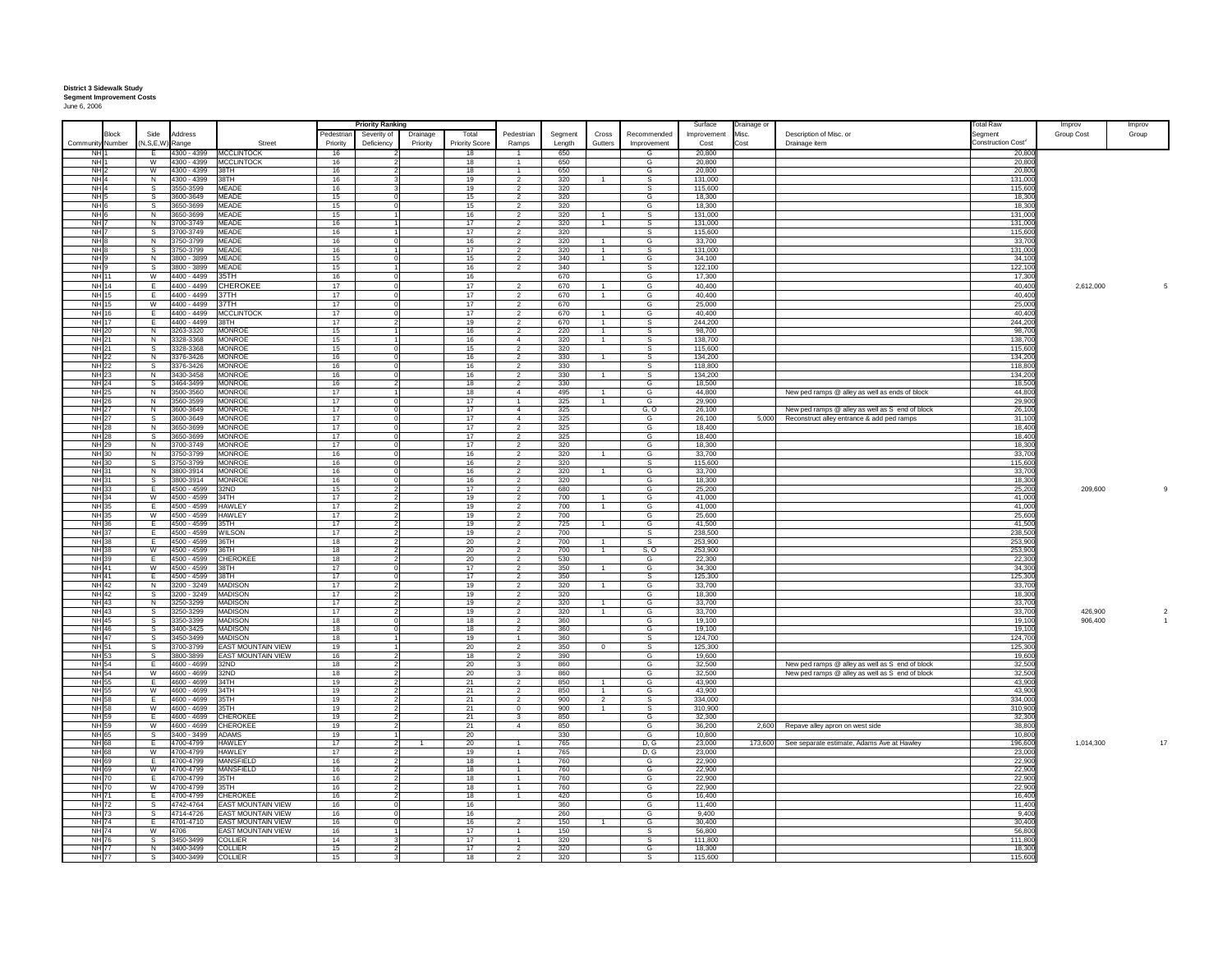| <b>NH 78</b><br>NH 79<br>NH |                         |                        |                     |          |                |          |                |            |                |                         |                          |        |                                                        |                |                 |
|-----------------------------|-------------------------|------------------------|---------------------|----------|----------------|----------|----------------|------------|----------------|-------------------------|--------------------------|--------|--------------------------------------------------------|----------------|-----------------|
|                             | N                       | 3500-3599              | <b>COLLIER</b>      | 15       |                | 17       | $\mathcal{P}$  | 320        |                | G                       | 18,300                   |        |                                                        | 18,300         |                 |
|                             | $\overline{N}$          | 3500-3599              | <b>COLLIER</b>      | 15       |                | 15       | $\overline{1}$ | 140        |                | G                       | 26,400                   |        |                                                        | 26,400         |                 |
|                             | s                       | 3550-3599              | COLLIER             | 15       |                | 16       | $\overline{2}$ | 140        |                |                         | 57,400                   |        |                                                        | 57,400         |                 |
| NH <sub>6</sub>             | F.                      | 4800-4899              | 35TH                | 13       |                | 16       | $\overline{2}$ | 630        |                | S.                      | 215,900                  |        |                                                        | 215.900        |                 |
| <b>NH</b>                   | $\overline{N}$          |                        | COPI FY             |          |                |          |                |            |                | $\overline{\mathbf{s}}$ |                          |        |                                                        | 116,800        |                 |
|                             |                         | 3426-3499              |                     | 13       |                | 16       |                | 300        |                |                         | 116,800                  |        |                                                        |                |                 |
| NH                          | W                       | 4900-4999              | 35TH                | 12       |                | 15       | $\overline{2}$ | 605        | 1              |                         | 223,200                  |        |                                                        | 223,20         |                 |
| <b>NH</b> 90                | $\overline{N}$          | 3200-3299              | NORTH MOUNTAIN VIEW | 14       |                | 16       | $\overline{1}$ | 690        |                | S.                      | 231.400                  |        |                                                        | 231.40         |                 |
| <b>NH 93</b>                | $\overline{N}$          | 3426-3499              | ARTHUR              | 11       |                | 14       |                | 300        | $\mathbf{1}$   | s                       | 116,800                  |        |                                                        | 116,800        |                 |
| <b>NH</b>                   | S,                      | 3426-3499              | ARTHUR              | 11       |                | 14       |                | 300        |                | s                       | 101,400                  |        |                                                        | 101,400        |                 |
| <b>NH</b>                   | Ŧ                       | 3350-3399              | NORTH MOUNTAIN VIEW | 13       |                | 16       | $\mathcal{P}$  | 620        |                | S.                      | 228,000                  |        |                                                        | 228.00         |                 |
|                             |                         |                        |                     |          |                |          |                |            |                |                         |                          |        |                                                        |                |                 |
| NH 9                        | $\overline{N}$          | 3400-3449              | NORTH MOUNTAIN VIEW | 15       | $\mathbf{3}$   | 21       | $\overline{1}$ | 400        |                | G, D                    | 16,000                   |        | 812,500 See separate estimate, Hawley/Mtn View         | 828,500        | 844,500         |
| <b>NH</b>                   | s                       | 3400-3449              | NORTH MOUNTAIN VIEW | 15       |                | 18       | $\mathbf{1}$   | 400        |                | G, D                    | 16,000                   |        |                                                        | 16,00          |                 |
| <b>NP</b>                   | W                       | 2700-2899              | FFI TON             | 12       |                | 12       |                |            | 1              | D.                      | 19.800                   |        | Install cross gutter only                              | 19.800         |                 |
| <b>NP</b>                   | $\mathbf{s}$            | 3250-3299              | <b>PAIM</b>         | 13       |                | 16       |                | 270        | $\overline{1}$ | s.                      | 107.100                  |        |                                                        | 107,100        |                 |
| <b>NP</b>                   | N                       | 3250-3299              | REDWOOD             | 14       |                | 17       |                | 280        |                |                         | 102,700                  |        |                                                        | 102,70         |                 |
| NP <sub>1</sub>             | $\overline{\mathbf{s}}$ | 3250-3299              | <b>REDWOOD</b>      | 14       |                | 17       | $\overline{2}$ | 280        |                |                         | 102.700                  |        |                                                        | 102.700        |                 |
|                             |                         |                        |                     |          |                |          |                |            |                | S.                      |                          |        |                                                        |                |                 |
| <b>NP13</b>                 | $\overline{N}$          | 3300-3349              | <b>REDWOOD</b>      | 14       |                | 17       | $\overline{2}$ | 280        |                | s.                      | 102,700                  |        |                                                        | 102,700        |                 |
| <b>NP</b>                   | Ŧ                       | 3100-3299              | 30TH                | 16       |                | 16       | $\overline{2}$ | 660        |                | G                       | 24,800                   |        |                                                        | 24,800         | 969,900         |
| <b>NP 15</b>                | W                       | 3100-3299              | 30TH                | 16       |                | 16       | $\overline{2}$ | 660        |                | S.                      | 225,600                  |        |                                                        | 225,600        |                 |
| $\frac{1}{2}$               | E                       | 3100-3299              | <b>GRIM</b>         | 15       |                | 17       | $\overline{2}$ | 640        |                | G                       | 24,400                   |        |                                                        | 24,400         |                 |
| <b>NP</b> 16                | W                       | 3100-3299              | <b>GRIM</b>         | 15       |                | 17       | $\overline{2}$ | 640        |                | G                       | 39.800                   |        |                                                        | 39.800         |                 |
| N <sub>P</sub>              |                         |                        |                     |          |                |          |                |            |                |                         |                          |        |                                                        |                |                 |
|                             | N                       | 3000-3049              | <b>THORN</b>        | 15       |                | 17       | $\overline{2}$ | 300        | $\overline{1}$ | G                       | 33,300                   |        |                                                        | 33,300         |                 |
| NP <sup>1</sup>             | $\overline{\mathbf{s}}$ | 3000-3049              | Thorn               | 15       |                | 17       | $\overline{2}$ | 300        |                | G                       | 17,900                   |        |                                                        | 17,900         |                 |
| NP 19                       | $\mathbf{s}$            | 3050-3099              | Thorn               | 15       |                | 17       | $\overline{2}$ | $300 -$    | 1              | G                       | 33,300                   |        |                                                        | 33.300         |                 |
| <b>NP</b>                   | s                       | 3100-3149              | THORN               | 15       |                | 17       | $\overline{2}$ | 300        |                | G                       | 17,900                   |        |                                                        | 17,900         |                 |
| <b>NP 22</b>                | $\overline{N}$          | 3200-3249              | THORN               | 14       |                | 17       |                | 280        |                | s                       | 95,000                   |        |                                                        | 95,000         |                 |
| NP 23                       | $\overline{E}$          | 3300-3399              | 30TH                | 16       |                | 16       | 2              | 660        | 1              | G                       | 40.200                   |        |                                                        | 40.20          |                 |
|                             |                         |                        |                     |          |                |          |                |            |                |                         |                          |        |                                                        |                |                 |
| NP 23                       | W                       | 3300-3399              | 30TH                | 16       |                | 16       | $\overline{2}$ | 660        | $\overline{1}$ | G                       | 40.200                   |        |                                                        | 40,200         |                 |
| <b>NP 34</b>                | $\overline{s}$          | 2900-2999              | UPAS                | 16       |                | 18       |                | 170        |                | G                       | 7,700                    |        |                                                        | 7,700          |                 |
| <b>NP 35</b>                | N                       | 3000-3049              | <b>UPAS</b>         | 15       |                | 17       | $\overline{2}$ | 300        | 1              | G                       | 33.300                   |        |                                                        | 33.300         | 1.248.300<br>18 |
| NP 35                       | <sub>S</sub>            | 3000-3049              | <b>UPAS</b>         | 15       |                | 18       | $\overline{2}$ | 300        |                | S.                      | 109,100                  |        |                                                        | 109,100        |                 |
| <b>NP 36</b>                | N                       | 3050-3099              | UPAS                | 15       |                | 17       | $\overline{2}$ | 300        | $\mathbf{1}$   | G                       | 33,300                   |        |                                                        | 33,300         |                 |
| NP 36                       | S.                      | 3050-3099              | <b>UPAS</b>         | 15       |                | 17       | 2              | $300 -$    |                | G                       | 17.900                   |        |                                                        | 17.900         |                 |
|                             |                         |                        |                     |          |                |          |                |            |                |                         |                          |        |                                                        |                |                 |
| <b>NPI</b>                  | $\overline{N}$          | 3100-3149              | <b>UPAS</b>         | 15       |                | 18       | $\overline{2}$ | 300        |                | s                       | 124,500                  |        |                                                        | 124,500        |                 |
| <b>NP 37</b>                | $\overline{s}$          | 3100-3149              | UPAS                | 15       |                | 18       | $\overline{2}$ | 300        |                | $\overline{s}$          | 109,100                  |        |                                                        | 109,100        |                 |
| <b>NP 38</b>                | $\overline{\mathbf{s}}$ | 3150-3199              | <b>UPAS</b>         | 13       |                | 16       | 2              | 300        | 1              | S.                      | 124,500                  |        |                                                        | 124,500        |                 |
| <b>NPI</b>                  | s                       | 3250-3299              | <b>UPAS</b>         | 12       |                | 15       | $\overline{2}$ | 300        | 1              | s                       | 124,500                  |        |                                                        | 124,500        |                 |
| <b>NP 40</b>                | N                       | 3250-3299              | <b>UPAS</b>         | 12       |                | 15       | $\overline{2}$ | 300        |                | S.                      | 109,100                  |        |                                                        | 109,100        |                 |
| <b>NP 40</b>                |                         |                        |                     |          |                |          |                | 300        |                |                         |                          |        |                                                        | 124.50         |                 |
|                             | $^{\circ}$              | 3250-3299              | <b>UPAS</b>         | 12       |                | 15       | $\overline{2}$ |            | $\overline{1}$ | -S                      | 124,500                  |        |                                                        |                |                 |
| NP <sup>2</sup>             | W                       | 3400-3499              | PERSHING            | 14       |                | 17       | $\overline{2}$ | 400        |                | s                       | 141,500                  |        |                                                        | 141,500        |                 |
| <b>NP 43</b>                | F                       | 3400-3499              | 30TH                | 16       |                | 16       | $\overline{1}$ | 380        |                | G                       | 15,600                   |        |                                                        | 15,600         |                 |
| NP 43                       | - W                     | 3400-3499              | 30TH                | 16       |                | 17       | $\overline{1}$ | 380        | $\overline{1}$ | -S                      | 146.600                  |        |                                                        | 146.600        |                 |
| <b>NP</b> 44                | Ŧ                       | 3400-3499              | RAY                 | 14       |                | 17       | $\overline{4}$ | 400        | T              | s                       | 164,600                  |        |                                                        | 164,600        |                 |
| <b>NP 45</b>                | Έ                       | 3400-3499              | GRIM                | 15       | $\overline{2}$ | 19       |                | 300        |                | D                       | $\overline{0}$           |        | 282,800 See separate estimate, Myrtle Ave improvements | 282,800        | 282,800<br>11   |
| NP 45                       | W                       |                        | GRIM                |          |                |          |                |            |                |                         | $\Omega$                 |        |                                                        |                |                 |
|                             |                         | 3400-3499              |                     | 15       |                | 17       |                | 300        |                | D                       |                          |        |                                                        |                |                 |
| <b>NP46</b>                 | $\overline{z}$          | 3000-3049              | <b>MYRTLE</b>       | 15       |                | 15       |                | 300        | 1              | G                       | 33,300                   |        |                                                        | 33,300         |                 |
| <b>NP 46</b>                | $\overline{\mathbf{s}}$ | 3000-3049              | MYRTI F             | 15       |                | 16       | $\overline{2}$ | 300        | 1              | -S                      | 124,500                  |        |                                                        | 124,500        |                 |
| <b>NP 47</b>                | $\overline{N}$          | 3050-3099              | <b>MYRTIF</b>       | 14       |                | 15       | $\overline{2}$ | 300        | $\overline{1}$ | S.                      | 124,500                  |        |                                                        | 124,500        |                 |
| <b>NP</b>                   | W                       | 3500-3599              | PERSHING            | 14       |                | 17       | $\overline{2}$ | 640        |                | <b>S</b>                | 219,100                  |        |                                                        | 219,100        |                 |
| NP 51                       | F                       | 3500-3599              | 30TH                | 16       |                | 16       | $\mathbf{1}$   | 380        | $\overline{1}$ | G                       | 31.000                   |        |                                                        | 31.000         |                 |
|                             |                         |                        |                     |          |                |          |                |            |                |                         |                          |        |                                                        |                |                 |
| <b>NP 51</b>                | W                       | 3500-3599              | 30TH                | 16       |                | 16       | $\overline{1}$ | 380        | $\overline{1}$ | G                       | 31,000                   |        |                                                        | 31,000         |                 |
| <b>NP</b>                   | E                       | 3500-3599              | GRIM                | 15       |                | 16       | $\overline{2}$ | 640        |                | G, D                    | 24,400                   |        |                                                        | 24,400         |                 |
| <b>NP</b>                   | W                       | 3500-3599              | GRIM                | 15       |                | 16       | $\overline{2}$ | 640        | $\mathbf{1}$   | G                       | 39.800                   |        |                                                        | 39,800         |                 |
| NP <sup>1</sup>             | $\overline{E}$          |                        | 30TH                | 16       |                | 17       | $\overline{2}$ | 380        | 1              | s                       | 150,400                  |        |                                                        |                |                 |
| <b>NP</b>                   | N                       | 3000-3049              | <b>DWIGHT</b>       | 16       |                | 18       | $\overline{1}$ | 300        | $\overline{1}$ |                         |                          |        |                                                        |                |                 |
| <b>NP</b>                   | -S                      | 3000-3049              | <b>DWIGHT</b>       | 16       |                | 18       | $\mathbf{1}$   |            |                |                         |                          |        |                                                        | 150,400        |                 |
| NP 5                        |                         |                        | <b>DWIGHT</b>       |          |                |          |                |            |                | G                       | 29,500                   |        |                                                        | 29,500         |                 |
|                             | N                       | 3050-3099              |                     | 15       |                |          |                | 300        |                | G                       | 14.100                   |        |                                                        | 14.100         |                 |
| <b>NP</b>                   | s.                      | 3050-3099              | <b>DWIGHT</b>       | 15       |                | 18       | $\overline{2}$ | 300        | $\overline{1}$ | -S                      | 124,500                  |        |                                                        | 124,500        |                 |
| <b>NP</b>                   | N                       | 3100-3149              | <b>DWIGHT</b>       | 14       |                | 18       | $\overline{2}$ | 300        | 1              | S.                      | 124,500                  |        |                                                        | 124,500        |                 |
| NP.                         | $\overline{s}$          | 3100-3149              |                     |          |                | 17       | $\overline{2}$ | 300        | $\overline{1}$ | -S                      | 124,500                  |        |                                                        | 124.500        |                 |
|                             | E                       |                        |                     |          |                |          | $\overline{2}$ |            |                | S.                      |                          |        |                                                        |                |                 |
|                             |                         |                        | <b>DWIGHT</b>       | 14       |                | 17       |                | 300        |                |                         | 109,100                  |        |                                                        | 109,100        |                 |
| <b>NP 62</b>                |                         | 3600-3699              | 30TH                | 17       |                | 17       |                | 380        | 2              | G                       | 42,500                   |        |                                                        | 42,500         |                 |
| <b>NP</b>                   | W                       | 3600-3699              | 30TH                | 17       |                | 17       |                | 380        | $\overline{2}$ | G                       | 42.500                   | 2.000  | Extra traffic control on 30th St                       | 44.50          |                 |
| NP <sub>1</sub>             | $\overline{E}$          | 3600-3699              | GRIM                | 17       |                | 17       |                | 650        |                | G                       | 16,900                   |        |                                                        | 16,900         |                 |
| <b>NP</b>                   | E                       | 3600-3799              | 30TH                | 16       |                | 16       |                | 380        | $\mathbf{1}$   | G                       | 27,100                   |        |                                                        | 27,100         |                 |
| <b>NP</b>                   | W                       | 3600-3799              | 30TH                | 16       |                | 17       |                | 380        | $\mathbf{1}$   | $\mathbf{s}$            | 142,700                  |        |                                                        | 142.70         |                 |
| <b>NP</b>                   | w                       | 3700-3799              | <b>PERSHING</b>     | 16       |                | 19       |                | 660        |                | S.                      | 217,900                  |        |                                                        | 217,900        |                 |
| <b>NP</b>                   | E                       | 3700-3799              | 30TH                | 17       |                | 17       | 1              | 380        |                | G                       | 15,600                   |        |                                                        | 15,600         |                 |
| <b>NP</b>                   | W                       | 3700-3799              | 30TH                |          |                | 18       | $\mathbf{1}$   | 380        |                | s.                      | 146,600                  |        |                                                        | 146.60         |                 |
|                             |                         |                        |                     | 17       |                |          |                |            |                |                         |                          |        |                                                        |                |                 |
| NP <sub>1</sub>             | N                       | 2800-2849              | <b>NORTH PARK</b>   | 16       |                | 17       | $\overline{1}$ | 280        | $\overline{1}$ | G                       | 29,100                   |        |                                                        | 29,10          |                 |
| <b>NP 70</b>                | s.                      | 2800-2849              | <b>NORTH PARK</b>   | 16       |                | 18       | 1              | 280        |                | s.                      | 98,800                   |        |                                                        | 98,800         | 518,500<br>7    |
| <b>NP</b>                   | Z.                      | 2850-2899              | <b>NORTH PARK</b>   | 17       |                | 18       | $\overline{1}$ | 280        | $\overline{1}$ | G                       | 29.100                   |        |                                                        | 29.10          |                 |
| <b>NP</b>                   | $\overline{s}$          | 2850-2899              | <b>NORTH PARK</b>   | 17       |                | 18       | $\overline{1}$ | 280        | $\overline{1}$ | G                       | 29,100                   |        |                                                        | 29,10          |                 |
| <b>NP 72</b>                | $\mathbf{s}$            | 2900-2999              | <b>NORTH PARK</b>   | 17       |                | 18       |                | 280        |                | G                       | 9.800                    |        |                                                        | 9.800          |                 |
| NP <sub>1</sub>             |                         |                        |                     |          |                |          |                |            |                |                         |                          |        |                                                        |                |                 |
|                             | N                       | 3000-3049              | <b>NORTH PARK</b>   | 17       |                | 18       |                | 280        |                | G                       | 9,800                    |        |                                                        | 9,800          |                 |
| <b>NP 73</b>                | $\overline{s}$          | 3000-3049              | <b>NORTH PARK</b>   | 17       |                | 18       |                | 280        |                | G                       | 9,800                    |        |                                                        | 9,800          |                 |
| <b>NP 74</b>                | N                       | 3000-3049              | NORTH PARK          | 16       |                | 18       | 3              | 290        | $\overline{2}$ | G                       | 52.400                   |        | New ped ramps @ alley as well as E end of block        | 52.400         | 15<br>263,500   |
| <b>NP</b>                   | s                       | 3000-3049              | <b>NORTH PARK</b>   | 16       |                | 18       | $\overline{2}$ | 290        |                | G                       | 17,700                   |        |                                                        | 17,70          |                 |
| <b>NP 75</b>                | W                       | 3800-3899              | PERSHING            | 17       |                | 19       |                | 320        |                | G                       | 10,600                   |        |                                                        | 10,600         |                 |
| NP <sub>76</sub>            | E.                      | 3800-3899              | 30TH                | 17       |                | 17       | $\overline{1}$ |            | $\mathbf{1}$   | G                       |                          | 5.000  |                                                        |                |                 |
|                             |                         |                        |                     |          |                |          |                | 395        |                |                         | 31,300                   |        | Extra traffic control on 30th St                       | 36,30          |                 |
| <b>NP</b>                   |                         | 3800-3899              | RAY                 | 17       |                | 21       |                |            |                | c                       | $\overline{0}$           | 52.250 | See separate estimate, Ray Street                      | 52,25          |                 |
| <b>NP 77</b>                | W                       | 3800-3899              | RAY                 | 17       | $\overline{1}$ | 21       |                |            |                | $\overline{c}$          | $\overline{\phantom{0}}$ |        | 52,250 See separate estimate, Ray Street               | 52,250         |                 |
| <b>NP 78</b>                | W                       | 3800-3899              | GRIM                | 16       |                | 18       |                | 360        |                | G                       | 11.400                   |        |                                                        | 11.40          |                 |
| <b>NP</b>                   | N                       | 2800-2899              | <b>INCOLN</b>       | 19       |                | 21       |                | 380        |                | G                       | 11,700                   |        |                                                        | 11,70          |                 |
| <b>NP 83</b>                | N                       | 3000-3099              | LINCOLN             | 17       |                | 19       | $\mathcal{P}$  | 380        |                | G                       | 19,400                   |        |                                                        | 19,400         |                 |
| <b>NP</b>                   | N                       | 3100-3149              | <b>INCOLN</b>       | 16       |                | 18       | $\overline{2}$ | 380        |                | G                       | 19.400                   |        |                                                        | 19.40          |                 |
|                             |                         |                        |                     |          |                |          |                |            |                |                         |                          |        |                                                        |                |                 |
| <b>NP</b>                   | W                       | 4000-4099              | <b>JTAH</b>         | 18       |                | 18       | $\overline{2}$ | 680        |                | s                       | 232,000                  |        |                                                        | 232,00         | 952,500<br>8    |
| NP.                         | E                       | 4000-4099              | OHIO                | 16       |                | 16       | 2              | 670        |                | G                       | 25,000                   |        |                                                        | 25,000         |                 |
| <b>NP 87</b><br><b>NP</b>   | - W<br>Έ                | 4000-4099<br>4100-4199 | <b>OHIO</b><br>UTAH | 16<br>17 |                | 16<br>17 | $\overline{2}$ | 670<br>680 |                | G<br>G                  | 25,000<br>40,600         |        |                                                        | 25.00<br>40.60 |                 |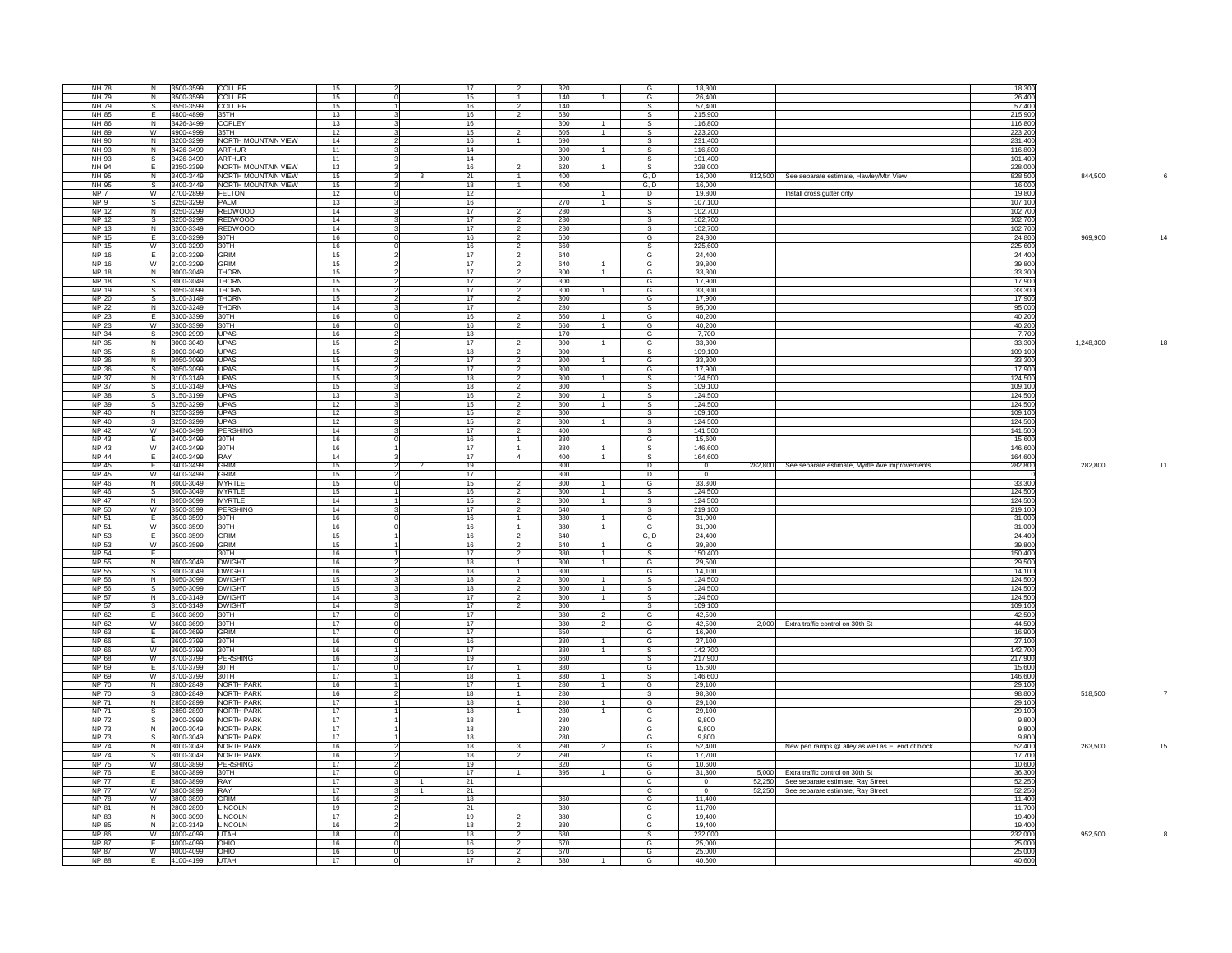| <b>NP 88</b>    |               | W              | 4100-4199 | UTAH            | 17 |          |                         | 17 | $\overline{2}$ | 680  |                | G              | 40,600         |         |                                                   | 40,600  |                           |
|-----------------|---------------|----------------|-----------|-----------------|----|----------|-------------------------|----|----------------|------|----------------|----------------|----------------|---------|---------------------------------------------------|---------|---------------------------|
| <b>NP 89</b>    |               | E              | 4100-4199 | OHIO            | 16 |          |                         | 16 | $\overline{1}$ | 670  |                | G              | 21,200         |         |                                                   | 21,200  |                           |
| <b>NP 90</b>    |               | E              | 4200-4299 | UTAH            | 17 |          |                         | 17 | $\overline{1}$ | 420  | $\overline{1}$ | G              | 31,800         |         |                                                   | 31,800  |                           |
| NP 90           |               | W              | 4200-4299 | UTAH            | 17 |          |                         | 17 | $\mathbf{1}$   | 420  | $\overline{1}$ | G              | 31.800         |         |                                                   | 31,800  |                           |
| <b>NP 91</b>    |               | W              | 4200-4299 | OHIO            | 16 |          |                         | 18 | $\overline{1}$ | 400  | $\overline{1}$ | G              | 31,400         |         |                                                   | 31,400  |                           |
| <b>NP 92</b>    |               | W              | 4300-4399 | <b>TEXAS</b>    | 17 |          | $\overline{1}$          | 18 | $\overline{1}$ | 650  |                | G              | 20,800         | 144,900 | See separate estimate, Texas St drainage improvs. | 165,700 | 165,700<br>10             |
| NP 94           |               | W              | 4300-4399 | UTAH            | 18 |          |                         | 18 | $\overline{2}$ | 715  | $\overline{1}$ | G              | 41,300         |         |                                                   | 41,30   |                           |
| <b>NP 94</b>    |               | E              | 4300-4399 | UTAH            | 18 |          |                         | 19 | $\overline{2}$ | 715  |                | S              | 243,400        | 3.000   | Extra traffic control at El Caion Blvd.           | 246.40  |                           |
| <b>NP 95</b>    |               | W              | 4300-4399 | <b>KANSAS</b>   | 18 |          |                         | 21 | -1             | 715  |                | G              | 22,000         | 266,000 | See separate estimate, Kansas St. at Madison      | 288,000 |                           |
| NP 96           |               | W              | 4300-4399 | <b>ILLINOIS</b> | 16 |          |                         | 16 | $\overline{1}$ | 670  |                | G              | 21,200         |         |                                                   | 21.20   |                           |
| <b>NP 100</b>   |               | Έ              | 4400-4499 | <b>ILLINOIS</b> | 15 |          |                         | 17 | $\overline{2}$ | 1300 | $\overline{1}$ | G              | 52,600         |         |                                                   | 52,600  |                           |
| NP 100          |               | W              | 4400-4499 | <b>ILLINOIS</b> | 15 |          |                         | 17 | $\overline{1}$ | 1300 | $\overline{1}$ | G              | 48,700         |         |                                                   | 48,700  |                           |
| <b>NP 102</b>   |               | N              | 2800-2899 | <b>MONROE</b>   | 17 |          |                         | 19 | $\overline{2}$ | 380  | $\overline{1}$ | G, D           | 34,800         |         |                                                   | 34,800  | 732,700<br>16             |
| NP 102          |               | S.             | 2800-2899 | <b>MONROE</b>   | 17 |          |                         | 20 | $\overline{2}$ | 380  | $\overline{1}$ | G              | 34,800         | 86,300  | See separate estimate, Utah St drainage improvs.  | 121,10  |                           |
| NP 103          |               | N              | 2800-2849 | <b>MONROE</b>   | 16 |          |                         | 18 |                | 380  |                | G              | 11.700         |         |                                                   | 11.70   | 165,700<br>$\overline{4}$ |
| <b>NP 103</b>   |               | s              | 2800-2849 | <b>MONROE</b>   | 16 |          | $\overline{2}$          | 21 |                | 380  |                | S, D           | 11,700         | 142,300 | See separate estimate, Kansas St. at Monroe       | 154,00  |                           |
| NP 105          |               | E.             | 4500-4599 | OREGON          | 15 |          |                         | 17 | $\overline{2}$ | 650  | $\overline{1}$ | G              | 40,000         |         |                                                   | 40,000  |                           |
| <b>NP 105</b>   |               | W              | 4500-4599 | OREGON          | 15 |          |                         | 17 | $\overline{2}$ | 650  | $\overline{1}$ | G              | 40,000         |         |                                                   | 40,000  |                           |
|                 | <b>NP 106</b> | N              | 3000-3099 | <b>MADISON</b>  | 16 |          |                         | 18 | $\overline{2}$ | 380  | $\overline{1}$ | G              | 34,800         |         |                                                   | 34,800  |                           |
| NP 106          |               | s.             | 3000-3099 | <b>MADISON</b>  | 16 |          |                         | 18 | $\overline{2}$ | 380  |                | G              | 19,400         |         |                                                   | 19,40   |                           |
| NP 107          |               | $\mathsf{s}$   | 3000-3099 | <b>MADISON</b>  | 16 |          |                         | 19 | $\overline{1}$ | 380  |                | s              | 131,200        |         |                                                   | 131.200 |                           |
| NP 109          |               | E              | 4600-4699 | 30TH            | 16 |          |                         | 18 | $\overline{1}$ | 650  |                | G              | 20,800         |         |                                                   | 20,800  |                           |
|                 | NP 109        | W              | 4600-4699 | 30TH            | 16 |          |                         | 18 | $\overline{2}$ | 650  |                | G              | 24,600         |         |                                                   | 24,600  |                           |
| <b>NP 110</b>   |               | Z              | 2600-2699 | <b>ADAMS</b>    | 15 |          |                         | 17 | $\overline{2}$ | 340  | $\overline{1}$ | G              | 34,100         |         |                                                   | 34,10   |                           |
| NP 110          |               | $\mathsf{s}$   | 2600-2699 | <b>ADAMS</b>    | 15 |          |                         | 17 | $\overline{2}$ | 340  |                | G              | 18,700         |         |                                                   | 18,700  |                           |
| <b>NP 111</b>   |               | N <sub>N</sub> | 2700-2799 | <b>ADAMS</b>    | 15 |          |                         | 17 | $\overline{2}$ | 340  | $\overline{1}$ | G              | 34.100         |         |                                                   | 34,100  |                           |
| <b>NP 111</b>   |               | s.             | 2700-2799 | <b>ADAMS</b>    | 15 |          |                         | 18 | $\overline{2}$ | 340  |                | s              | 122,100        |         |                                                   | 122,10  |                           |
| <b>NP 112</b>   |               | N              | 2700-2799 | <b>ADAMS</b>    | 16 |          |                         | 18 | $\overline{2}$ | 380  |                | G              | 19,400         |         |                                                   | 19,400  |                           |
| NP 112          |               | s.             | 2700-2799 | <b>ADAMS</b>    | 16 |          |                         | 19 | 2              | 380  |                | S              | 135,000        |         |                                                   | 135,00  |                           |
| <b>NP113</b>    |               | N              | 2700-2799 | <b>ADAMS</b>    | 15 |          |                         | 17 | $\overline{2}$ | 340  | $\overline{1}$ | G              | 34.100         |         |                                                   | 34,100  |                           |
| NP 113          |               | S.             | 2700-2799 | <b>ADAMS</b>    | 15 |          |                         | 17 | $\overline{2}$ | 340  |                | G              | 18,700         |         |                                                   | 18,70   |                           |
| SP <sub>1</sub> |               | Z              | 2950-2999 | ASH             | 18 |          |                         | 18 | $\overline{1}$ | 280  |                | $\overline{s}$ | 98,800         |         |                                                   | 98.80   |                           |
| SP <sub>2</sub> |               | N              | 3000-3099 | ASH             | 19 |          |                         | 22 | $\overline{2}$ | 280  | $\overline{1}$ | s              | 118,100        |         |                                                   | 118,10  | 216,900<br>3              |
| SP 16           |               | E.             | 1500-1599 | 31ST            | 16 |          |                         | 16 | $\overline{2}$ | 380  |                | s              | 135,000        |         |                                                   | 135.00  |                           |
| SP 21           |               | N              | 2800-2849 | DATE            | 14 |          |                         | 17 | -1             | 280  |                | s              | 98,800         |         |                                                   | 98,800  |                           |
| <b>SP 22</b>    |               | s.             | 2850-2899 | DATE            | 15 |          |                         | 15 |                | 280  |                | G              | 9.800          |         |                                                   | 9.80    |                           |
| SP 23           |               | W              | 1700-1799 | 29TH            | 14 |          |                         | 14 | $\overline{2}$ | 370  |                | s              | 131,800        |         |                                                   | 131,800 |                           |
| SP 24           |               | E              | 1700-1799 | FERN            | 16 |          |                         | 16 | $\overline{2}$ | 370  |                | s              | 131,800        |         |                                                   | 131,800 | 949,800<br>13             |
| <b>SP 27</b>    |               | S.             | 3000-3099 | ELM             | 16 |          |                         | 16 |                | 260  |                | G              | 9.400          |         |                                                   | 9,40    |                           |
| SP 33           |               | W              | 1800-1899 | FERN            | 16 |          |                         | 16 | $\overline{2}$ | 380  |                | G              | 34,800         |         |                                                   | 34,80   |                           |
| <b>SP 33</b>    |               | E              | 1800-1899 | FERN            | 16 |          |                         | 16 | $\overline{2}$ | 380  | $\overline{1}$ | s.             | 150,400        |         |                                                   | 150,40  |                           |
| SP 39           |               | Έ              | 1900-1999 | FERN            | 17 |          |                         | 17 | $\overline{2}$ | 380  | $\mathbf{1}$   | G              | 34,800         |         |                                                   | 34,80   |                           |
| SP 39           |               | W              | 1900-1999 | FERN            | 17 |          |                         | 17 | $\overline{2}$ | 380  | $\overline{1}$ | s              | 150,400        |         |                                                   | 150,400 |                           |
| SP 43           |               | N              | 2900-2999 | GRAPE           | 16 |          |                         | 18 | $\overline{2}$ | 180  |                | G              | 15,600         |         |                                                   | 15,600  |                           |
| <b>SP 44</b>    |               | S.             | 3000-3099 | GRAPE           | 16 |          | $\overline{\mathbf{3}}$ | 19 |                | 420  |                | s.             | $\overline{0}$ |         | 48.500 See separate estimate. Grape St.           | 48,500  | 48,500<br>12              |
| SP 45           |               | Z              | 3250-3299 | <b>GRAPE</b>    | 12 |          |                         | 15 | $\overline{1}$ | 280  | $\overline{1}$ | s              | 114,200        |         |                                                   | 114,200 |                           |
| SP 46           |               | W              | 2000-2099 | FERN            | 16 |          |                         | 16 | $\overline{2}$ | 370  | $\mathbf{1}$   | G              | 34.700         |         |                                                   | 34,700  |                           |
| <b>SP 46</b>    |               | E              | 2000-2099 | FERN            | 16 |          |                         | 17 | $\overline{2}$ | 370  | $\overline{1}$ | s              | 147,200        |         |                                                   | 147,20  |                           |
| <b>SP 47</b>    |               | E.             | 2000-2099 | 31ST            | 15 |          |                         | 15 | $\overline{2}$ | 370  |                | G              | 19,300         |         |                                                   | 19,300  |                           |
| SP 47           |               | W              | 2000-2099 | 31ST            | 15 | $\Omega$ |                         | 15 | $\overline{2}$ | 370  |                | s              | 131,800        |         |                                                   | 131,80  |                           |
| <b>SP 48</b>    |               | s.             | 2900-2999 | <b>HAWTHORN</b> | 16 |          |                         | 19 | $\mathbf{1}$   | 170  |                | s              | 63.300         |         |                                                   | 63,300  |                           |
| SP 50           |               | N <sub>N</sub> | 3100-3199 | <b>HAWTHORN</b> | 14 |          |                         | 17 | $\overline{1}$ | 630  | - 1            | S.             | 227,400        |         |                                                   | 227,400 |                           |
| SP 50           |               | s.             | 3100-3199 | <b>HAWTHORN</b> | 14 |          |                         | 17 | $\overline{1}$ | 630  |                | s              | 212,000        |         |                                                   | 212,00  |                           |
| SP 51           |               | E              | 2100-2199 | FERN            | 16 |          |                         | 16 | $\overline{2}$ | 370  |                | G              | 19,300         |         |                                                   | 19,30   |                           |
| SP 51           |               | W              | 2100-2199 | FERN            | 16 |          |                         | 16 | $\overline{2}$ | 370  | $\overline{1}$ | G              | 34,700         |         |                                                   | 34,70   |                           |
| <b>SP 52</b>    |               | W              | 2100-2199 | 31ST            | 15 |          |                         | 15 |                | 370  |                | s              | 124,100        |         |                                                   | 124,100 |                           |
| SP 53           |               | N              | 2900-2999 | IVY             | 16 |          |                         | 18 | $\overline{1}$ | 170  |                | G              | 11,600         |         |                                                   | 11,60   |                           |
| <b>SP 53</b>    |               | s.             | 2900-2999 | IVY             | 16 |          |                         | 19 | $\overline{1}$ | 170  |                | s.             | 63.300         |         |                                                   | 63.30   |                           |
| SP 54           |               | N              | 3000-3099 | IVY             | 15 |          |                         | 17 | $\overline{1}$ | 640  |                | G              | 20,600         |         |                                                   | 20,60   |                           |
| <b>SP 54</b>    |               | S.             | 3000-3099 | IVY.            | 15 |          |                         | 18 | $\overline{1}$ | 640  |                | s              | 215,300        |         |                                                   | 215,30  |                           |
| SP 56           |               | E.             | 2200-2299 | FERN            | 15 |          |                         | 15 | $\overline{2}$ | 340  |                | G              | 18,700         |         |                                                   | 18,700  |                           |
| <b>SP 56</b>    |               | W              | 2200-2299 | FERN            | 15 |          |                         | 15 | $\overline{2}$ | 340  | $\overline{1}$ | G              | 34.100         |         |                                                   | 34,10   |                           |
| <b>SP 57</b>    |               | W              | 2200-2299 | 31ST            | 13 |          |                         | 13 |                | 370  |                | s.             | 124,100        |         |                                                   | 124,10  |                           |
| SP 59           |               | N              | 3000-3099 | JUNIPER         | 15 |          |                         | 17 | $\overline{1}$ | 640  |                | G              | 20,600         |         |                                                   | 20,600  |                           |
| <b>SP 59</b>    |               | S.             | 3000-3099 | <b>JUNIPER</b>  | 15 |          |                         | 18 | $\overline{1}$ | 640  |                | s              | 215,300        |         |                                                   | 215,30  |                           |
| SP 60           |               | N              | 3100-3199 | <b>JUNIPER</b>  | 12 |          |                         | 15 | $\overline{2}$ | 640  |                | S.             | 234,500        |         |                                                   | 234,50  |                           |
| SP 60           |               | $\mathsf{s}$   | 3100-3199 | <b>JUNIPER</b>  | 12 |          |                         | 15 | $\overline{2}$ | 640  |                | $\overline{s}$ | 219,100        |         |                                                   | 219,100 |                           |

Notes:

1 Segments recommended for "no improvement' have been omitted. 2 Raw segment construction cost does not include contingency, design fees, permitting costs or other soft costs.

K:\095240029\Excel\[Segment Improvement Cost.xls]Numeric order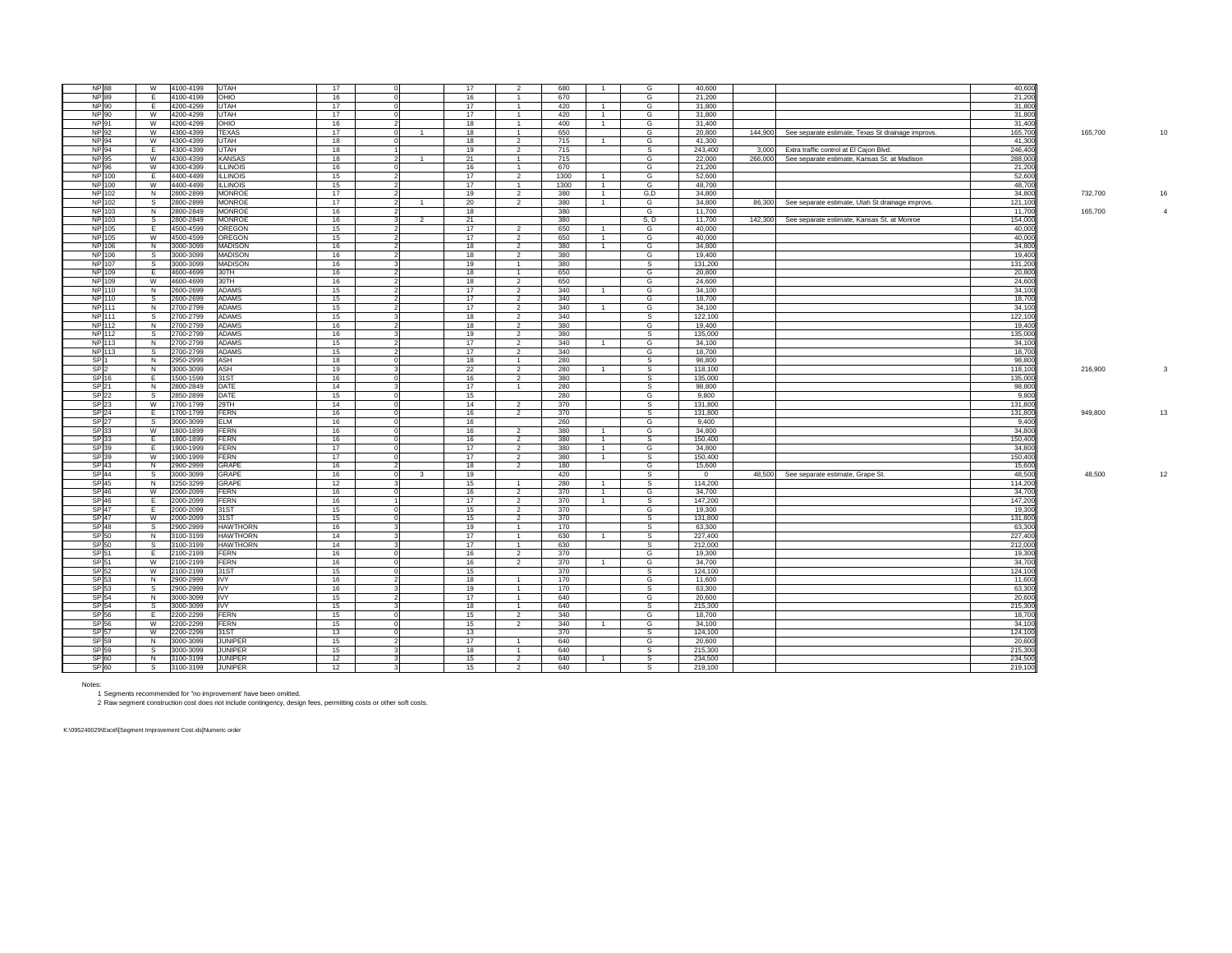| Table 7-4                                                       |
|-----------------------------------------------------------------|
| <b>Explanation of Segments Not Recommended for Improvements</b> |

| <b>Block</b><br>Designation1<br>Community | Side<br>(N, S, E, W) | Reason for Recommendation of<br>"No Improvements"                                                                                                                                                                                                        |
|-------------------------------------------|----------------------|----------------------------------------------------------------------------------------------------------------------------------------------------------------------------------------------------------------------------------------------------------|
| <b>NH 2</b>                               | Е                    | Existing curb height is equal to or greater than 5 inches, therefore little or no impediment to new sidewalk construction.                                                                                                                               |
| NH <sub>3</sub>                           | both                 | Existing curb height is equal to or greater than 5 inches, therefore little or no impediment to new sidewalk construction.                                                                                                                               |
| <b>NH 5</b>                               | N                    | Existing curb height is equal to or greater than 5 inches, therefore little or no impediment to new sidewalk construction.                                                                                                                               |
|                                           |                      | Some new curb/sidewalk but much of the work needs replacement. However, residences are very well elevated above the street, so                                                                                                                           |
| NH 10<br>NH 11                            | both<br>Ε            | engineering issues do not appear to be preventing additional improvements.                                                                                                                                                                               |
| NH 12                                     | both                 | Existing curb height is equal to or greater than 5 inches, therefore little or no impediment to new sidewalk construction.<br>Nearly all-new curb and sidewalk on both sides of this block.                                                              |
| NH 13                                     | both                 | Existing curb height is equal to or greater than 5 inches, therefore little or no impediment to new sidewalk construction.                                                                                                                               |
| NH 14                                     | W                    | Existing curb height is equal to or greater than 5 inches, therefore little or no impediment to new sidewalk construction.                                                                                                                               |
| NH 16                                     | W                    | Existing curb height is equal to or greater than 5 inches, therefore little or no impediment to new sidewalk construction.                                                                                                                               |
| NH 17                                     | W                    | Existing curb height is equal to or greater than 5 inches, therefore little or no impediment to new sidewalk construction.                                                                                                                               |
| NH 18<br>NH 19                            | both<br>both         | All-new curb and sidewalk on both sides of this block.<br>Existing curb height is equal to or greater than 5 inches, therefore little or no impediment to new sidewalk construction.                                                                     |
| NH 20                                     | s                    | Existing curb height is equal to or greater than 5 inches, therefore little or no impediment to new sidewalk construction.                                                                                                                               |
| NH 23                                     | S                    | Existing curb height is equal to or greater than 5 inches, therefore little or no impediment to new sidewalk construction.                                                                                                                               |
| NH 24                                     | N                    | Existing curb height is equal to or greater than 5 inches, therefore little or no impediment to new sidewalk construction.                                                                                                                               |
| NH 25                                     | S                    | Existing curb height is equal to or greater than 5 inches, therefore little or no impediment to new sidewalk construction.                                                                                                                               |
| NH 26<br>NH 29                            | S<br>S               | Existing curb height is equal to or greater than 5 inches, therefore little or no impediment to new sidewalk construction.                                                                                                                               |
| NH 32                                     | both                 | Existing curb height is equal to or greater than 5 inches, therefore little or no impediment to new sidewalk construction.<br>Existing curb height is equal to or greater than 5 inches, therefore little or no impediment to new sidewalk construction. |
|                                           |                      | Freeway on-ramp captures nearly all runoff from west side other than lots fronting directly on this block, therefore drainage issues are not likely to be                                                                                                |
| NH 33                                     | W                    | severe in spite of flat grades.                                                                                                                                                                                                                          |
| NH 34                                     | E                    | Existing curb height is equal to or greater than 5 inches, therefore little or no impediment to new sidewalk construction.                                                                                                                               |
| NH 36<br><b>NH 37</b>                     | W<br>W               | Existing curb height is equal to or greater than 5 inches, therefore little or no impediment to new sidewalk construction.                                                                                                                               |
|                                           |                      | Existing curb height is equal to or greater than 5 inches, therefore little or no impediment to new sidewalk construction.<br>Many new curb/sidewalk segments on this block. Houses on west side are well-elevated above street, indicating no serious   |
| NH 39                                     | W                    | engineering issues.                                                                                                                                                                                                                                      |
| NH 40                                     | Ε                    | New or recent construction has already been performed.                                                                                                                                                                                                   |
| NH 40                                     | W                    | New or recent construction has already been performed.                                                                                                                                                                                                   |
| NH 44                                     | both                 | Existing curb height is equal to or greater than 5 inches, therefore little or no impediment to new sidewalk construction.                                                                                                                               |
| NH 45                                     | N                    | Existing curb height is equal to or greater than 5 inches, therefore little or no impediment to new sidewalk construction.                                                                                                                               |
| NH 46<br>NH 47                            | both<br>N            | Nearly all-new curb and sidewalk on both sides of this block.<br>Existing curb height is equal to or greater than 5 inches, therefore little or no impediment to new sidewalk construction.                                                              |
| NH 48                                     | both                 | Existing curb height is equal to or greater than 5 inches, therefore little or no impediment to new sidewalk construction.                                                                                                                               |
| NH 49                                     | both                 | Existing curb height is equal to or greater than 5 inches, therefore little or no impediment to new sidewalk construction.                                                                                                                               |
| NH 50                                     | both                 | Existing curb height is equal to or greater than 5 inches, therefore little or no impediment to new sidewalk construction.                                                                                                                               |
| NH 51                                     | N                    | New curbs & sidewalks are currently proposed for construction as part of new Normal Hts Elementary School.                                                                                                                                               |
| NH 52<br>NH 52                            | N<br>S               | New curbs & sidewalks are currently proposed for construction as part of new Normal Hts Elementary School.<br>Existing curb height is equal to or greater than 5 inches, therefore little or no impediment to new sidewalk construction.                 |
| NH 53                                     | N                    | New or recent construction has already been performed.                                                                                                                                                                                                   |
| NH 56                                     | E                    | Existing curb height is equal to or greater than 5 inches, therefore little or no impediment to new sidewalk construction.                                                                                                                               |
| NH 56                                     | W                    | Existing curb height is equal to or greater than 5 inches, therefore little or no impediment to new sidewalk construction.                                                                                                                               |
| NH 57                                     | Ε                    | Existing curb height is equal to or greater than 5 inches, therefore little or no impediment to new sidewalk construction.                                                                                                                               |
| NH 57<br>NH 60                            | W<br>Ε               | Existing curb height is equal to or greater than 5 inches, therefore little or no impediment to new sidewalk construction.<br>New curbs & sidewalks are currently proposed for construction as part of new Normal Hts Elementary School.                 |
| NH 60                                     | W                    | Existing curb height is equal to or greater than 5 inches, therefore little or no impediment to new sidewalk construction.                                                                                                                               |
| NH 61                                     | both                 | Existing curb height is equal to or greater than 5 inches, therefore little or no impediment to new sidewalk construction.                                                                                                                               |
| NH 62                                     | both                 | Existing curb height is equal to or greater than 5 inches, therefore little or no impediment to new sidewalk construction.                                                                                                                               |
| NH 63                                     | both                 | Existing curb height is equal to or greater than 5 inches, therefore little or no impediment to new sidewalk construction.                                                                                                                               |
| NH 64                                     | both                 | Existing curb height is equal to or greater than 5 inches, therefore little or no impediment to new sidewalk construction.                                                                                                                               |
| NH 65<br>NH 66                            | N<br>both            | Existing curb height is equal to or greater than 5 inches, therefore little or no impediment to new sidewalk construction.<br>Existing curb height is equal to or greater than 5 inches, therefore little or no impediment to new sidewalk construction. |
|                                           |                      | Flat grades but homes are fairly well elevated above the street. Some new curb/sidealk has been newly constructed withouth causing a problem.                                                                                                            |
| NH 67                                     | both                 | Minor upstream drainage basin.                                                                                                                                                                                                                           |
| NH 71                                     | W                    | Existing curb height is equal to or greater than 5 inches, therefore little or no impediment to new sidewalk construction.                                                                                                                               |
| <b>NH 72</b><br><b>NH 73</b>              | N                    | Existing curb height is equal to or greater than 5 inches, therefore little or no impediment to new sidewalk construction.                                                                                                                               |
| NH 75                                     | N<br>both            | Existing curb height is equal to or greater than 5 inches, therefore little or no impediment to new sidewalk construction.<br>Existing curb height is equal to or greater than 5 inches, therefore little or no impediment to new sidewalk construction. |
| NH 76                                     | Ν                    | Existing curb height is equal to or greater than 5 inches, therefore little or no impediment to new sidewalk construction.                                                                                                                               |
| NH 78                                     | S                    | Existing curb height is equal to or greater than 5 inches, therefore little or no impediment to new sidewalk construction                                                                                                                                |
| NH 80                                     | both                 | Existing curb height is equal to or greater than 5 inches, therefore little or no impediment to new sidewalk construction.                                                                                                                               |
| NH 81                                     | both                 | Existing curb height is equal to or greater than 5 inches, therefore little or no impediment to new sidewalk construction.                                                                                                                               |
| NH 82<br>NH 83                            | both<br>both         | Existing curb height is equal to or greater than 5 inches, therefore little or no impediment to new sidewalk construction.<br>Nearly all-new curb and sidewalk on both sides of this block.                                                              |
| NH 84                                     | both                 | Existing curb height is only mildly deficient (3" to 5" height) and ped demand is ranked low or moderate                                                                                                                                                 |
| NH 85                                     | W                    | Existing curb height is equal to or greater than 5 inches, therefore little or no impediment to new sidewalk construction.                                                                                                                               |
| NH 86                                     | s                    | Existing curb height is only mildly deficient (3" to 5" height) and ped demand is ranked low or moderate.                                                                                                                                                |
| NH 87                                     | W                    | Existing curb height is only mildly deficient (3" to 5" height) and ped demand is ranked low or moderate.                                                                                                                                                |
| NH 87<br>NH 88                            | Е<br>both            | Existing curb height is equal to or greater than 5 inches, therefore little or no impediment to new sidewalk construction.<br>Existing curb height is only mildly deficient (3" to 5" height) and ped demand is ranked low or moderate.                  |
| NH 89                                     | Ε                    | Existing curb height is only mildly deficient (3" to 5" height) and ped demand is ranked low or moderate.                                                                                                                                                |
| NH 90                                     | S                    | Existing curb height is only mildly deficient (3" to 5" height) and ped demand is ranked low or moderate.                                                                                                                                                |
| NH 91                                     | both                 | Existing curb height is only mildly deficient (3" to 5" height) and ped demand is ranked low or moderate.                                                                                                                                                |
| NH 92                                     | s                    | Existing curb height is only mildly deficient (3" to 5" height) and ped demand is ranked low or moderate.                                                                                                                                                |
| NH 92                                     | N                    | Existing curb height is equal to or greater than 5 inches, therefore little or no impediment to new sidewalk construction.                                                                                                                               |
| NH 94<br>NH 96                            | W<br>both            | Existing curb height is equal to or greater than 5 inches, therefore little or no impediment to new sidewalk construction.<br>Existing curb height is only mildly deficient (3" to 5" height) and ped demand is ranked low or moderate.                  |
| NH 97                                     | W                    | Existing curb height is only mildly deficient (3" to 5" height) and ped demand is ranked low or moderate.                                                                                                                                                |
| NH 97                                     | Е                    | Existing curb height is equal to or greater than 5 inches, therefore little or no impediment to new sidewalk construction.                                                                                                                               |
| NH 98                                     | both                 | Existing curb height is only mildly deficient (3" to 5" height) and ped demand is ranked low or moderate.                                                                                                                                                |
|                                           |                      | This street has already been improved quite recently with PCC pavement. Street has been designed to function as a drainage                                                                                                                               |
|                                           |                      | channel; flow runs down center of street rather than gutters. Houses on both sides are well-elevated above the street and good                                                                                                                           |
| NH 99<br>NH 100                           | both<br>both         | sidewalks exist.<br>Existing curb height is only mildly deficient (3" to 5" height) and ped demand is ranked low or moderate.                                                                                                                            |
|                                           |                      |                                                                                                                                                                                                                                                          |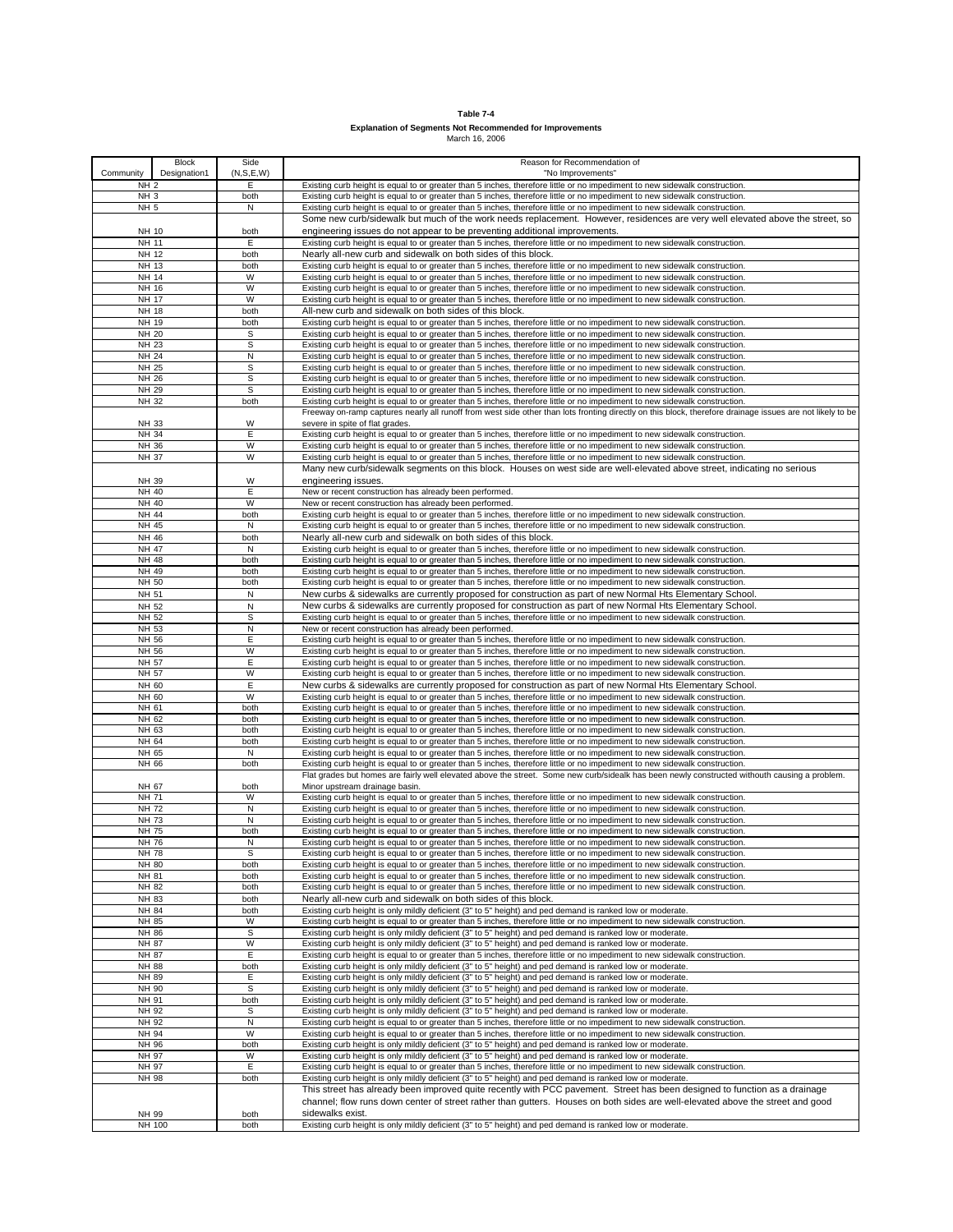|                  |             | Proposed improvements related to Hawley-North Mtn. View are expected to prevent any problems here by capturing runoff upstream. This block is                                                          |
|------------------|-------------|--------------------------------------------------------------------------------------------------------------------------------------------------------------------------------------------------------|
| NH 102           | N           | at the end of a long cul-de-sac, therefore low pedestrian demand.                                                                                                                                      |
| NH 102           | S           | Existing curb height is only mildly deficient (3" to 5" height) and ped demand is ranked low or moderate.                                                                                              |
| NP <sub>1</sub>  | both        | Existing curb height is only mildly deficient (3" to 5" height) and ped demand is ranked low or moderate.                                                                                              |
| NP <sub>2</sub>  | both        | No physical improvements or residences. Canyon area. This right-of-way segment does not lead to any pedestrian destinations                                                                            |
| NP <sub>3</sub>  |             |                                                                                                                                                                                                        |
|                  | s           | Existing curb height is only mildly deficient (3" to 5" height) and ped demand is ranked low or moderate.                                                                                              |
| NP <sub>3</sub>  | N           | Existing curb height is equal to or greater than 5 inches, therefore little or no impediment to new sidewalk construction.                                                                             |
| NP <sub>4</sub>  | Е           | Existing curb height is only mildly deficient (3" to 5" height) and ped demand is ranked low or moderate.                                                                                              |
| NP <sub>4</sub>  | W           | Existing curb height is equal to or greater than 5 inches, therefore little or no impediment to new sidewalk construction.                                                                             |
| NP <sub>5</sub>  | both        | Existing curb height is equal to or greater than 5 inches, therefore little or no impediment to new sidewalk construction.                                                                             |
|                  |             |                                                                                                                                                                                                        |
| NP <sub>6</sub>  | both        | Existing curb height is equal to or greater than 5 inches, therefore little or no impediment to new sidewalk construction.                                                                             |
| NP <sub>8</sub>  | both        | Existing curb height is equal to or greater than 5 inches, therefore little or no impediment to new sidewalk construction.                                                                             |
| NP <sub>9</sub>  | N           | Existing curb height is only mildly deficient (3" to 5" height) and ped demand is ranked low or moderate.                                                                                              |
| NP 11            | both        | This street lies on a ridge line, with runoff draining away on both sides. No apparent engineering issues were observed.                                                                               |
| NP 13            | S           |                                                                                                                                                                                                        |
|                  |             | Existing curb height is only mildly deficient (3" to 5" height) and ped demand is ranked low or moderate.                                                                                              |
| <b>NP 14</b>     | N           | Existing curb height is only mildly deficient (3" to 5" height) and ped demand is ranked low or moderate.                                                                                              |
| <b>NP 14</b>     | S           | Existing curb height is equal to or greater than 5 inches, therefore little or no impediment to new sidewalk construction.                                                                             |
| <b>NP 17</b>     | both        | This street lies on a ridge line, with runoff draining away on both sides. No apparent engineering issues were observed.                                                                               |
| NP 19            | N           | Existing curb height is equal to or greater than 5 inches, therefore little or no impediment to new sidewalk construction.                                                                             |
| <b>NP 20</b>     | N           |                                                                                                                                                                                                        |
|                  |             | Existing curb height is equal to or greater than 5 inches, therefore little or no impediment to new sidewalk construction.                                                                             |
| <b>NP 21</b>     | S           | Existing curb height is only mildly deficient (3" to 5" height) and ped demand is ranked low or moderate.                                                                                              |
| <b>NP 21</b>     | N           | Existing curb height is equal to or greater than 5 inches, therefore little or no impediment to new sidewalk construction.                                                                             |
| <b>NP 22</b>     | S           | Existing curb height is only mildly deficient (3" to 5" height) and ped demand is ranked low or moderate.                                                                                              |
| <b>NP 24</b>     | W           | Relatively good curb height. This block will benefit from the proposed Myrtle Ave drainage improvement.                                                                                                |
|                  |             |                                                                                                                                                                                                        |
|                  |             | Existing curb height is equal to or greater than 5 inches, therefore little or no impediment to new sidewalk construction, although houses are level                                                   |
| <b>NP 24</b>     | E           | with or below curb elevation. This block will benefit from the Myrtle Ave. drainage improvement.                                                                                                       |
| <b>NP 25</b>     | both        | Existing curb height is only mildly deficient (3" to 5" height) and ped demand is ranked low or moderate.                                                                                              |
| <b>NP 26</b>     | N           | Existing curb height is only mildly deficient (3" to 5" height) and ped demand is ranked low or moderate.                                                                                              |
| <b>NP 26</b>     | S           | Existing curb height is equal to or greater than 5 inches, therefore little or no impediment to new sidewalk construction.                                                                             |
|                  |             |                                                                                                                                                                                                        |
| <b>NP 27</b>     | N           | Existing curb height is only mildly deficient (3" to 5" height) and ped demand is ranked low or moderate.                                                                                              |
| <b>NP 27</b>     | s           | Existing curb height is equal to or greater than 5 inches, therefore little or no impediment to new sidewalk construction.                                                                             |
| <b>NP 28</b>     | both        | Existing curb height is equal to or greater than 5 inches, therefore little or no impediment to new sidewalk construction.                                                                             |
| <b>NP 29</b>     | N           | Existing curb height is only mildly deficient (3" to 5" height) and ped demand is ranked low or moderate.                                                                                              |
| <b>NP 29</b>     | S           | Existing curb height is equal to or greater than 5 inches, therefore little or no impediment to new sidewalk construction.                                                                             |
|                  |             |                                                                                                                                                                                                        |
| NP 30            | $\mathbb S$ | Fronts on Balboa Park. Sidewalk on south side is meandering, not attached to curb, and not impacted by street conditions.                                                                              |
| NP 30            | N           | Existing curb height is only mildly deficient (3" to 5" height) and ped demand is ranked low or moderate.                                                                                              |
|                  |             | Recent sidewalk & drainage improvements along Upas St. and new streetscape & curb outlets at 28th & Upas appear to have                                                                                |
|                  |             | resolved reported drainage issues. Recommend no further need for improvement here unless new problems are reported in the                                                                              |
|                  |             |                                                                                                                                                                                                        |
| <b>NP 31</b>     | both        | future.                                                                                                                                                                                                |
|                  |             | Recent sidewalk & drainage improvements along Upas St. and new streetscape & curb outlets at 28th & Upas appear to have                                                                                |
|                  |             | resolved reported drainage issues. Recommend no further need for improvement here unless new problems are reported in the                                                                              |
|                  |             | future.                                                                                                                                                                                                |
| NP 32            | both        |                                                                                                                                                                                                        |
|                  |             | Recent sidewalk & drainage improvements along Upas St. and new streetscape & curb outlets at 28th & Upas appear to have                                                                                |
|                  |             | resolved reported drainage issues. Recommend no further need for improvement here unless new problems are reported in the                                                                              |
| NP 33            | both        | future.                                                                                                                                                                                                |
|                  |             |                                                                                                                                                                                                        |
| <b>NP 34</b>     | N           | Existing curb height is equal to or greater than 5 inches, therefore little or no impediment to new sidewalk construction.                                                                             |
| <b>NP 38</b>     | N           | Existing curb height is equal to or greater than 5 inches, therefore little or no impediment to new sidewalk construction.                                                                             |
| NP 39            | N           | Existing curb height is only mildly deficient (3" to 5" height) and ped demand is ranked low or moderate.                                                                                              |
| NP 41            | both        | Existing curb height is equal to or greater than 5 inches, therefore little or no impediment to new sidewalk construction.                                                                             |
| NP 42            | E           | Existing curb height is equal to or greater than 5 inches, therefore little or no impediment to new sidewalk construction.                                                                             |
|                  |             |                                                                                                                                                                                                        |
| NP 44            | W           | Existing curb height is equal to or greater than 5 inches, therefore little or no impediment to new sidewalk construction.                                                                             |
|                  |             | Existing curb height is only mildly deficient (3" to 5" height) and ped demand is ranked low or moderate.                                                                                              |
| NP 47            | s           |                                                                                                                                                                                                        |
|                  |             | Proposed Myrtle Ave. drainage improvement should resolve flooding issues in this block, eliminating immediate need for additional street                                                               |
| NP 48            |             | improvements.                                                                                                                                                                                          |
|                  | both        |                                                                                                                                                                                                        |
| NP 49            | both        | Existing curb height is equal to or greater than 5 inches, therefore little or no impediment to new sidewalk construction.                                                                             |
| NP 50            | E           | Existing curb height is equal to or greater than 5 inches, therefore little or no impediment to new sidewalk construction.                                                                             |
| NP 52            | both        | Existing curb height is equal to or greater than 5 inches, therefore little or no impediment to new sidewalk construction.                                                                             |
| NP 54            | W           | Existing curb height is equal to or greater than 5 inches, therefore little or no impediment to new sidewalk construction.                                                                             |
|                  |             |                                                                                                                                                                                                        |
| <b>NP 58</b>     | both        | Existing curb height is equal to or greater than 5 inches, therefore little or no impediment to new sidewalk construction.                                                                             |
| NP 59            | S           | Existing curb height is only mildly deficient (3" to 5" height) and ped demand is ranked low or moderate.                                                                                              |
| NP 59            | N           | Existing curb height is equal to or greater than 5 inches, therefore little or no impediment to new sidewalk construction.                                                                             |
| NP 60            | both        | Existing curb height is equal to or greater than 5 inches, therefore little or no impediment to new sidewalk construction.                                                                             |
| NP 61            | W           | Existing curb height is only mildly deficient (3" to 5" height) and ped demand is ranked low or moderate.                                                                                              |
| NP 61            | E           | Existing curb height is equal to or greater than 5 inches, therefore little or no impediment to new sidewalk construction.                                                                             |
|                  | W           |                                                                                                                                                                                                        |
| NP 63            |             | Existing curb height is equal to or greater than 5 inches, therefore little or no impediment to new sidewalk construction.                                                                             |
| NP 64            | S           | Existing curb height is only mildly deficient (3" to 5" height) and ped demand is ranked low or moderate.                                                                                              |
| NP 64            | N           | Existing curb height is equal to or greater than 5 inches, therefore little or no impediment to new sidewalk construction.                                                                             |
| NP 65            | both        | Existing curb height is equal to or greater than 5 inches, therefore little or no impediment to new sidewalk construction.                                                                             |
|                  |             | Large curb inlets at upstream end of block and relatively good street slope indicate that drainage problems have likely been resolved.                                                                 |
|                  |             |                                                                                                                                                                                                        |
| NP 67            | both        | Extensive new curb/sidewalk at midblock has already been constructed, reducing the need for further improvements.                                                                                      |
| NP 68            | Ε           | Existing curb height is equal to or greater than 5 inches, therefore little or no impediment to new sidewalk construction.                                                                             |
| <b>NP 72</b>     | N           | Existing curb height is equal to or greater than 5 inches, therefore little or no impediment to new sidewalk construction.                                                                             |
| NP 75            | Ε           | Existing curb height is equal to or greater than 5 inches, therefore little or no impediment to new sidewalk construction.                                                                             |
|                  |             |                                                                                                                                                                                                        |
| NP 76            | W           | Existing curb height is equal to or greater than 5 inches, therefore little or no impediment to new sidewalk construction.                                                                             |
| <b>NP 78</b>     | E           | Existing curb height is equal to or greater than 5 inches, therefore little or no impediment to new sidewalk construction.                                                                             |
| NP 79            | both        | Existing curb height is equal to or greater than 5 inches, therefore little or no impediment to new sidewalk construction.                                                                             |
| NP 80            | both        | Existing curb height is equal to or greater than 5 inches, therefore little or no impediment to new sidewalk construction.                                                                             |
| NP 81            | S           | Existing curb height is equal to or greater than 5 inches, therefore little or no impediment to new sidewalk construction.                                                                             |
|                  |             |                                                                                                                                                                                                        |
| NP 82            | both        | Existing curb height is equal to or greater than 5 inches, therefore little or no impediment to new sidewalk construction.                                                                             |
| NP 83            | s           | Existing curb height is equal to or greater than 5 inches, therefore little or no impediment to new sidewalk construction.                                                                             |
| NP 84            | both        | Existing curb height is equal to or greater than 5 inches, therefore little or no impediment to new sidewalk construction.                                                                             |
| NP 85            | s           | Existing curb height is equal to or greater than 5 inches, therefore little or no impediment to new sidewalk construction.                                                                             |
| NP 86            | Ε           | Existing curb height is equal to or greater than 5 inches, therefore little or no impediment to new sidewalk construction.                                                                             |
| NP 89            | W           | Existing curb height is equal to or greater than 5 inches, therefore little or no impediment to new sidewalk construction.                                                                             |
|                  |             |                                                                                                                                                                                                        |
| NP 91            | E           | Existing curb height is equal to or greater than 5 inches, therefore little or no impediment to new sidewalk construction.                                                                             |
| NP 92            | Ε           | Existing curb height is equal to or greater than 5 inches, therefore little or no impediment to new sidewalk construction.                                                                             |
| NP 93            | both        | Existing curb height is equal to or greater than 5 inches, therefore little or no impediment to new sidewalk construction.                                                                             |
| NP 95            | Ε           | Existing curb height is equal to or greater than 5 inches, therefore little or no impediment to new sidewalk construction.                                                                             |
| NP 96            | E           | Existing curb height is equal to or greater than 5 inches, therefore little or no impediment to new sidewalk construction.                                                                             |
| NP 97            |             |                                                                                                                                                                                                        |
|                  | both        | Existing curb height is only mildly deficient (3" to 5" height) and ped demand is ranked low or moderate.                                                                                              |
| NP 98            | both        | Existing curb height is equal to or greater than 5 inches, therefore little or no impediment to new sidewalk construction.                                                                             |
| NP 101<br>NP 101 | N<br>s      | Existing curb height is equal to or greater than 5 inches, therefore little or no impediment to new sidewalk construction.<br>All new curb, gutter, & sidewalk exist adjacent to Garfield Elem School. |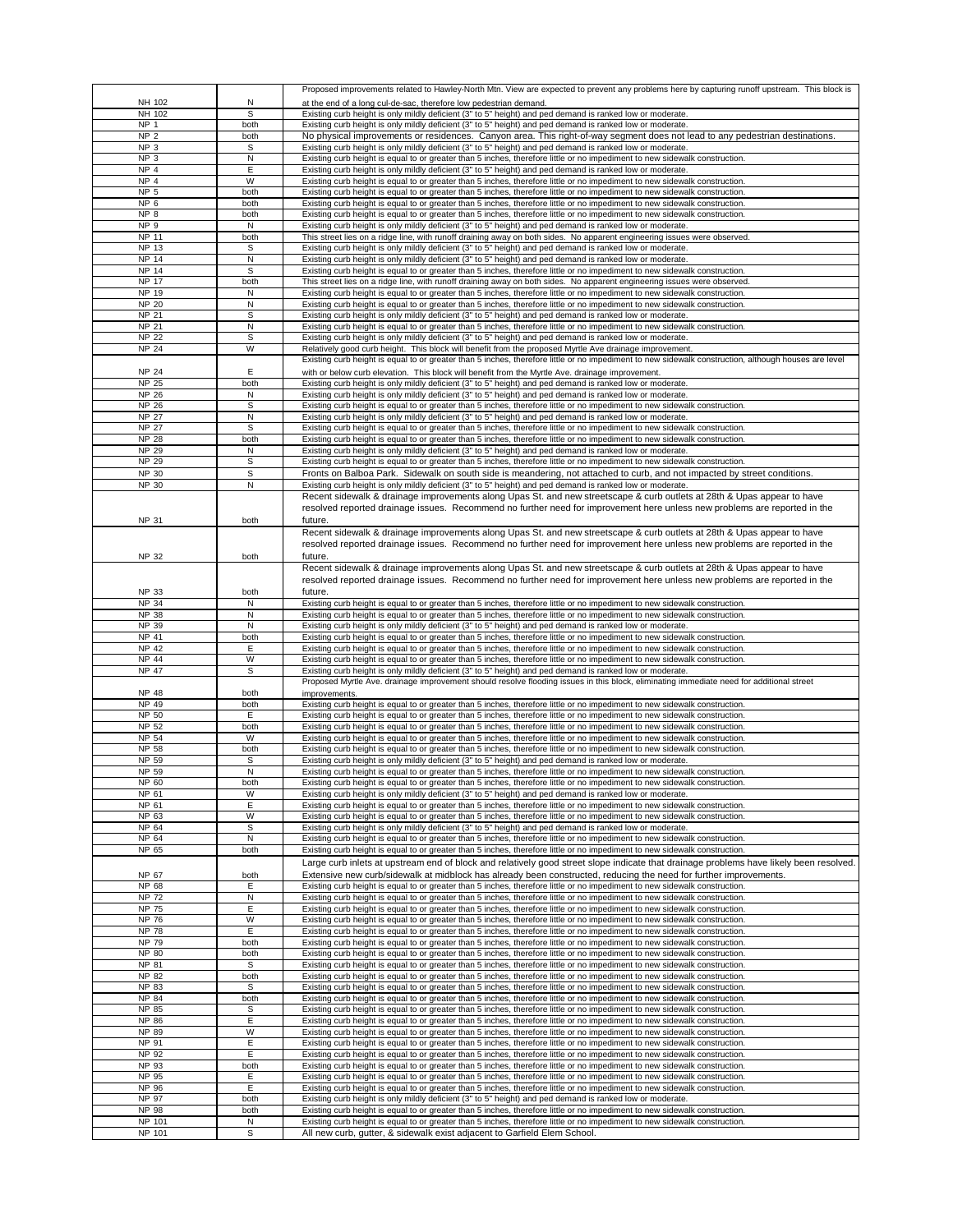| NP 104<br>NP 107 |             |                                                                                                                                               |
|------------------|-------------|-----------------------------------------------------------------------------------------------------------------------------------------------|
|                  | both        | Existing curb height is only mildly deficient (3" to 5" height) and ped demand is ranked low or moderate.                                     |
|                  | N           | Existing curb height is equal to or greater than 5 inches, therefore little or no impediment to new sidewalk construction.                    |
|                  |             |                                                                                                                                               |
| NP 108           | W           | Although street slope is very flat, this block has no upstream drainage basin nor any significant observed engineering issues.                |
| NP 108           | E           | Existing curb height is only mildly deficient (3" to 5" height) and ped demand is ranked low or moderate.                                     |
|                  |             |                                                                                                                                               |
| NP 114           | both        | Existing curb height is only mildly deficient (3" to 5" height) and ped demand is ranked low or moderate.                                     |
|                  |             | Although street slope is very flat, this block already has mostly-new curb and sidewalk. Recommend no futher action unless new                |
|                  |             |                                                                                                                                               |
| NP 115           | both        | citizen complaints are received.                                                                                                              |
| SP <sub>1</sub>  | S           | Existing curb height is equal to or greater than 5 inches, therefore little or no impediment to new sidewalk construction.                    |
|                  |             |                                                                                                                                               |
| SP <sub>2</sub>  | S           | Existing curb height is equal to or greater than 5 inches, therefore little or no impediment to new sidewalk construction.                    |
| SP <sub>3</sub>  | N           | Existing curb height is equal to or greater than 5 inches, therefore little or no impediment to new sidewalk construction.                    |
|                  |             |                                                                                                                                               |
| SP 3             | S           | Existing curb height is equal to or greater than 5 inches, therefore little or no impediment to new sidewalk construction.                    |
| SP 4             | N           | Existing curb height is equal to or greater than 5 inches, therefore little or no impediment to new sidewalk construction.                    |
| SP <sub>4</sub>  | S           | Existing curb height is equal to or greater than 5 inches, therefore little or no impediment to new sidewalk construction.                    |
|                  |             |                                                                                                                                               |
| SP <sub>5</sub>  | N           | Existing curb height is equal to or greater than 5 inches, therefore little or no impediment to new sidewalk construction.                    |
| SP <sub>5</sub>  | $\mathbb S$ | Existing curb height is equal to or greater than 5 inches, therefore little or no impediment to new sidewalk construction.                    |
|                  |             |                                                                                                                                               |
|                  |             | Only half this block is improved as a street. Cul-de-sac doesn't lead to any further walking destinations to the east. Single home on         |
| SP <sub>6</sub>  | S           | south side sits well above street so curb/sidewalk construction is not impaired by engineering issues.                                        |
| SP <sub>6</sub>  | N           | Existing curb height is equal to or greater than 5 inches, therefore little or no impediment to new sidewalk construction.                    |
|                  |             |                                                                                                                                               |
|                  |             | Right-of-way crosses canyon with large grade differential. No physical improvements or residences exist on this segment.                      |
| SP <sub>7</sub>  | both        | Construction of a pedestrian linkage is either infeasible or beyond the scope of this study.                                                  |
|                  |             |                                                                                                                                               |
| SP <sub>8</sub>  | both        | Existing curb height is equal to or greater than 5 inches, therefore little or no impediment to new sidewalk construction.                    |
| SP 9             | both        | Existing curb height is equal to or greater than 5 inches, therefore little or no impediment to new sidewalk construction.                    |
|                  |             |                                                                                                                                               |
| SP 10            | both        | Existing curb height is equal to or greater than 5 inches, therefore little or no impediment to new sidewalk construction.                    |
| SP 11            | both        | Existing curb height is equal to or greater than 5 inches, therefore little or no impediment to new sidewalk construction.                    |
| SP 12            | both        | No physical improvements or residences. This right-of-way segment does not lead to any pedestrian destinations.                               |
|                  |             |                                                                                                                                               |
| SP 13            | both        | No physical improvements or residences. This right-of-way segment does not lead to any pedestrian destinations.                               |
| SP 14            |             |                                                                                                                                               |
|                  | both        | No physical improvements or residences. This right-of-way segment does not lead to any pedestrian destinations.                               |
| SP 15            | both        | Existing curb height is equal to or greater than 5 inches, therefore little or no impediment to new sidewalk construction.                    |
| SP 16            | W           | Existing curb height is equal to or greater than 5 inches, therefore little or no impediment to new sidewalk construction.                    |
|                  |             |                                                                                                                                               |
| SP 17            | both        | No street improvements exist on this segment.                                                                                                 |
|                  |             | Winding canyon cul-de-sac, does not lead to any pedestrian destinations other than serving its own residents. Due to steep terrain,           |
|                  |             |                                                                                                                                               |
| SP 18            | both        | sidewalk construction here would be prohibitively difficult and of little benefit due to low traffic.                                         |
| SP 19            | both        | Existing curb height is equal to or greater than 5 inches, therefore little or no impediment to new sidewalk construction.                    |
| SP 20            |             |                                                                                                                                               |
|                  | both        | Extension of the same cul-de-sac as SP18, see above.                                                                                          |
| SP 21            | S           | Existing curb height is equal to or greater than 5 inches, therefore little or no impediment to new sidewalk construction.                    |
| SP 22            | ${\sf N}$   | Existing curb height is equal to or greater than 5 inches, therefore little or no impediment to new sidewalk construction.                    |
|                  |             |                                                                                                                                               |
| SP 23            | E           | Existing curb height is equal to or greater than 5 inches, therefore little or no impediment to new sidewalk construction.                    |
|                  |             | West side houses are highly elevated above street. Curb and sidewalk could easily be raised above existing elevations without                 |
|                  |             |                                                                                                                                               |
| SP 24            | W           | impacting residences.                                                                                                                         |
|                  |             | Very steep street leading to mid-block sump inlets. Reported drainage problems may relate to inadequate size of mid-block curb                |
|                  |             |                                                                                                                                               |
|                  |             | inlets (12' Type C inlets, both sides) however curb heights are standard and do not appear to prevent sidewalk improvements from              |
| SP 25            | both        | occuring.                                                                                                                                     |
|                  |             |                                                                                                                                               |
| SP 26            | both        | No physical improvements or residences. Canyon area. This right-of-way segment does not lead to any pedestrian destinations.                  |
|                  |             | Existing curb height is equal to or greater than 5 inches, therefore little or no impediment to new sidewalk construction.                    |
|                  |             |                                                                                                                                               |
| SP 27            | N           |                                                                                                                                               |
| SP 28            | both        | Existing curb height is equal to or greater than 5 inches, therefore little or no impediment to new sidewalk construction.                    |
| SP 29            | both        | Existing curb height is equal to or greater than 5 inches, therefore little or no impediment to new sidewalk construction.                    |
|                  |             |                                                                                                                                               |
| SP 30            | S           | Existing curb height is only mildly deficient (3" to 5" height) and ped demand is ranked low or moderate.                                     |
| SP 30            | Ñ           | Existing curb height is equal to or greater than 5 inches, therefore little or no impediment to new sidewalk construction.                    |
| SP 31            | S           | Existing curb height is only mildly deficient (3" to 5" height) and ped demand is ranked low or moderate.                                     |
|                  |             |                                                                                                                                               |
| SP 31            | N           | Existing curb height is equal to or greater than 5 inches, therefore little or no impediment to new sidewalk construction.                    |
| SP 32            | both        | No street improvements exist on this segment.                                                                                                 |
|                  |             |                                                                                                                                               |
| SP 34            | both        | Existing curb height is equal to or greater than 5 inches, therefore little or no impediment to new sidewalk construction.                    |
|                  |             | Very steep street, grades not conducive to pedestrian movement, however full-height curbs exist and drainage is good - no apparent            |
|                  |             |                                                                                                                                               |
| SP 35            | both        | impediment to sidewalk upgrade projects.                                                                                                      |
| SP 36            | both        | Existing curb height is equal to or greater than 5 inches, therefore little or no impediment to new sidewalk construction.                    |
|                  |             | No physical improvements or residences. Canyon area. This right-of-way segment does not lead to any pedestrian destinations.                  |
| SP 37            | both        |                                                                                                                                               |
| SP 38            | both        | Existing curb height is equal to or greater than 5 inches, therefore little or no impediment to new sidewalk construction.                    |
| SP 40            | both        | Existing curb height is equal to or greater than 5 inches, therefore little or no impediment to new sidewalk construction.                    |
|                  |             |                                                                                                                                               |
|                  |             | No curb exists. Residences are elevated above street although one house would need to modify driveway to construct full-height                |
| SP 41            | N           | curb.                                                                                                                                         |
|                  |             |                                                                                                                                               |
|                  |             | No curb exists. Property on south side sits below street and drains to rear, so adding curb and sidewalk would not negatively impact          |
| SP 41            | S           | them.                                                                                                                                         |
|                  |             |                                                                                                                                               |
|                  |             | Completely unimproved street; no paying, curbs or sidewalks. Only two houses on this partial block. Improvements here would                   |
| SP 42            | both        | benefit no pedestrians except the two homeowners on the block and would be costly since all-new construction is required.                     |
|                  |             |                                                                                                                                               |
| SP 43            | S           | Existing curb height is equal to or greater than 5 inches, therefore little or no impediment to new sidewalk construction.                    |
| SP 45            | S           | Existing curb height is equal to or greater than 5 inches, therefore little or no impediment to new sidewalk construction.                    |
| SP 48            | Ν           | Existing curb height is equal to or greater than 5 inches, therefore little or no impediment to new sidewalk construction.                    |
|                  |             |                                                                                                                                               |
| SP 49            | N           | Existing curb height is equal to or greater than 5 inches, therefore little or no impediment to new sidewalk construction.                    |
| SP 52            | E           | Existing curb height is equal to or greater than 5 inches, therefore little or no impediment to new sidewalk construction.                    |
|                  |             |                                                                                                                                               |
|                  |             | This block is partially a canyon "paper street" and only a short cul-de-sac has actual improvements. No observed engineering issues. New curb |
| SP 55            | both        | ramps already exist on all 4 corners at 31st.                                                                                                 |
| SP 55            | N           | Existing curb height is only mildly deficient (3" to 5" height) and ped demand is ranked low or moderate.                                     |
|                  |             |                                                                                                                                               |
| SP 57            | Ε           | Existing curb height is equal to or greater than 5 inches, therefore little or no impediment to new sidewalk construction.                    |
| SP 58            | S           | Zero curb due to store parking which opens directly to street. Adequate street grades; no engineering issues.                                 |
| SP 58            | N           | Existing curb height is equal to or greater than 5 inches, therefore little or no impediment to new sidewalk construction.                    |

K:\095240029\Excel\[Explanation of excluded segments.xls]Numerical Order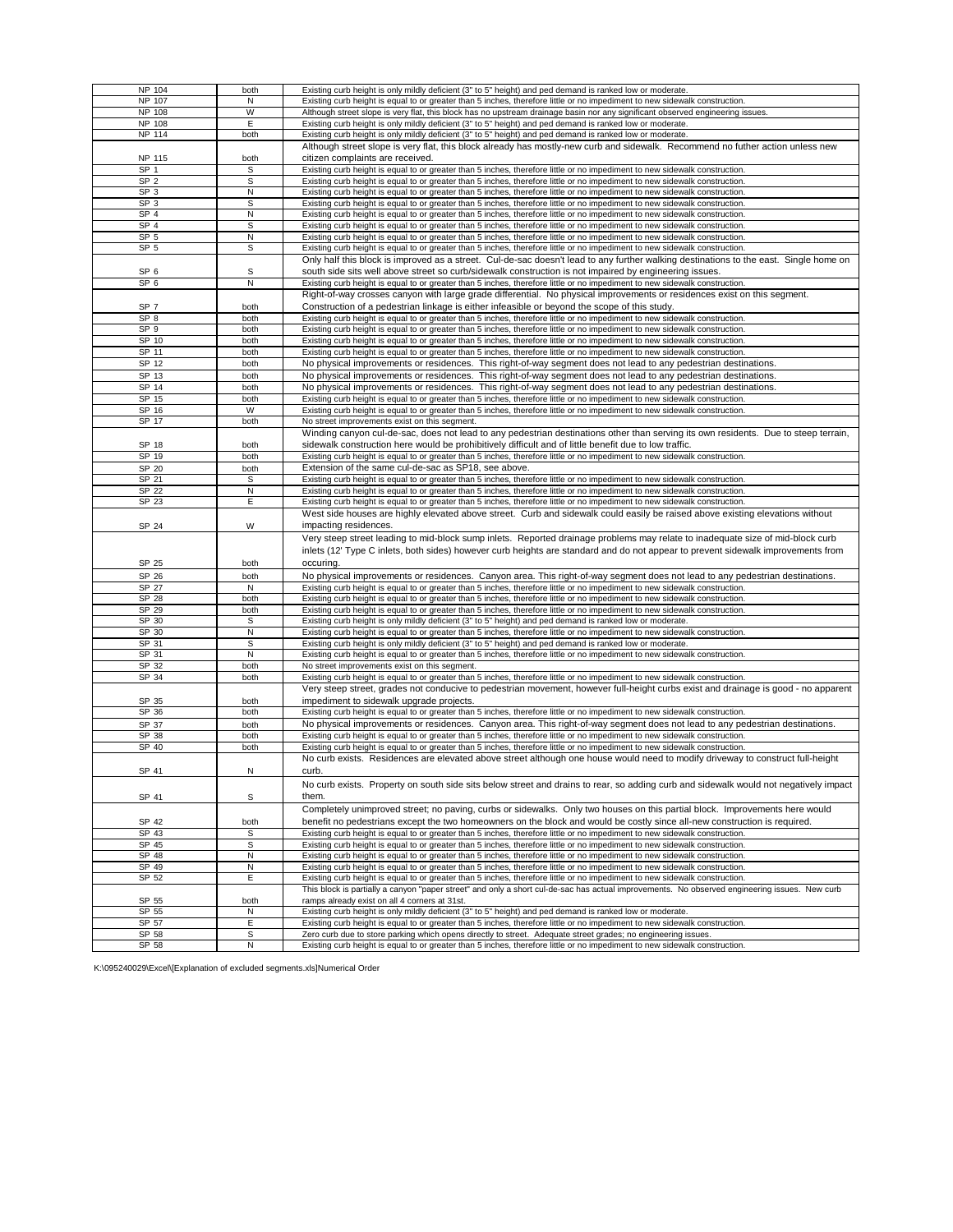## *8.1 Improvement Strategy*

Table 7-2 presents the specific improvement recommendations for each street segment in the study area, with an individual cost for each segment listed in order of priority. However, in most cases it would be impractical to implement these half-block improvements as stand-alone projects. (The larger drainage improvements are an exception to this.)

A group of several block improvements, or improvement of an entire neighborhood in a single contract would draw much higher interest from contractors, resulting in more competitive bids. Mobilization, traffic control, and stormwater management could be handled more efficiently on a larger project, so overall project costs would be lower. Larger, combined projects also are likely to be better received by community residents, who usually prefer a limited period of construction to complete all the required work in their neighborhood, rather than piecemeal construction that takes many years to complete.

It is also necessary to package many of the segments together into a single construction package due to drainage considerations. Most of the improvements involve lowering the gutter grade along one side of a block. This new, lower gutter might not have a surface drainage outlet if the downstream segment isn't also lowered by a similar amount. Therefore, it is most feasible to create projects that involve a sequence of connected segments moving downstream along a flow path. This also has the benefit of creating continuous improved walking paths for pedestrians rather than isolated improved blocks.

The following is a list of recommended groupings of segment improvements that will work well from an engineering perspective. They are listed generally in order of priority based on the average pedestrian demand of their individual segments. However, as described in Section 7, some packages are considered to have a higher priority for reasons other than pedestrian demand.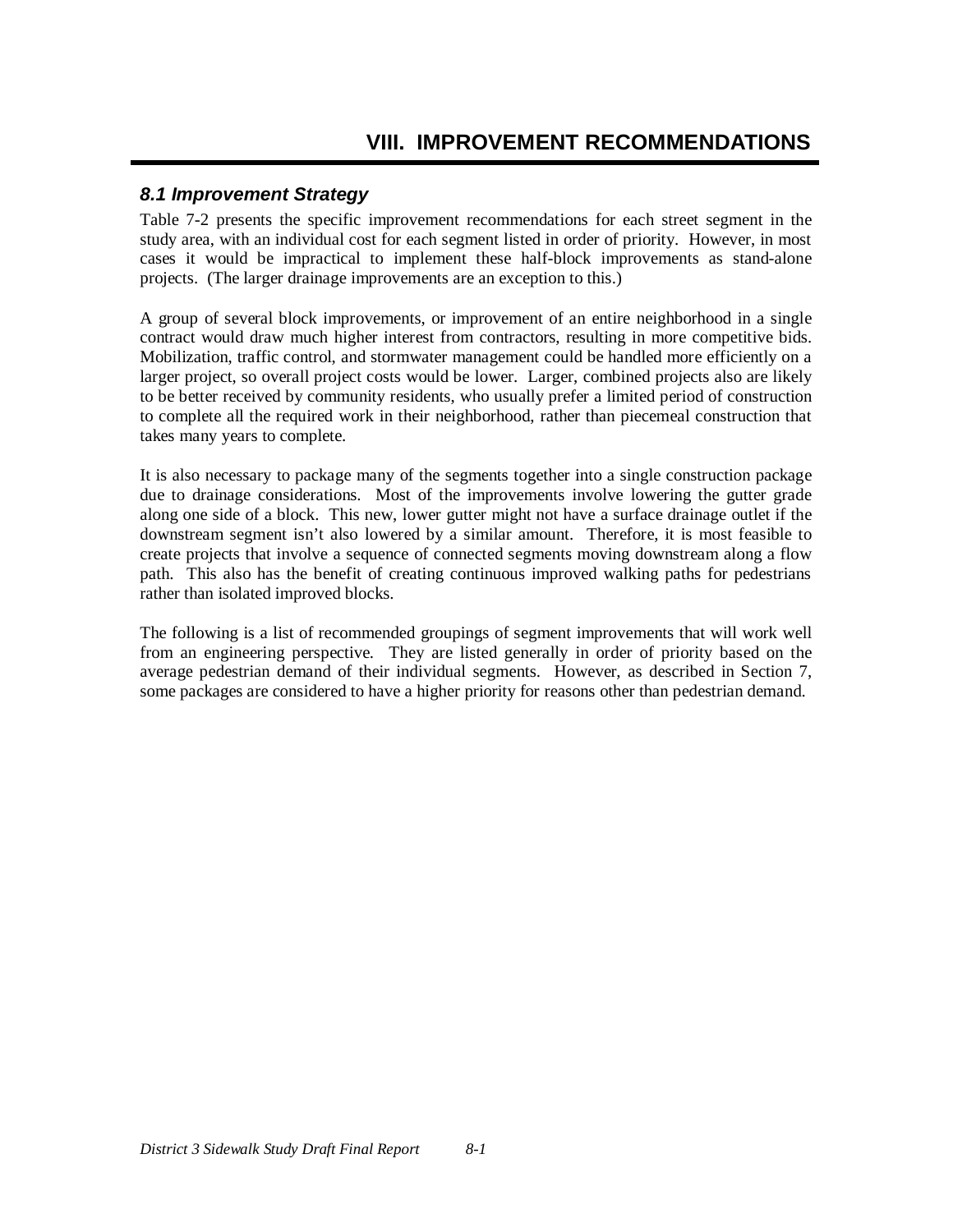### *8.2 Packages*

See **Figure 11, Improvement Packages** (see map pocket), for a graphical layout of the improvement package groupings.

#### **IMPROVEMENT GROUP 1**

Location: Normal Heights  $(34<sup>th</sup> \& 35<sup>th</sup>$  St.) Segments: NH45, NH46, NH47, NH55, NH58, NH65 Cost: \$906,000

#### **IMPROVEMENT GROUP 2**

Location: Normal Heights (Cherokee St.) Segments: NH39, NH51, NH59, NH71, NH72-74, NH79 Cost: \$427,000

#### **IMPROVEMENT GROUP 3**

Location: South Park (Ash St.) Segments: SP1 & 2 Cost: \$217,000

#### **IMPROVEMENT GROUP 4**

Location: North Park (Kansas St.) Segments: NP103, first phase of Kansas St. drainage improvements Cost: \$166,000

#### **IMPROVEMENT GROUP 5**

Location: Normal Heights Segments: NH14-17, NH20-31, NH34-38, NH41, NH53 Cost: \$2,612,000

#### **IMPROVEMENT GROUP 6**

Location: Normal Heights (Hawley Blvd.) Segments: NH95 Cost: \$845,000

#### **IMPROVEMENT GROUP 7**

Location: North Park (North Park Way) Segments: NP69, NP70-73, NP76-77 Cost: \$519,000

#### **IMPROVEMENT GROUP 8**

Location: North Park (Utah St.) Segments: NP86, NP88, NP90, NP94-95 Cost: \$953,000

#### **IMPROVEMENT GROUP 9**

Location: Normal Heights  $(32<sup>nd</sup> St.)$ Segments: NH33, NH42-43, NH54 Cost: \$210,000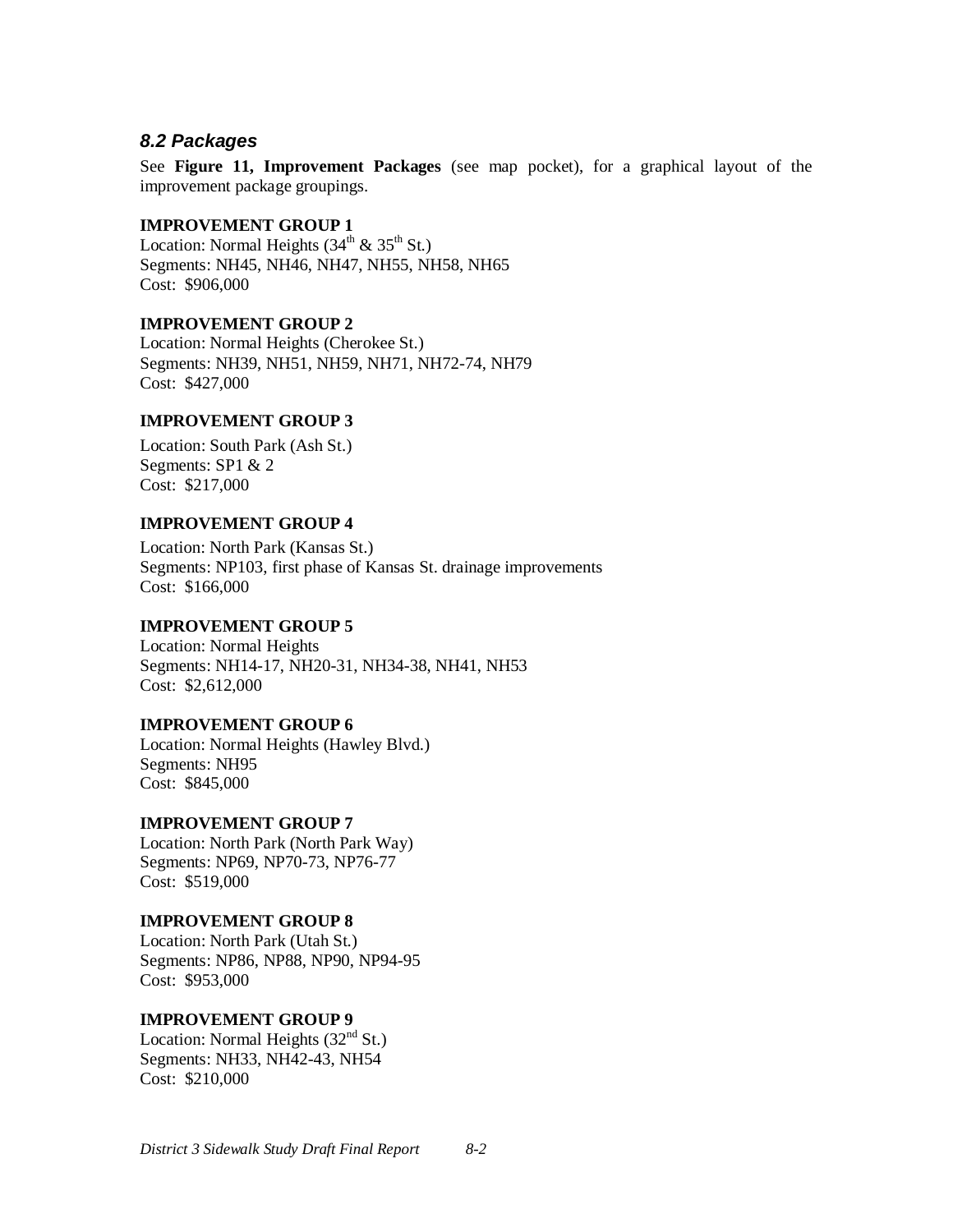#### **IMPROVEMENT GROUP 10**

Location: North Park (Texas St.) Segments: NP92 Cost: \$166,000

#### **IMPROVEMENT GROUP 11**

Location: North Park (Myrtle Ave.) Segments: NP45 Cost: \$283,000

#### **IMPROVEMENT GROUP 12**

Location: South Park (Grape St.) Segments: SP44 Cost: \$49,000

#### **IMPROVEMENT GROUP 13**

Location: South Park (Fern St.) Segments: SP24, SP27, SP33, SP39, SP43-44, SP46, SP48, SP51, SP53 Cost: \$950,000

#### **IMPROVEMENT GROUP 14**

Location: North Park (30th St.) Segments: NP15, NP23, NP34, NP43, NP51, NP54, NP62, NP66 Cost: \$970,000

#### **IMPROVEMENT GROUP 15**

Location: North Park (Ohio St.) Segments: NP74, NP78, NP83-85, NP87, NP89, NP91 Cost: \$264,000

#### **IMPROVEMENT GROUP 16**

Location: North Park (Monroe and Madison Sts.) Segments: NP102, NP105-107, NP109, second phase of Kansas St. drainage improvements Cost: \$733,000

#### **IMPROVEMENT GROUP 17**

Location: Normal Heights (Mansfield/Collier) Segments: NH68-70, NH76-78, NH85, NH89 Cost: \$1,014,000

#### **IMPROVEMENT GROUP 18**

Location: North Park (Grim Ave.) Segments: NP35-36, NP44-45, NP53, NP55-57, NP63 Cost: \$1,248,000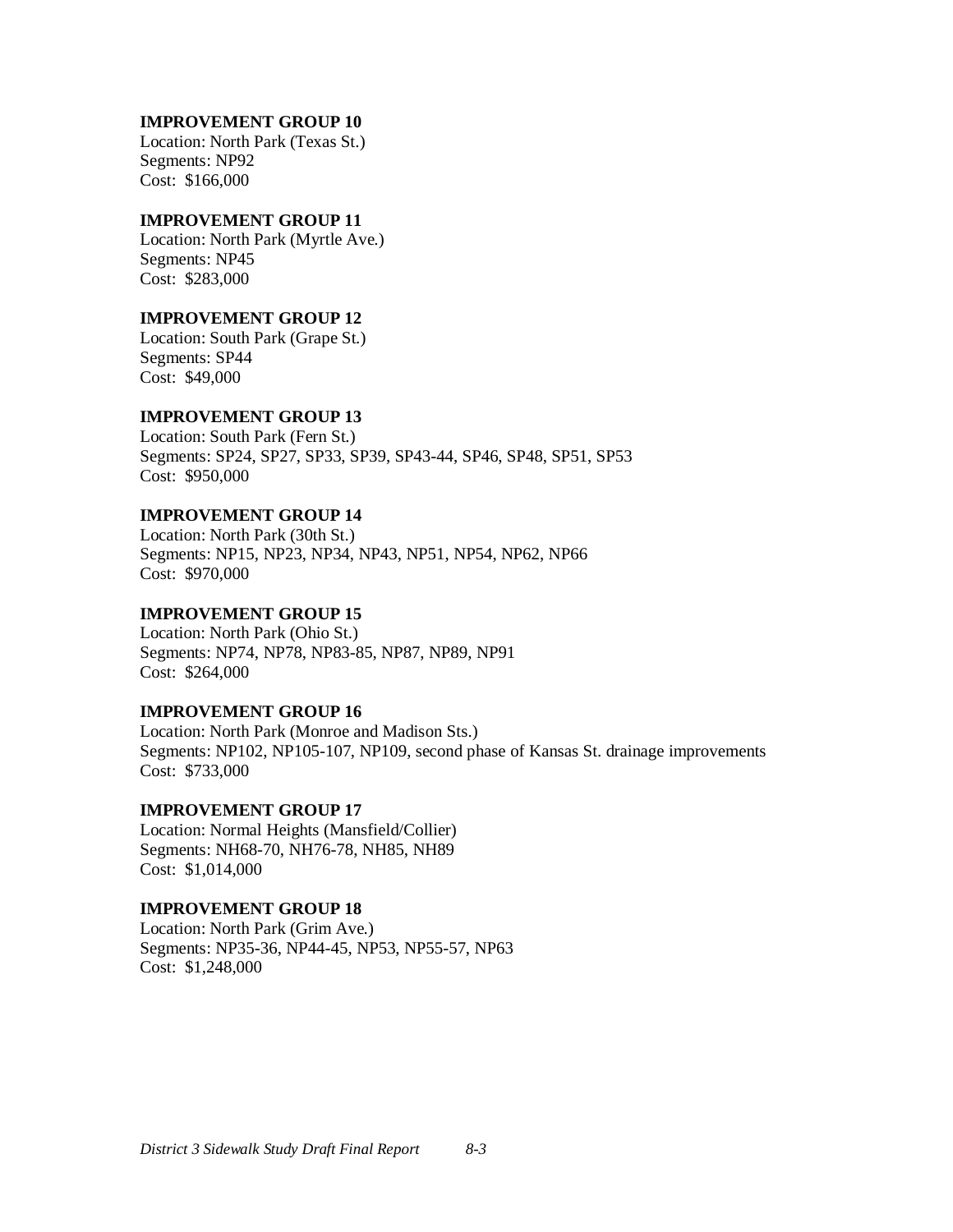## *8.3 Scheduling Considerations*

The work packages identified here can be constructed as stand-alone projects in the approximate order of priority as listed. However, we recommend coordination with other public agencies and private developers to maximize the efficiency of the improvement program. In particular, coordination is advised with the following parties:

- City Water Department / Metro Wastewater. These departments have an on-going program to replace older water and sewer mains, referred to as "Group Jobs". These projects typically involve extensive street reconstruction as part of utility replacement projects, and some of the projects currently in the planning process involve the detailed study area. For example, Group Job 767 is located in Normal Heights and will affect many of the same streets as this project.
- SANDAG. Several transportation and transit planning projects are currently being considered that could be efficiently combined with some of the recommendations of this study. For example, SANDAG is studying development of a bus rapid transit system that would construct stations along El Cajon Blvd. Some of these stations involve reconstruction of adjacent streets and sidewalks to enhance pedestrian access to the stations. There may be efficiencies available if the City can coordinate the work of this study with the station development.
- North Park Main Street. This group is actively addressing streetscape and pedestrian enhancements, primarily in the University Avenue corridor. Their proposed projects should be considered when scheduling street improvement work.
- Private developers. The mid-city area is currently experiencing a high level of construction activity, some of it involving redevelopment of entire city blocks within the study area. Coordination with the City's Development Services department is strongly advised, to ensure that any required street modifications are performed as part of the adjacent development.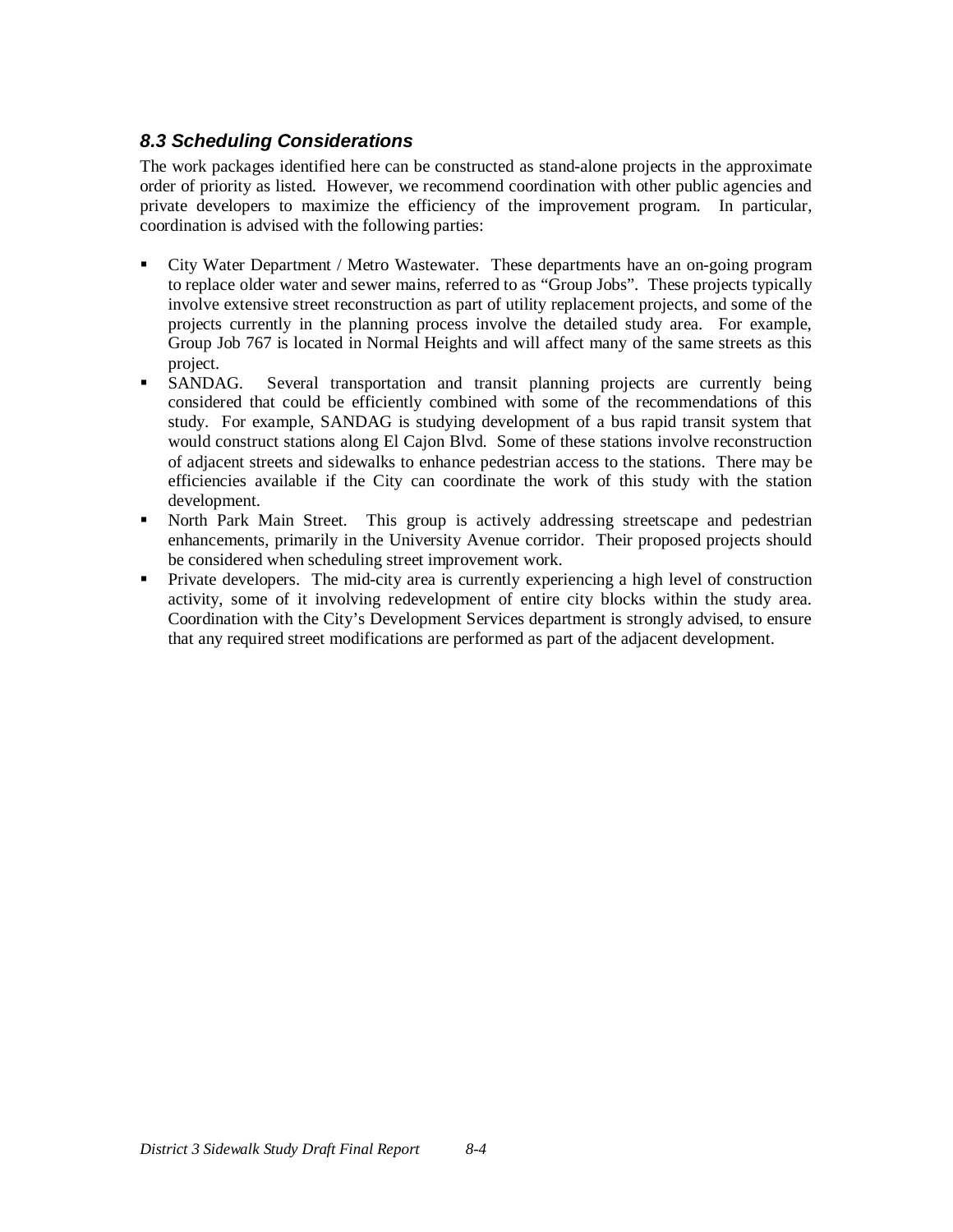An engineer's opinion of probable construction cost was prepared for each segment. These estimates used unit prices taken from recent comparable bids or other published sources. Some of the unit prices have been increased to account for recent surges in the cost of concrete, reinforced concrete pipe, etc.

Public construction contracts typically include a line item for "mobilization", to compensate the contractor for non-direct costs such as establishing a field office, invoicing, record keeping, etc. The bid prices for mobilization vary considerably, but a rate of about 7% could be considered average. An above-average mobilization rate of 10% of construction costs has been used in this report due to the fact that the proposed projects, unless grouped together into much larger CIP packages, represent relatively small work items. The contractor's overhead costs would therefore represent a larger fraction of total cost, and a somewhat larger mobilization charge is likely to be required to encourage a sufficient number of bidders.

In addition to raw construction costs, the estimates also include an allowance of 40% of construction cost for "soft" costs such as design, permitting, environmental review and mitigation, surveying, pavement coring, geotechnical analysis and other non-construction items, as well as construction management costs.

The very preliminary nature of this study cannot address the full range of engineering issues that may arise during design and construction. These include changes in design standards, discovery of unexpected sub-surface conditions, and identification of issues during final design that require expanding the scope of construction. To account for these factors, we recommend using a contingency factor of 35%. In addition, the costs are based on 2005 price levels and should be escalated for inflation to the year of actual construction.

Each half-segment cost estimate includes an allowance of \$1,000 to account for miscellaneous items such as minor striping, adjusting valve well covers to grade or re-setting survey monuments as required. An allowance of \$3.50 per linear foot for grinding, and \$4 per linear foot for strip replacement, has been included to address the cost of traffic control and stormwater management. Each cross-gutter installation is assumed to have a raw construction cost of \$8,000, and each curb ramp is estimated at \$2,000. Finally, an allowance of \$2,000 per block segment has been included to allow for removal and replacement of approximately 50 linear feet of damaged curb.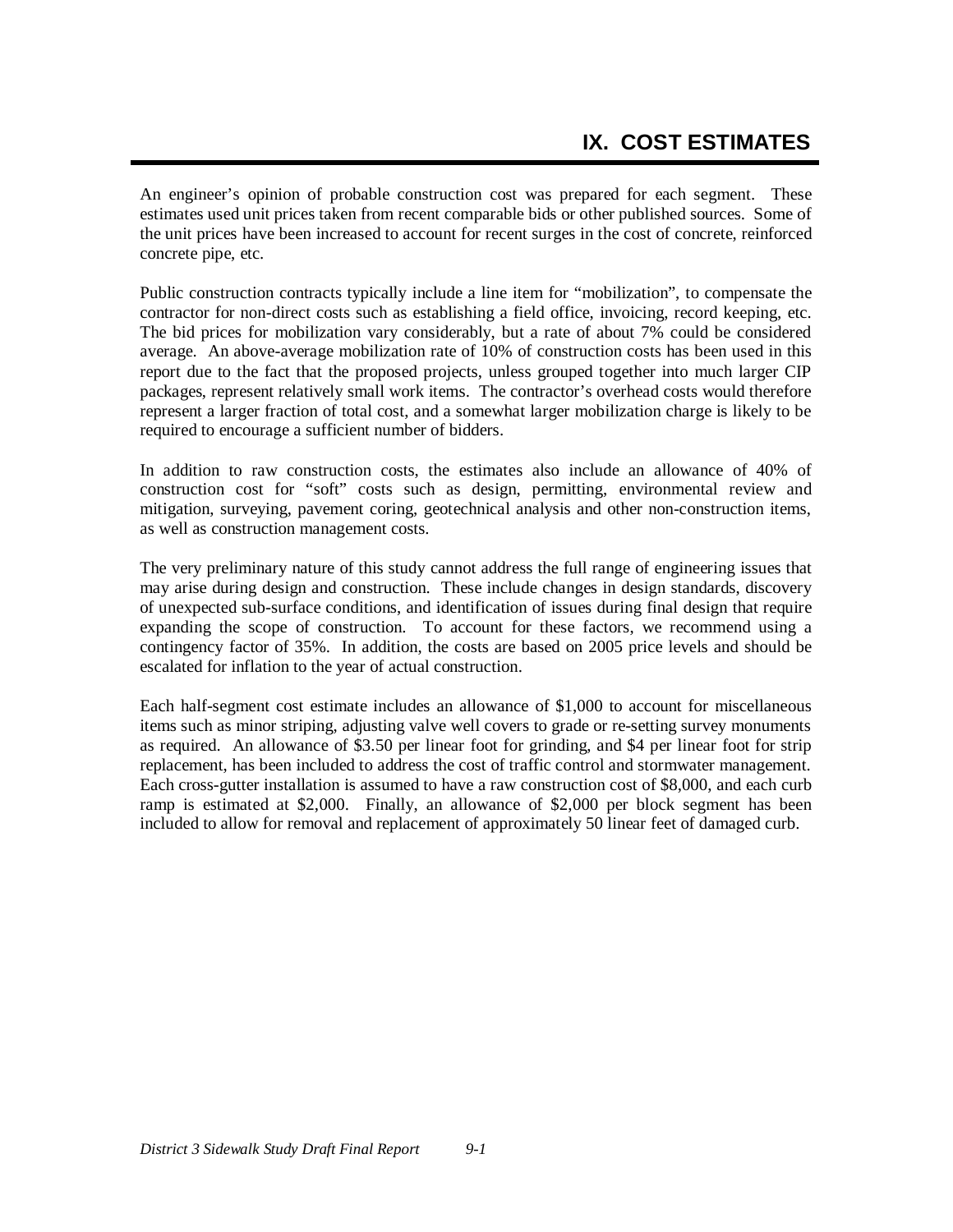Community participation has been incorporated into each of the three phases of this study. Each of the three recognized communities within the study area boundaries was represented: Normal Heights, North Park and South Park. The first two of these are formal city planning districts and are represented by a planning group. One member of each planning group was designated to represent the planning group by reviewing draft report submittals and attending project status meetings. The third community, South Park, is technically part of the Greater Golden Hill planning area. However, Golden Hill is not entirely within Council District 3. As part of Golden Hill, South Park does not have its own formal community planning group, however design issues within the community are reviewed by the South Park Action Committee. For purposes of this study, a representative of the South Park Action Committee was designated to represent the community.

The working group consisting of the three community representatives met at the Normal Heights Community Center at the completion of each project phase to discuss the project progress and the conclusions reached in each phase. In addition, the community representatives participated in identifying the specific street segments to be included in the Detailed Study area. A progress presentation was made at a regular meeting of the North Park planning group.

Community input formed part of the basis for establishing the pedestrian priority level of each street as well as identifying specific problem areas. Normal Heights performed a survey of community residents asking which streets were most important to residents for walking, and requesting locations of known problems. In North Park, a similar survey was taken at the annual Street Fair, with respondents being invited to identify or describe locations in their neighborhood that present barriers to pedestrian movement. The responses were plotted on the project mapping. Additional input was obtained from the Adams Avenue Business Association.

Other community-based input was furnished by the City's Street Division. The Street Division provided GIS-based mapping of citizen complaints related to drainage issues. This information was combined with the information described above to compile the mapping of known problem areas.

Each of the participating community planning groups had an opportunity to review and comment on the Phase III Final Report of the District 3 Sidewalk Study. The study was approved by the respective community groups on the following dates:

| Greater Golden Hill Community Planning Committee | September 13, $2006$ |
|--------------------------------------------------|----------------------|
| Greater North Park Community Planning Committee  | July 18, 2006        |
| Normal Heights Community Planning Committee      | June 6, 2006         |

K:\095240029\Word\D3 Phase III Final Report 09-26-06.doc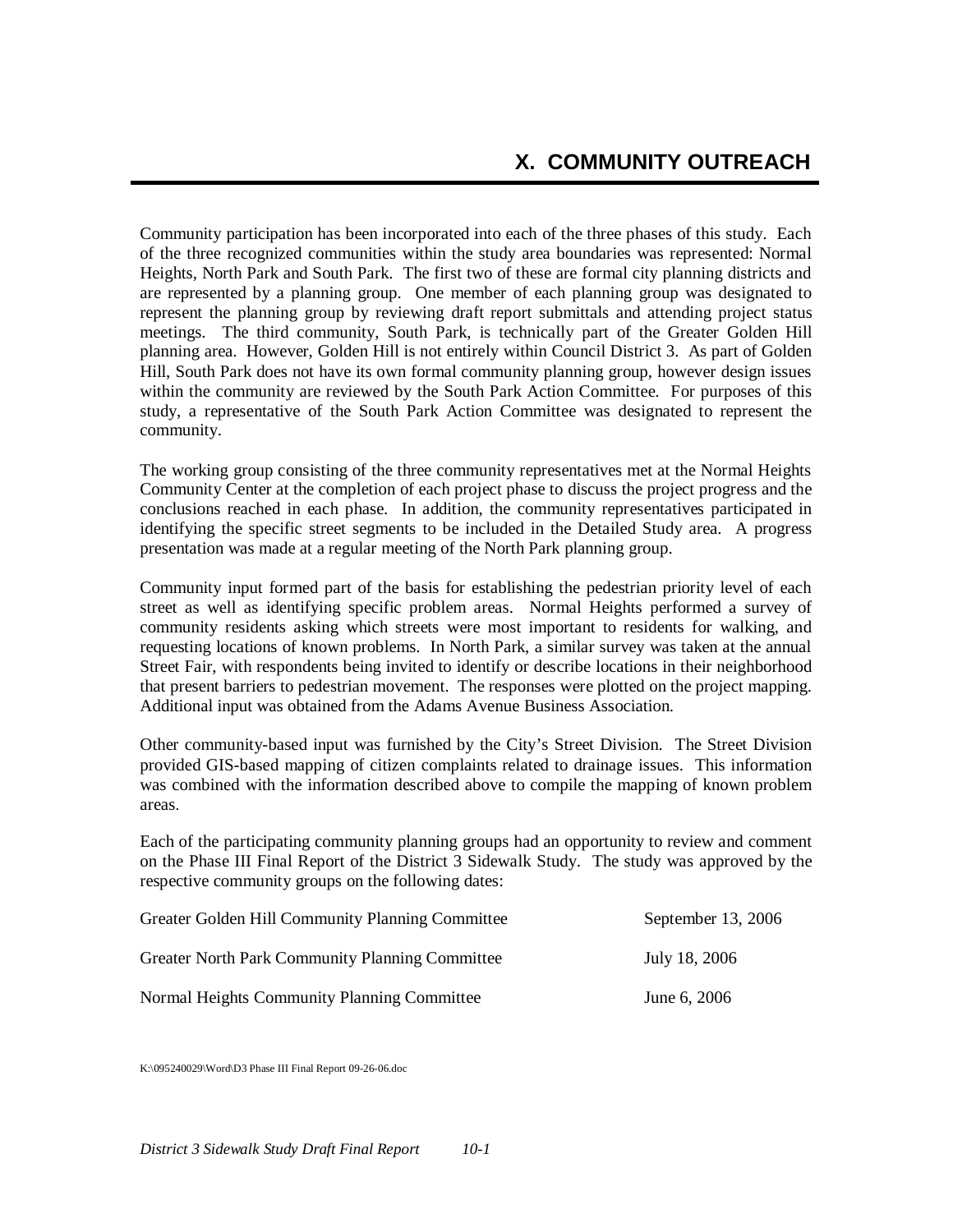

# **Normal Heights Community Planning Committee**

**4649 Hawley Boulevard San Diego, California 92116 (619) 284-2505** 

June6, 2006

Jerry T. McKee, P.E. City of San Diego Traffic Engineering Division - Transportation 202 C Street (MS 609) San Diego, CA 92101

Dear Mr. McKee,

This letter will affirm the decision of the Normal Heights Planning Committee on June 6, 2006 to approve the District 3 Sidewalk Study based on your presentation of the Phase Ill Draft Final Report.

This step represents a milestone of achievement in our community's efforts to address the serious infrastructure deficits that plague our streets and sidewalks. We recognize and appreciate the ongoing efforts you as the project manager have made to ensure that each of the communities in this study have had adequate opportunity to give meaningful input at every stage of development. Because of this, we actually have a product that meets the goals that we initially laid out in January 2000.

We believe that this study represents a credible and solid basis for seeking the needed funds to get these recommended improvements on the ground.

Sincerely,

Sudy Ellest

**Chair** 

Cc: John Morris, Kimley-Horn SJohnsoa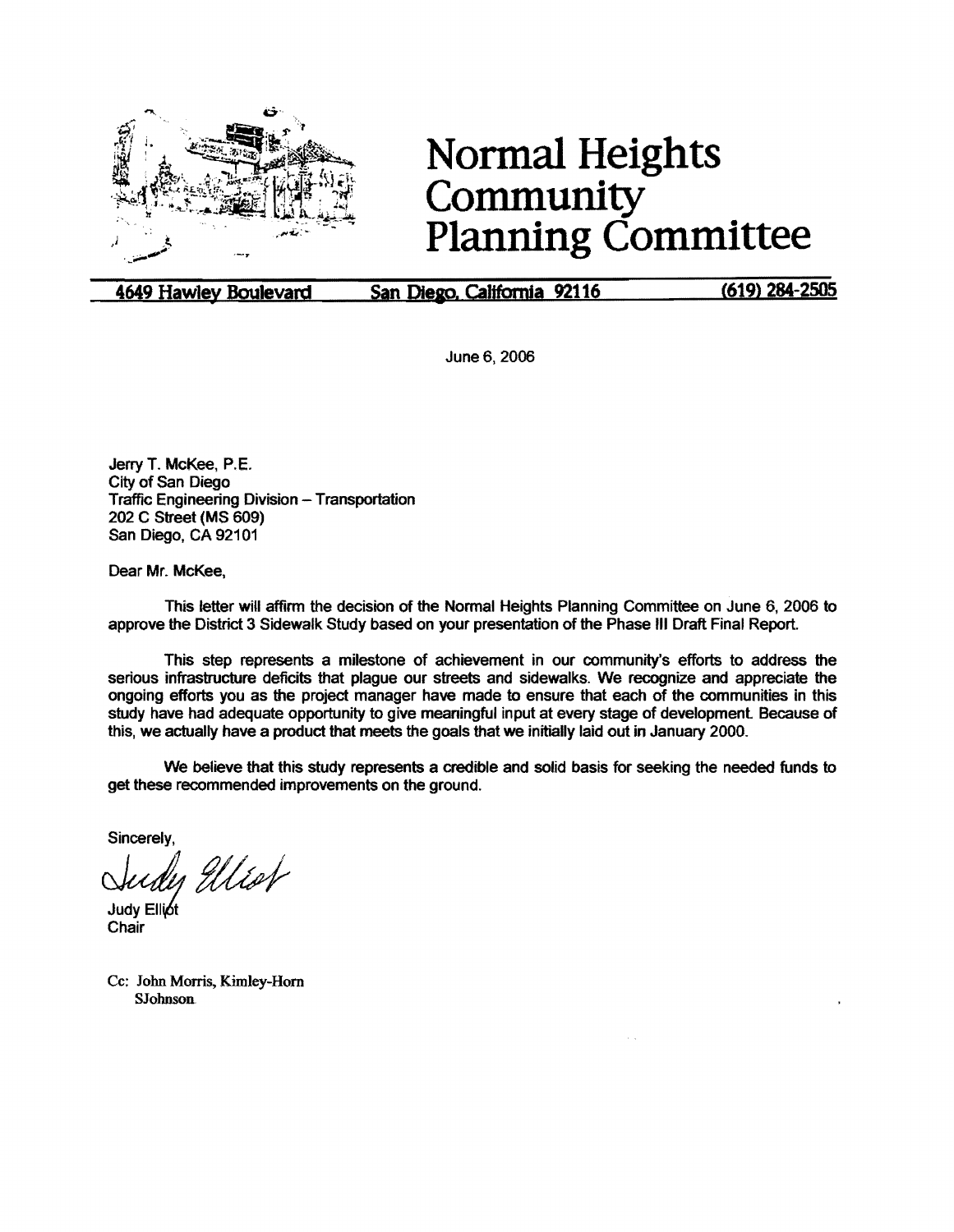Vicki Granowitz, Chair Greater North Park Community Planning Committee POBox4825 San Diego, CA 92164

July 24, 2006

Jerry McKee, Project Manger City of San Diego Department of Engineering & Capital Projects 1010 2<sup>nd</sup> Ave., Suite 1200 San Diego, CA 92104

Dear Mr. McKee:

On July 18,2006, at our regularly scheduled Board meeting, the Greater North Park Community Planning Committee (GNPCPC) approved the Phase III Draft Final Report District 3 Sidewalk Study on Consent by a vote of 14-0-0.

The GNPCPC looks forward to continuing to work with the City as we increase the quality of life in North Park and thank you for your over two years of work on this very important study. If I can be of further assistance please so not hesitate to call me at 619-528-1183.

Sincerely,

Vichr&

Vicki Granowitz, Chair Greater North Park Community Planning Committee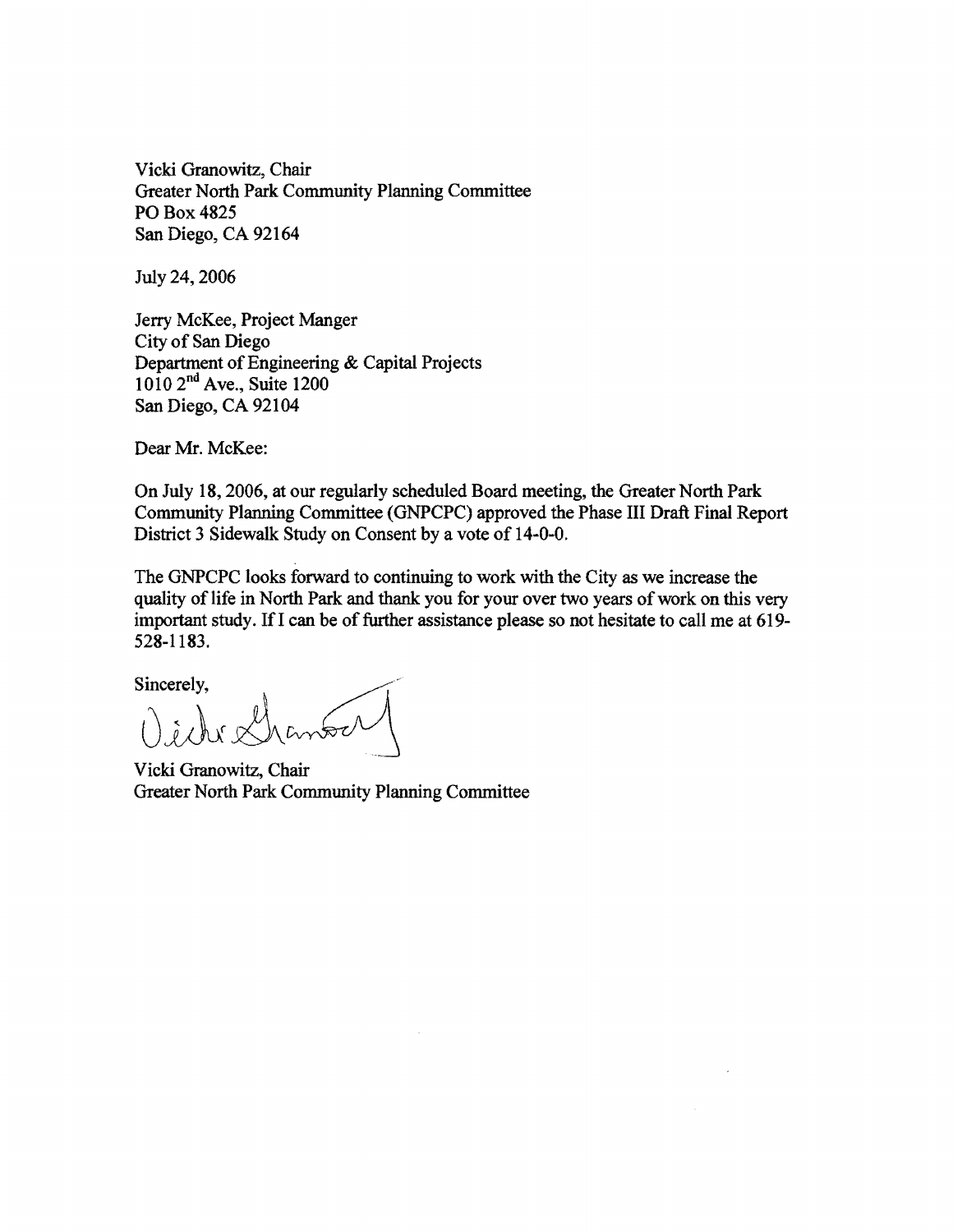## **Greater Golden Hill Planning Committee P.O. Box 620161 San Diego, CA. 92162**

September 17, 2006

Jerry McKee City of San Diego 202 West "C" Street San Diego, CA 92101

Dear Mr. McKee:

On September 13, 2006 at our regularly scheduled general meeting the Greater Golden Hill Planning Committee approved the Phase III Final Report of the District 3 Sidewalk Study.

As the official planning advisory body for the Greater Golden Hill Community Planning Area, we feel this project has created an objective basis for much needed infra-structure improvements and will serve to improve the quality of life for residents and quality of business for merchants in this neighborhood.

Thank you for your hard work in developing this important document. Please feel free to contact me for additional information (619-295-1374).

Sincerely, Pat Juits

Pat Shields Chair, Greater Golden Hill Planning Committee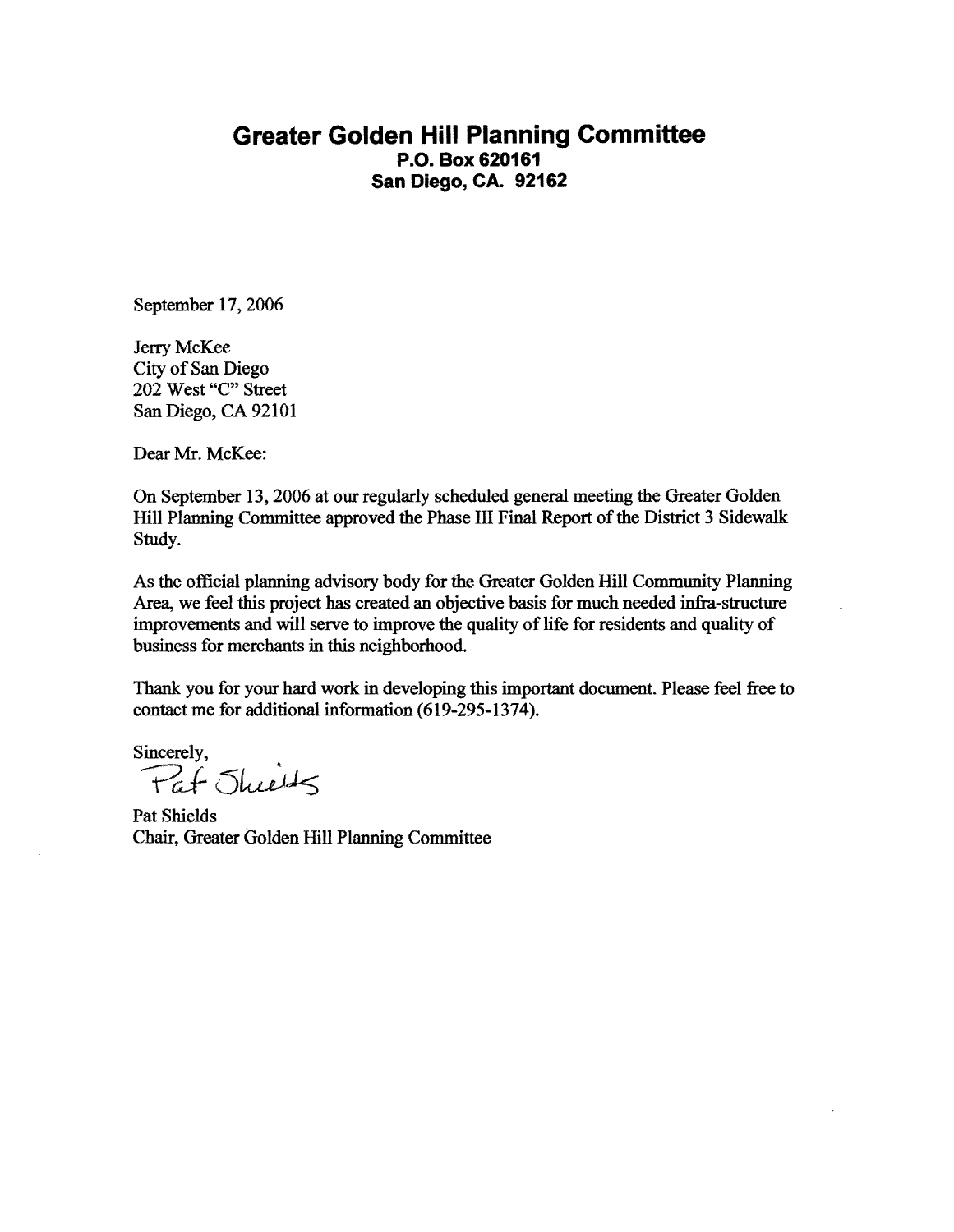Figure 1 Proposed Improvements (map pocket)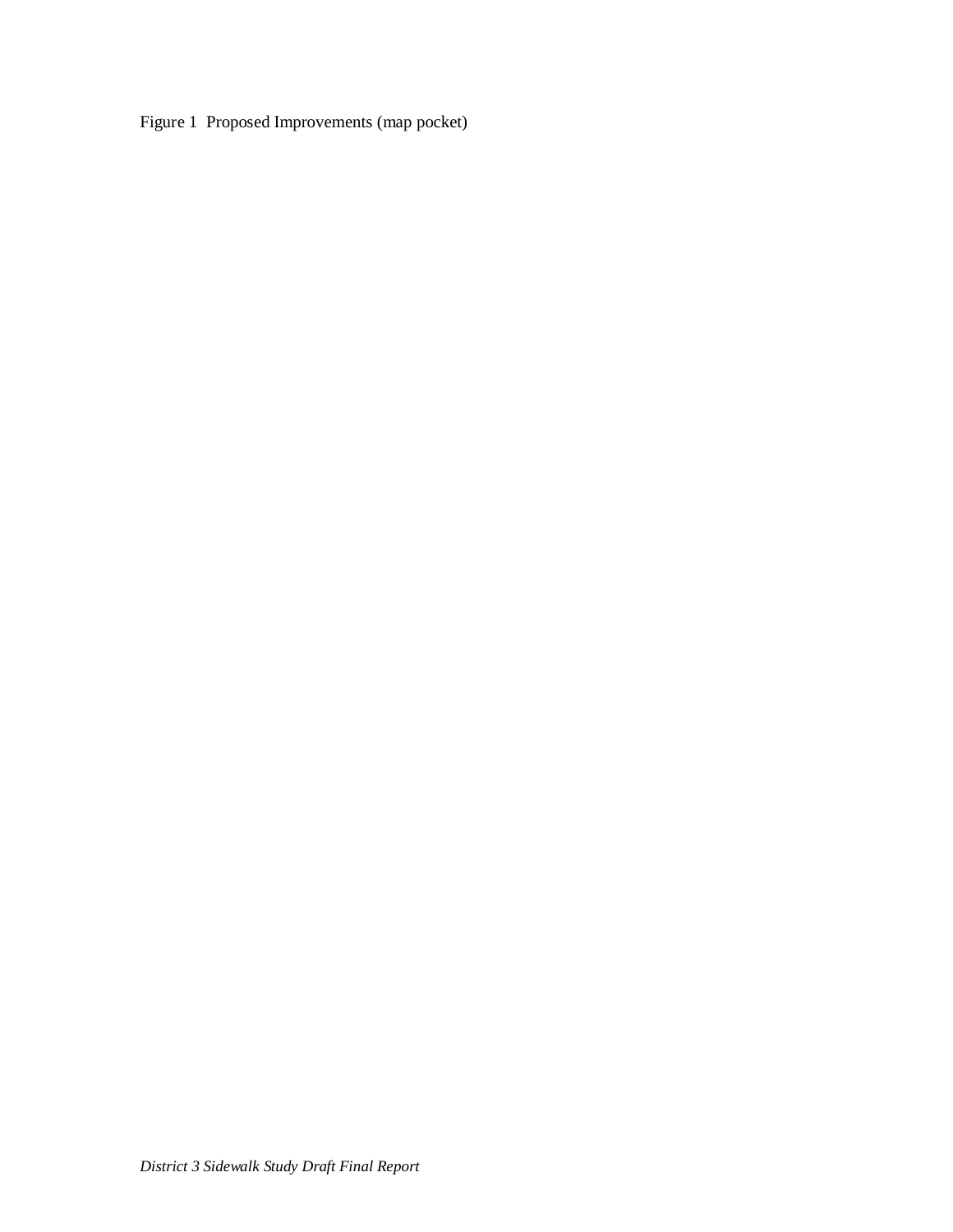Figure 11 Improvement Packages (map pocket)